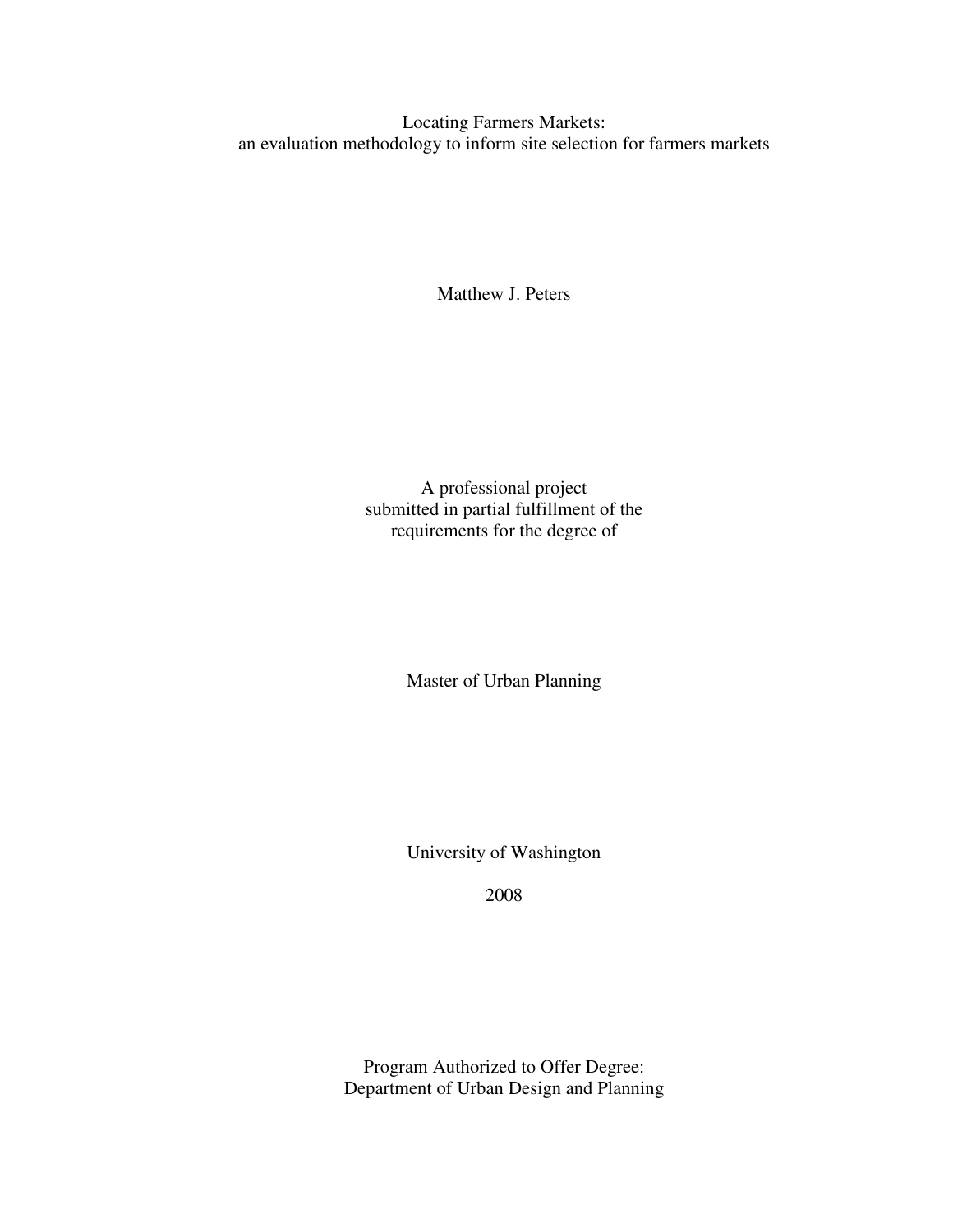University of Washington Department of Urban Design and Planning

This is to certify that I have examined this copy of a master's professional project by

Matthew J. Peters

and have found that it is complete and satisfactory in all respects, and that any and all revisions required by the final examining committee have been made.

Committee Members:

 $\overline{a}$ 

 $\overline{a}$ 

 $\overline{a}$ 

Donald Miller

Fritz Wagner

Stephen Antupit

Date: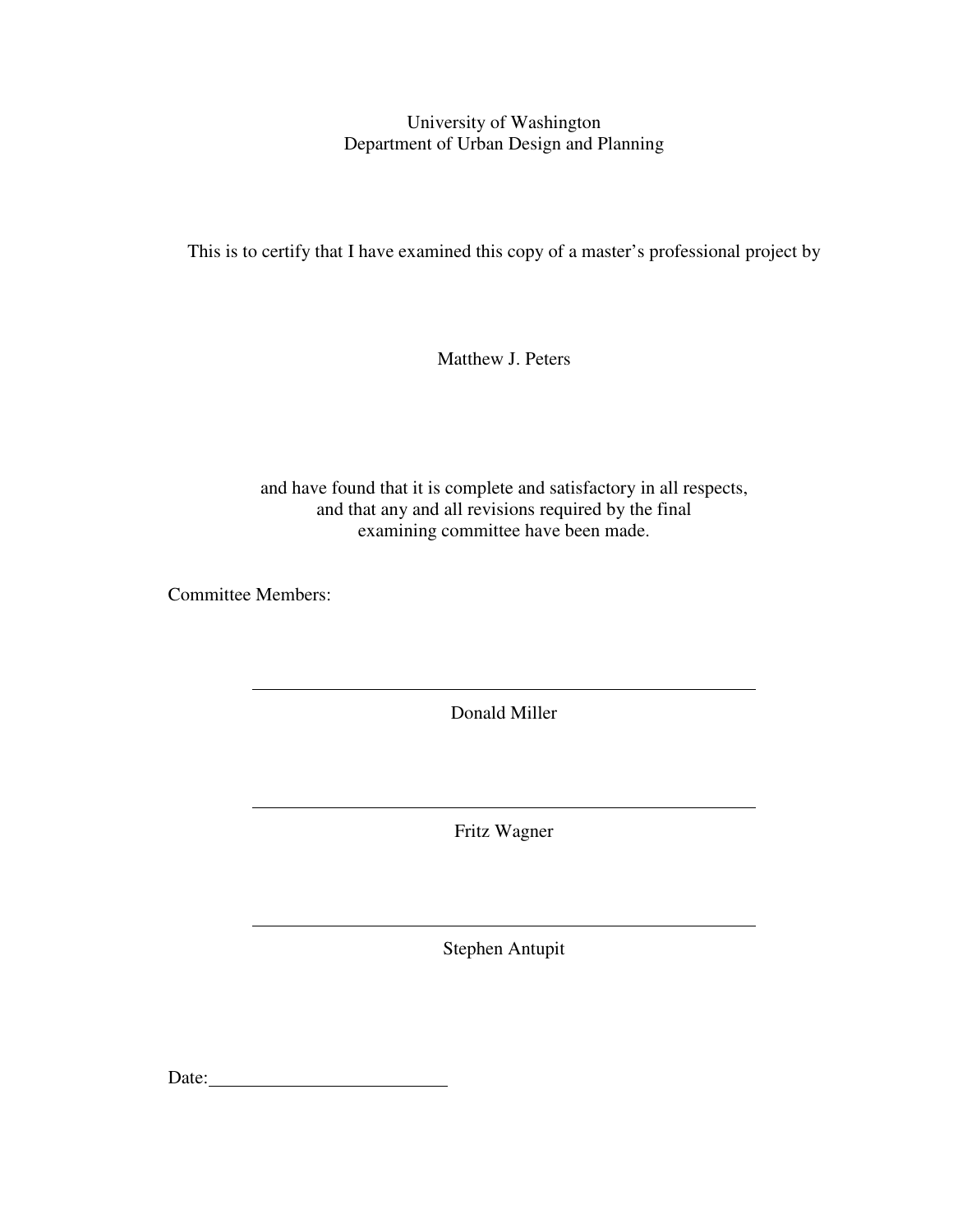In presenting this professional project in partial fulfillment of the requirements for a master's degree at the University of Washington, I agree that the Library shall make its copies freely available for inspection. I further agree that extensive copying of this thesis is allowable only for scholarly purposes, consistent with "fair use" as prescribed in the U.S. Copyright Law. Any other reproduction for any purposes or by any means shall not be allowed without my written permission.

Signature

Date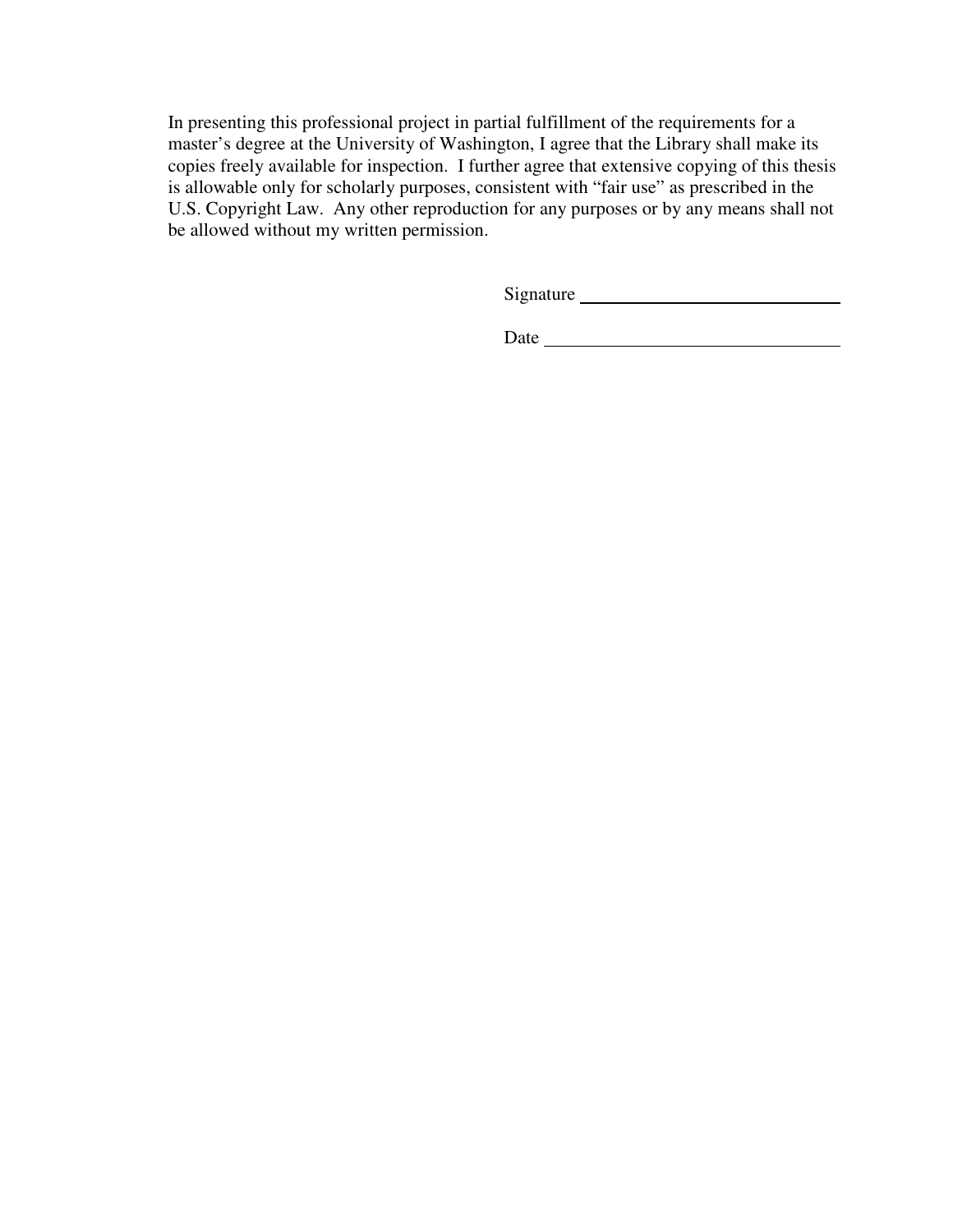## University of Washington

## **Abstract**

Locating Farmers Markets: an evaluation methodology to inform site selection for farmers markets

Matthew J. Peters

Chair of the Supervisory Committee: Professor Donald Miller Department of Urban Design and Planning

As the amount of money that is spent at farmers markets continues to increase across the country, the benefiting markets are undergoing the need to relocate due to development pressures. In Seattle, WA, markets managed by the Neighborhood Farmers Market Alliance (NMFA), which is responsible for organizing seven farmers markets in the city, are succumbing to development pressures and being forced to relocate. The purpose of this professional project is to create a tool to evaluate possible sites for a relocating market. Using a multi-criterion approach, this project establishes criteria, appropriate weights for stakeholders, and evaluates potential sites for the relocation of the Columbia City Farmers Market. In comparing three sites to the current location, the top choice is the street-closure site of South Edmunds Street in the Columbia City Historic District. With some improvements, a vacant lot in the Rainier Vista development on the corner of South Alaska Street and Martin Luther King Jr. Way South is a close second. The evaluation tool is meant to inform NFMA when making future decision and to continue the discussion concerning how farmers markets can be permanently integrated into the built environment while meeting the needs of the vendors, customers, and market organizers.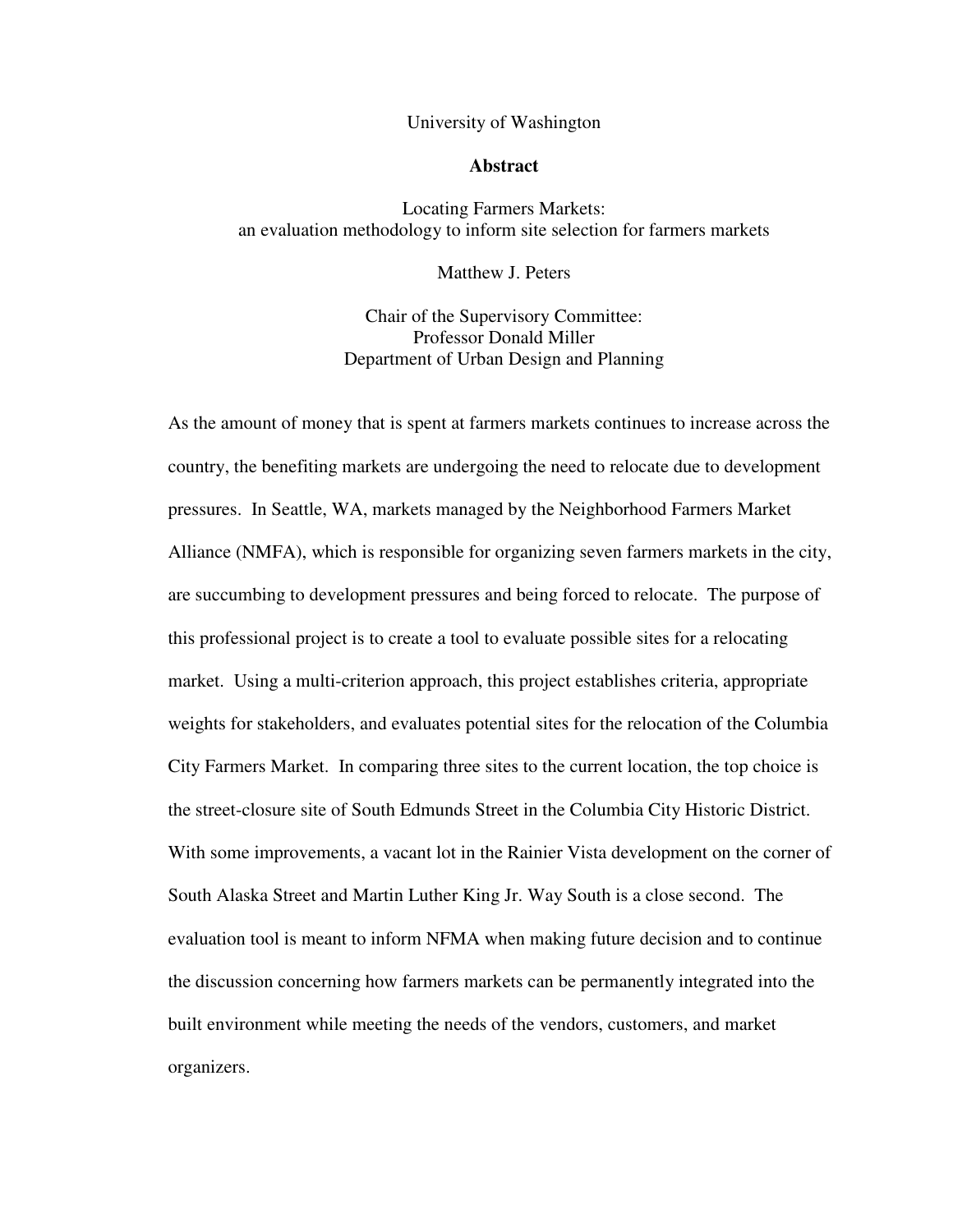# **TABLE OF CONTENTS**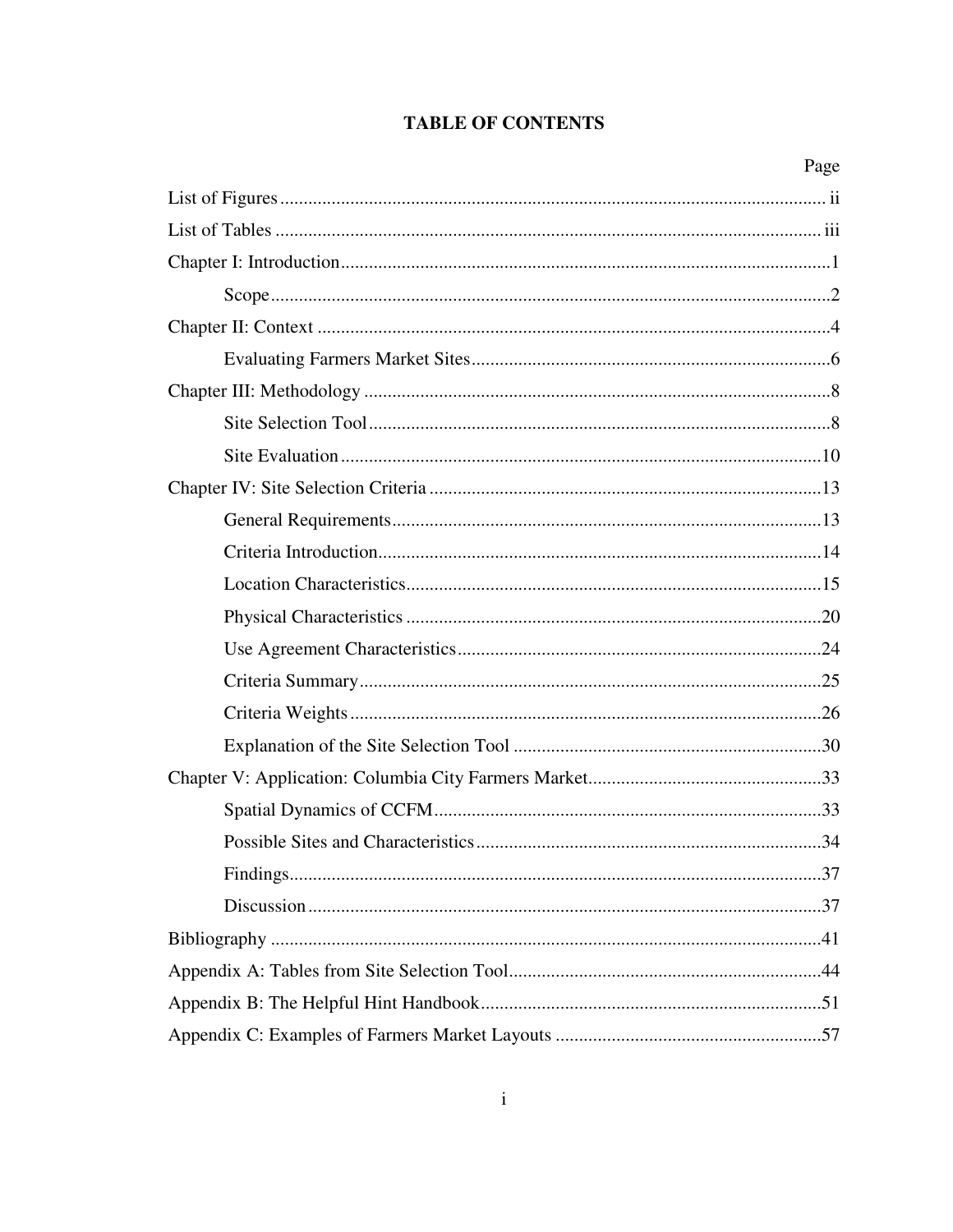# **LIST OF FIGURES**

| Figure Number | Page |
|---------------|------|
|               |      |
|               |      |
|               |      |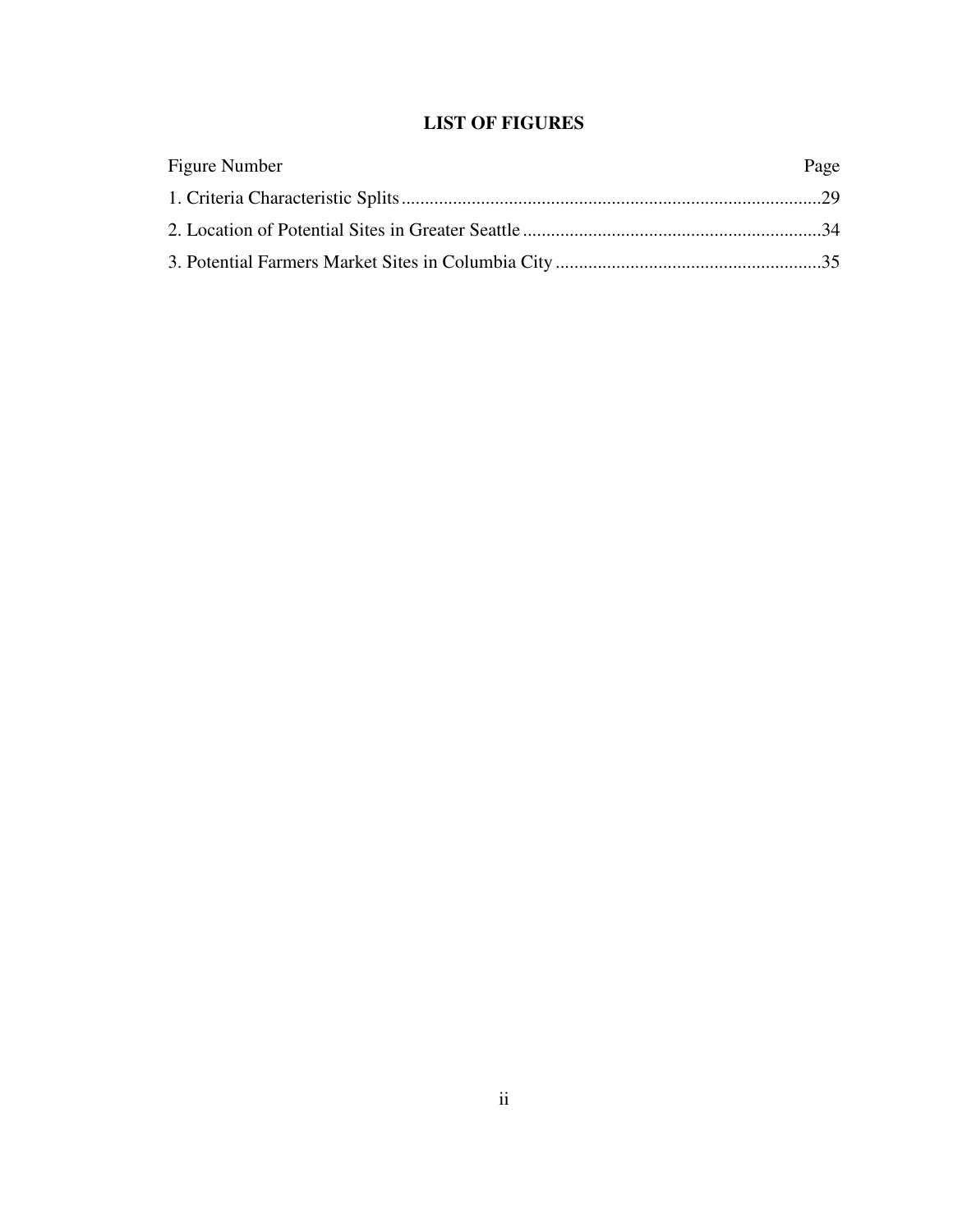# **LIST OF TABLES**

| <b>Table Number</b> | Page |
|---------------------|------|
|                     |      |
|                     |      |
|                     |      |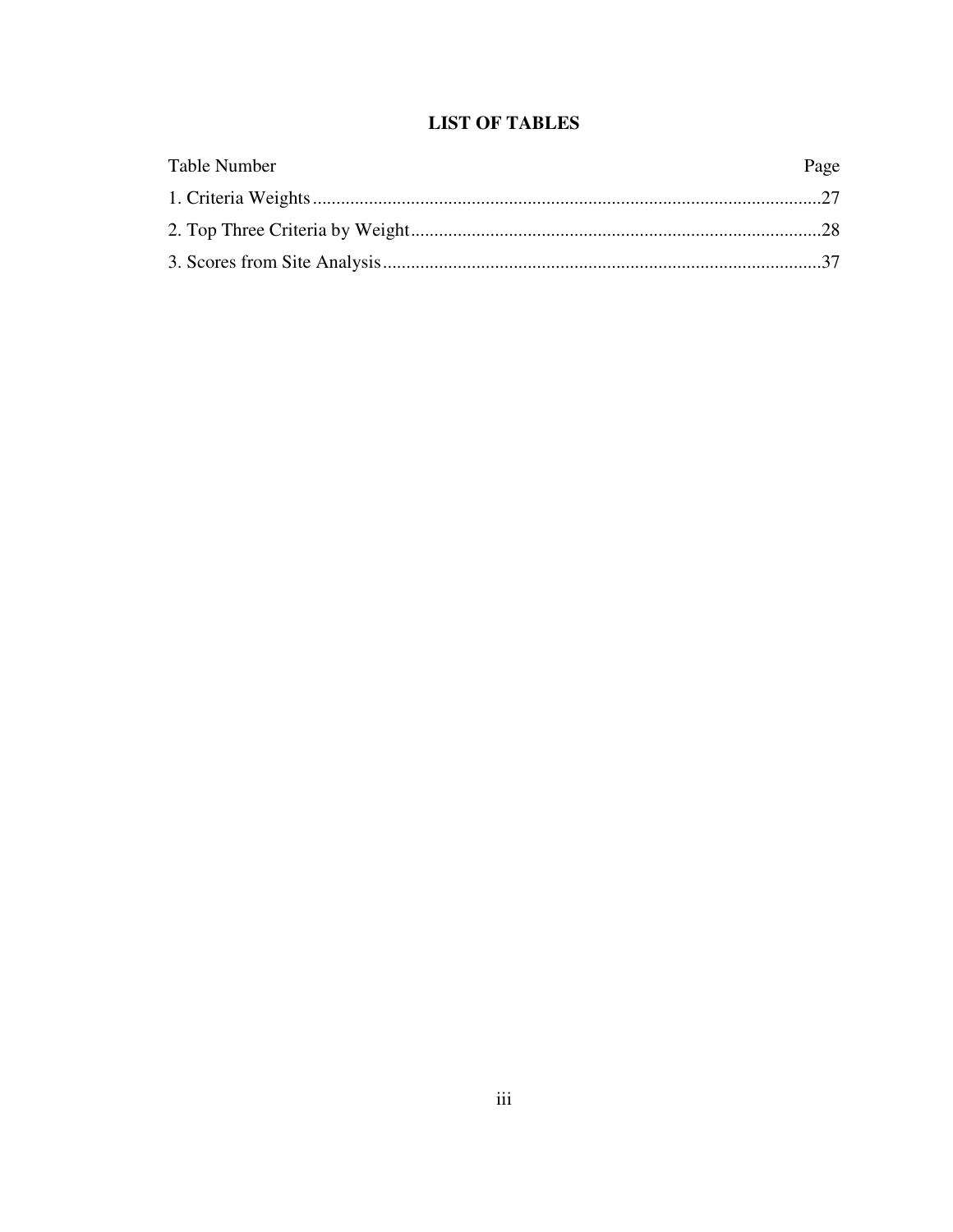# **ACKNOWLEDGEMENTS**

The author wishes to sincerely express his appreciation for the motivation and guidance given by Professor Donald Miller and the rest of the Department of the Urban Design and Planning faculty and staff. I also extend a warm thank you to Professor Fritz Wagner for showing me how to cut-in the edges and get the job done. This project was possible due to the trust and cooperation of Stephen Antupit, Chris Curtis and the Neighborhood Farmers Market Alliance staff. The encouragement and confidence I received from friends and family helped me to successfully complete this project. Chelsea, I owe much of this project to your belief in me and unfailing devotion and I thank you.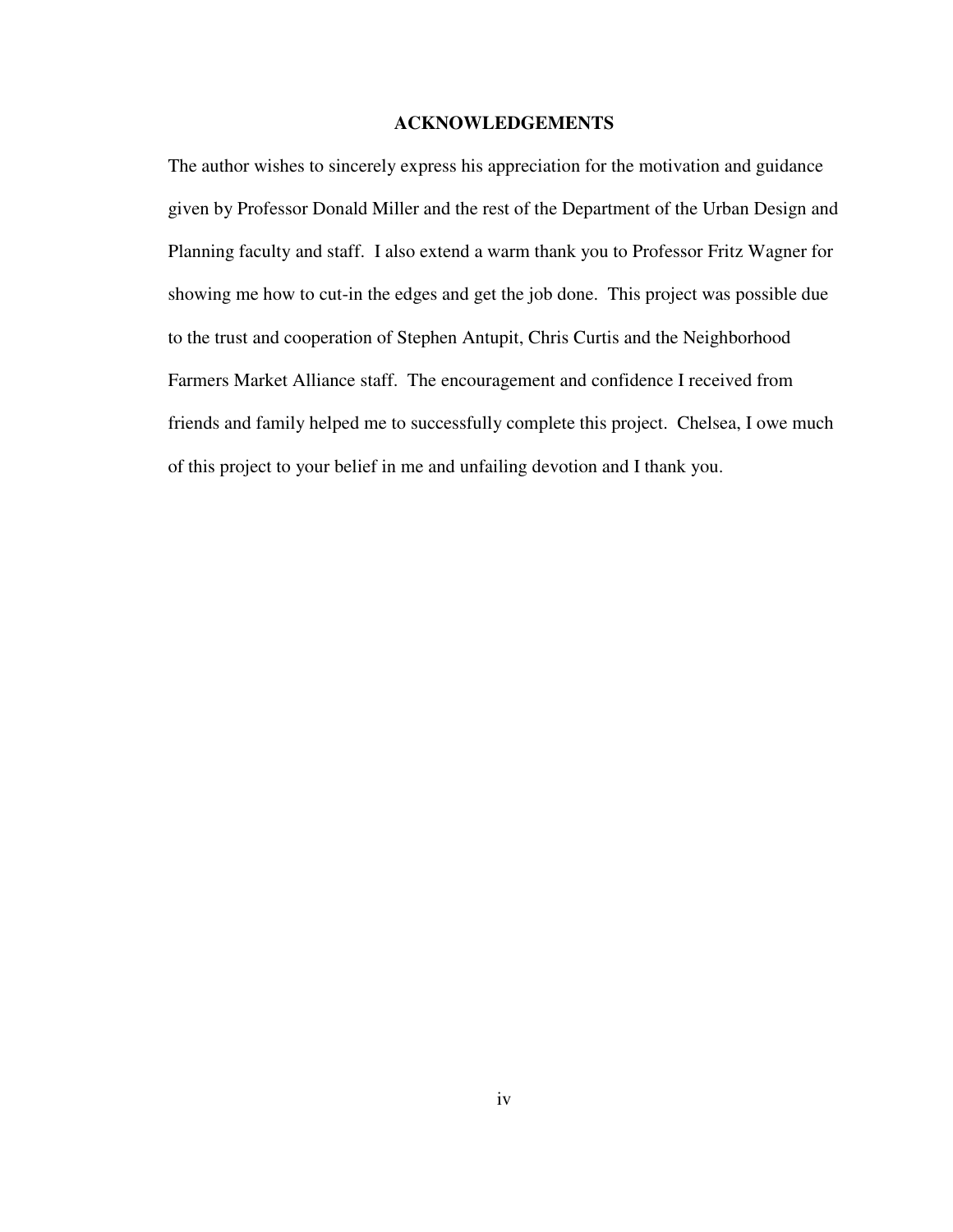# **Chapter I: Introduction**

Increasingly, farmers markets in the Seattle area are finding it difficult to situate in a stable location. Seattle farmers markets are moving due to increased development pressures resulting in a loss of spaces large enough to accommodate a market. One of the markets impacted by redevelopment is the Columbia City Farmers Market (CCFM), located in south Seattle in the National Historic District of Columbia City. The CCFM is held on Wednesday evenings from April to October in a parking lot adjacent to Rainier Avenue. Recently, the market organizers were notified that in two years the parking lot will be redeveloped, rendering the market with no future space on that lot. This has caused the CCFM organizers, the Neighborhood Farmers Market Alliance (NFMA), to work with concerned citizen groups to start the process of finding a future home for the CCFM.

Many issues surround the relocation of the CCFM. Some stakeholders in the Columbia City area, including business and property owners, would like to see the market stay close to the businesses along Rainier Avenue within the Historic District boundary. The farmers have space requirements and other issues, such as the desire to park vehicles close to stalls, which need to be accommodated. Social advocates would like to see the market stay in the area due to the equity issues surrounding access to healthy options for people on food assistance programs, such as the Women, Infants and Children and Food Stamps programs. In addition, the Neighborhood Farmers Market Alliance is interested

1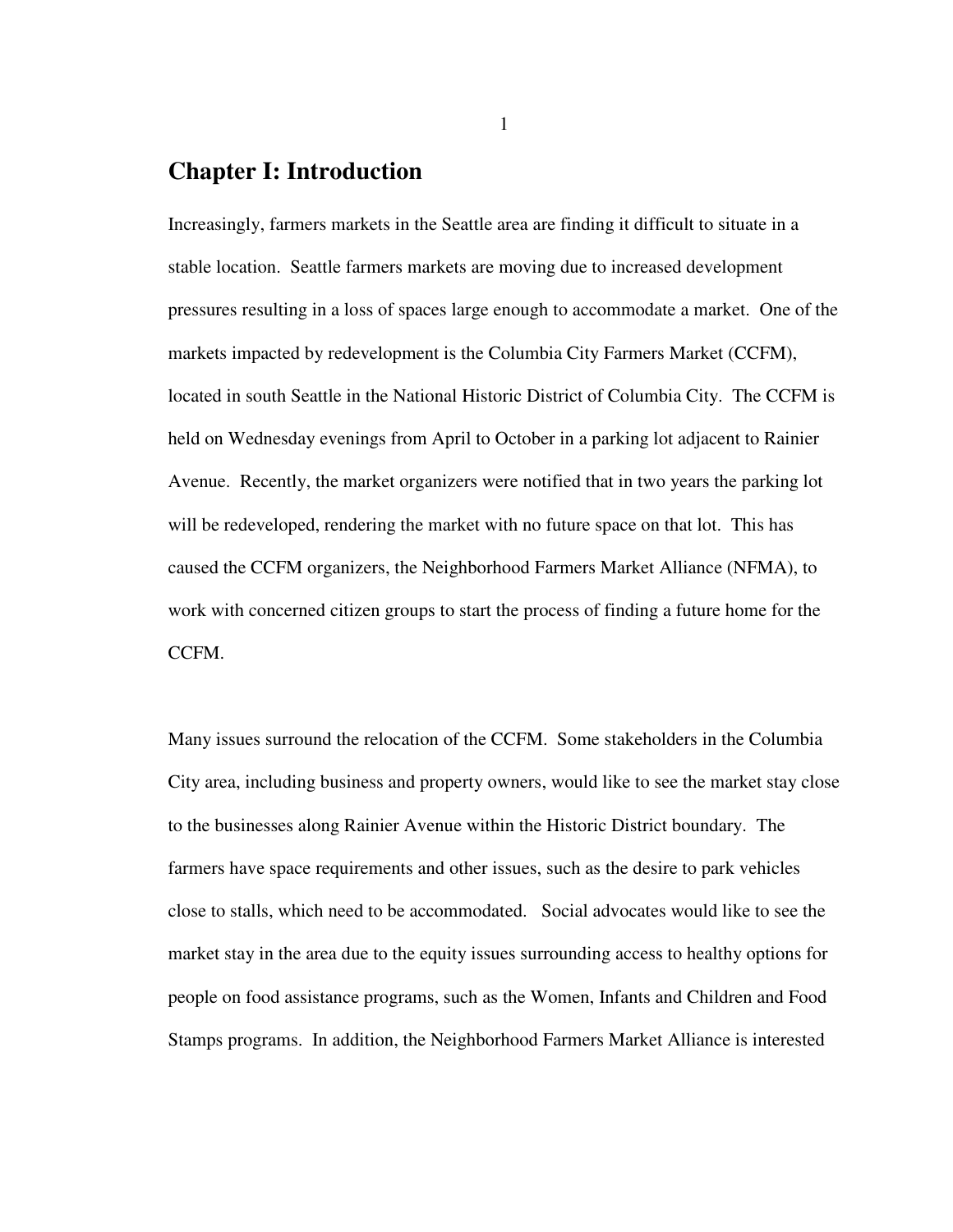in securing a permanent home for the CCFM, to reduce the chance of losing the site again in the future.

In this paper, I will first outline the scope of the relationship established with the Neighborhood Farmers Market Alliance to build the market site selection tool. Next, I will discuss the context of the project within greater planning interests, and describe the methodologies I used for creating the site selection tool and conducting the following site evaluations. I will then describe the criteria that make up the site selection tool and their appropriate weights. Following this, I will describe each site and report on the analysis completed using the site selection tool. Finally, I will reflect on the professional project.

## **Scope**

The arrangement I have established with the Neighborhood Farmers Market Alliance is that I will produce a tool to facilitate the process of selecting a farmers market site. This tool will address the selection of sites within a pre-defined market area determined by the NFMA. Therefore, this tool does not address the analysis of market demand or customer demographics and consumer preferences to determine a large market area that would dominate a traditional retailer's store placement model. Rather, this tool is tailored to give some direction to choosing specific sites within the market area that will best suit the specific needs of the NFMA, the vendors, and potential customers.

After building a tool, I was expected to test it on a number of sites in the Columbia City community to help with the relocation process of the current Columbia City Farmers

2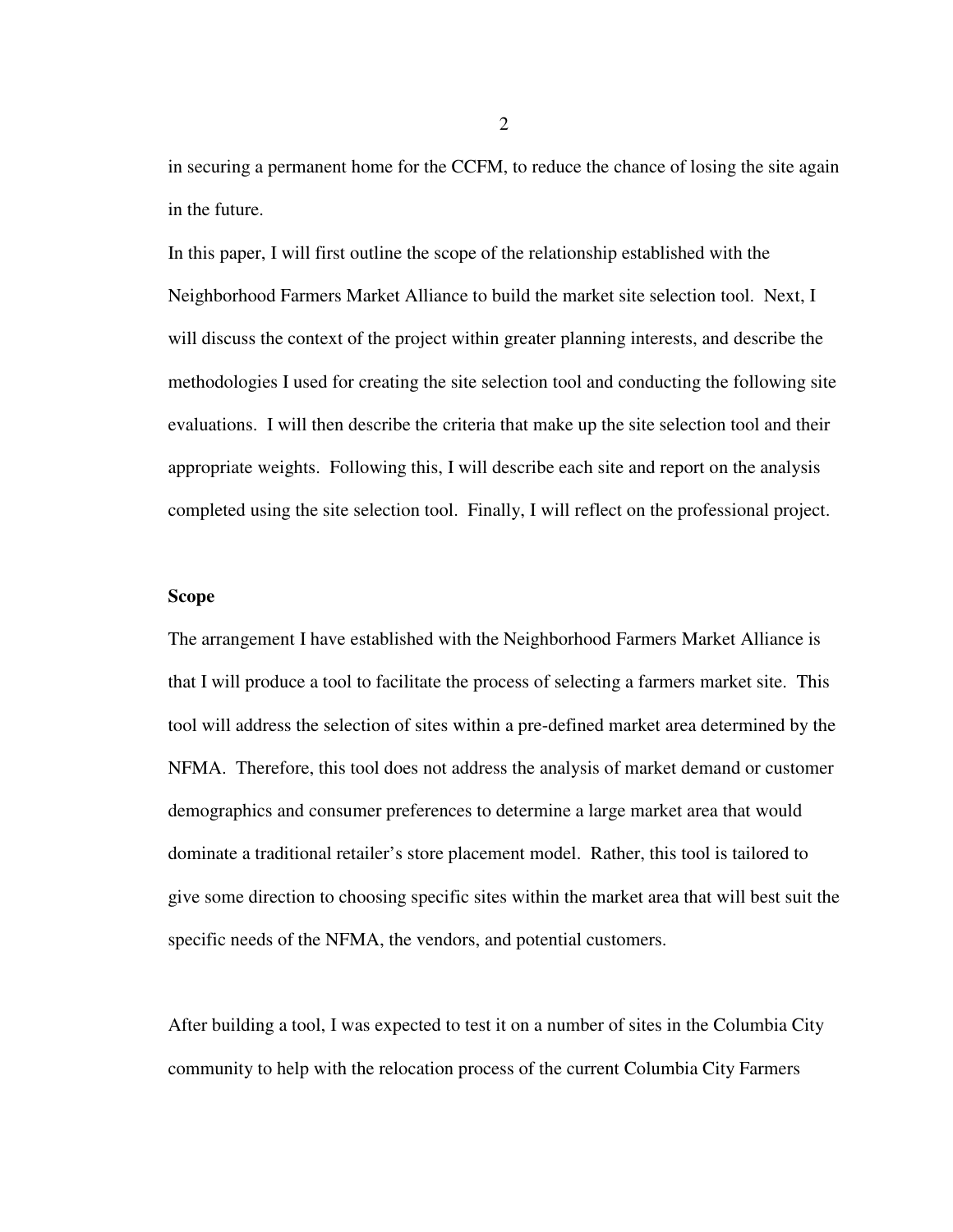Market. Following the design of the evaluation tool and the analysis of the sites, I will present my findings to the NFMA and lead a tutorial on how to use the market selection tool so that they will be able to use it for future site selection.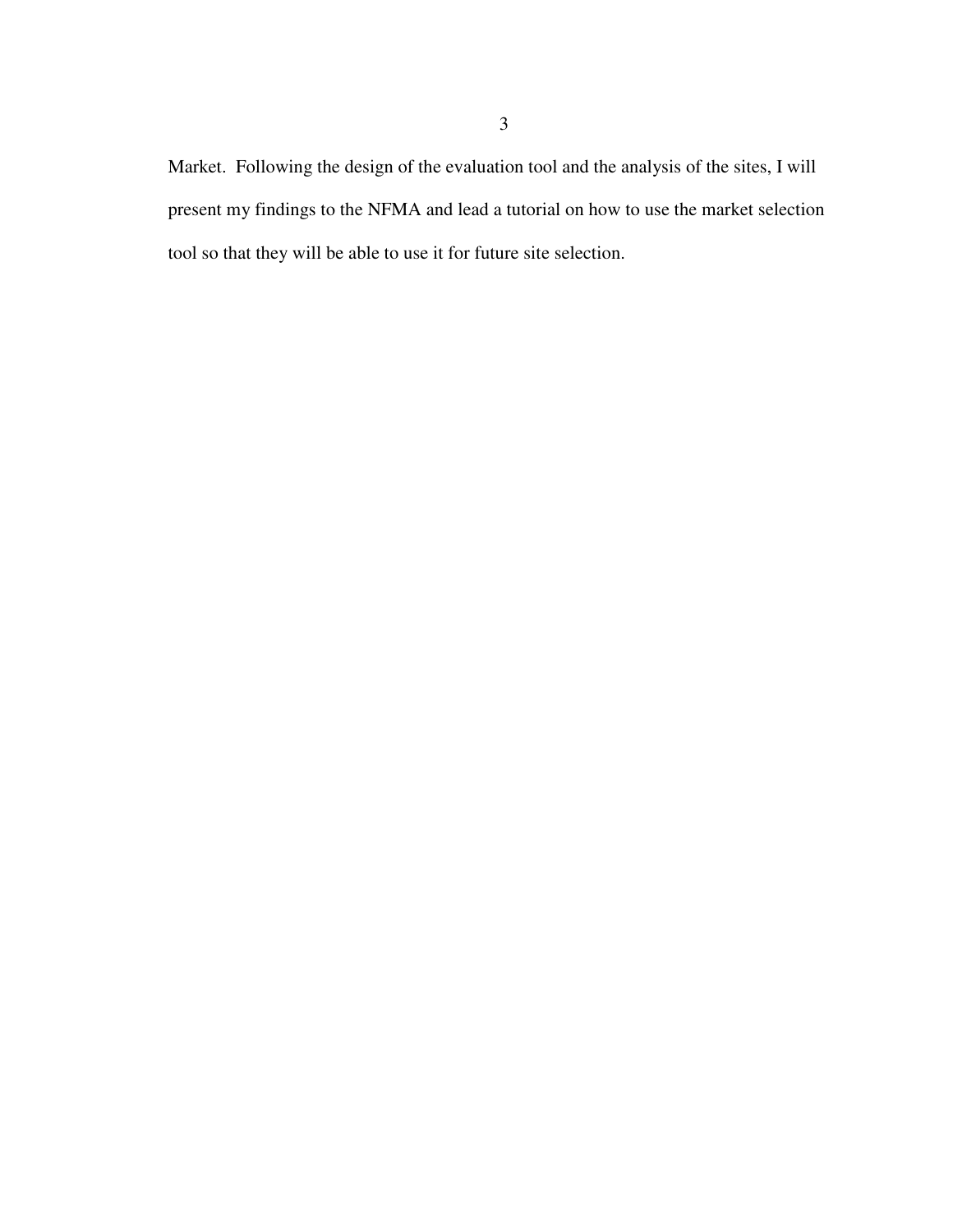# **Chapter II: Context**

Food security and food planning discussions have increased over the past decade as more of our nation's food supply travels ever increasing distances. The food typically eaten by Americans now travels between 1,500 and 3,000 miles before it reaches a person's dinner plate.<sup>1</sup> Life cycle assessments have shown that local (and organic) food has a smaller greenhouse gas footprint than internationally (and conventionally) grown food.<sup>2</sup> The reliance on food produced outside of the regional foodshed has prompted food activists to increase awareness of the general population surrounding the benefits that local farmers and food preparation can lend to the local economy, as well as have an impact on reducing greenhouse gas emissions. The economic and environmental benefits are two of the important reasons that a strong local food system is integral to regional sustainability.<sup>3</sup> The American Planning Association's (APA) food system planning activities have recently increased. In 2007, the APA adopted the Policy Guide on Community and Regional Food Planning. The guide suggests that planners begin to acknowledge how the planning profession has impacted the current food system and recommends that support for sustainable food systems can develop through policies implemented by planners.<sup>4</sup>

 1 Smith, Alisa and J.B. MacKinnon (2007), *Plenty*, Harmony Books, New York.

<sup>&</sup>lt;sup>2</sup> Morgan, Daniel et al. (no date) "Seattle Food System Enhancement Project: Greenhouse Gas Emission Study," Accessed on 23 May 2008, <http://faculty.washington.edu/bborn/Final\_GHG\_Report.pdf>. 3

<sup>&</sup>lt;sup>4</sup> American Planning Association (2007), "Policy Guide on Community and Regional Food Planning," Accessed on 23 May 2008, <http://www.planning.org/policyguides/food.htm>.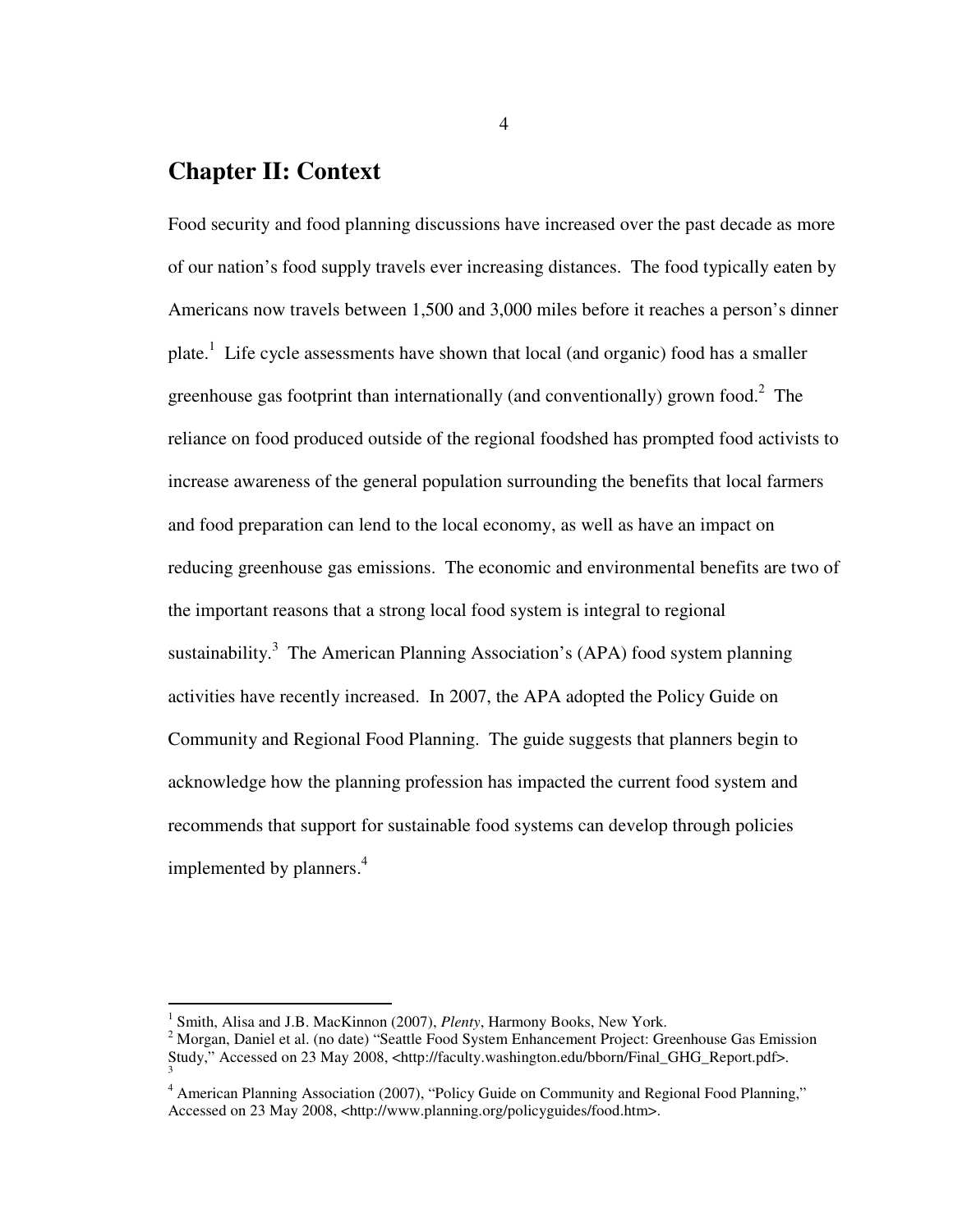One of the ways to increase the amount of food that is produced locally is to ensure that a market exists for food goods once they are produced. There are a few ways to create markets. One way is through institutional purchasing and partnerships, like the farm-toschool movement. In Washington State, there are multiple programs that provide outreach and assistance to help school districts include local food into a portion of each school's food budget.<sup>5</sup> Legislation recently passed in Washington State that will continue to promote farm-to-school programs around the state.<sup>6</sup>

Another way to help the production of local food is by creating actual farmers markets within urban areas to increase access to fresh, local food and to create a direct market for farmers.<sup>7</sup> The number of farmers markets in the United States has more than doubled over the past fifteen years. $8$  Even though the number of markets has substantially increased, the combination of bureaucratic hurdles and the difficulty in finding adequate market sites strongly impact the longevity and survival of farmers markets.<sup>9</sup> Independent farmers market organizers have tried to facilitate and take on the difficulties of running a market to allow farmers to focus on growing food. The Neighborhood Farmers Market Alliance is such a non-profit organization that helps to create markets for farmers and other food vendors in Seattle's urban neighborhoods. Placing these markets in urban

 $\overline{a}$ 

<sup>5</sup> *FarmToSchool.org Home Page* (2006), Urban and Environmental Policy Insitute, Accessed on 23 May 2008, <http://www.farmtoschool.org>. and *King County Extension – FarmtoSchool* (2008), Washington State University King County Extension, Accessed on 23 May 2008, <http://king.wsu.edu/foodandfarms/farmtoschool.htm>.

<sup>&</sup>lt;sup>6</sup> Geiger, Tom (2008), "Governor Gregoire Signs Local Farms-Healthy Kids Law: State of Washington becomes national leader in tread for better food choices," *Washington Environmental Council Press Release*, 27 March, 2008.

<sup>7</sup> Groc, Isabelle (2008), "Growers' Gamble," *Planning*, 74(3), 34–37.

<sup>8</sup> ibid.

 $<sup>9</sup>$  ibid.</sup>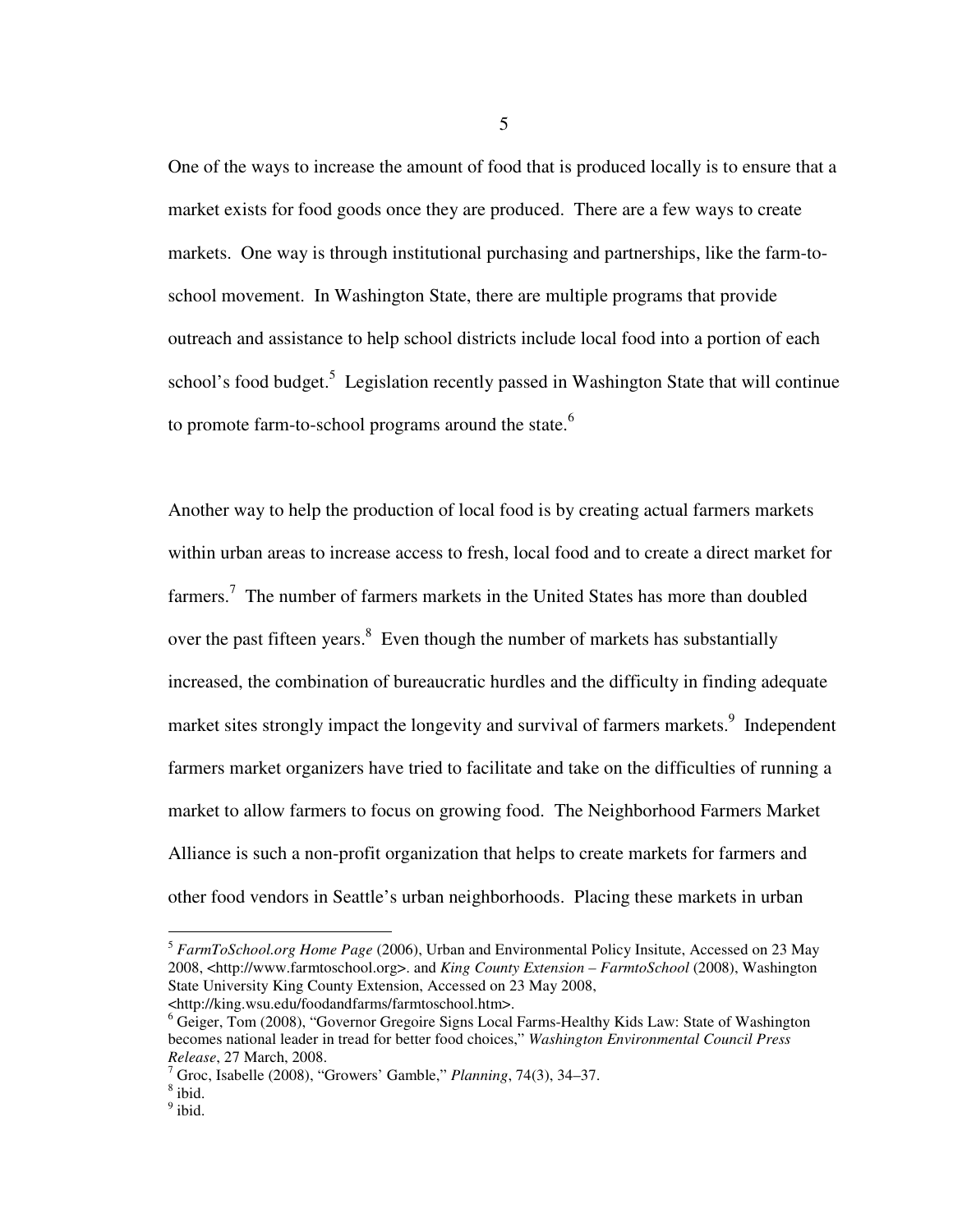areas near existing services builds a synergy of uses and helps to reduce travel to farm stands outside of the city by individual customers. Providing better access to healthy food and improving the overall health of the population can be accomplished if planners help create places conducive to farmers markets.

#### **Evaluating Farmers Market Sites**

 $\overline{a}$ 

Choosing a site is only one aspect of creating a successful farmers market. Getting community support, soliciting complementary and interested vendors, choosing a time, and selecting a general market area are all important pieces.<sup>10</sup> While there has been increasing discussion in the planning literature and in the political arena raising the question of the importance of local food systems, $<sup>11</sup>$  there has been little discussion about</sup> the "best" place to locate farmers markets. In some regards a farmers market is much like any other retail or grocery store; discussions surrounding where a farmers market locates is left to individual markets. However, markets play the sometimes nostalgic, at other times active, role of a festival. Not only are markets viewed as places to purchase produce, they are also sometimes an important "third place" for a community.<sup>12</sup> Considering a market to be a community asset suggests that it is in the interest of the city to help create solutions for market locations. While some cities have taken an active role to maintain a market in a historic location (e.g., Pike's Place Market in Seattle, WA) or

<sup>10</sup> Corum, Vance, Marcie Rosenzweig, and Eric Gibson (2001), *The New Farmers' Market*, New World Publishing, Aurburn, CA.

<sup>&</sup>lt;sup>11</sup> Note the recent City of Seattle adoption of a food policy, "Council Passes Local Food Action Initiative," *Seattle City Council News Release*, 26 May 2008, and Vancouver, CA has also founded a food policy council, Groc, Isabelle (2008), "Growers' Gamble," *Planning*, 74(3), 34–37.

<sup>&</sup>lt;sup>12</sup> Public Markets (2008), Project for Public Spaces, Accessed on 17 May 2008, <http://www.pps.org/markets>.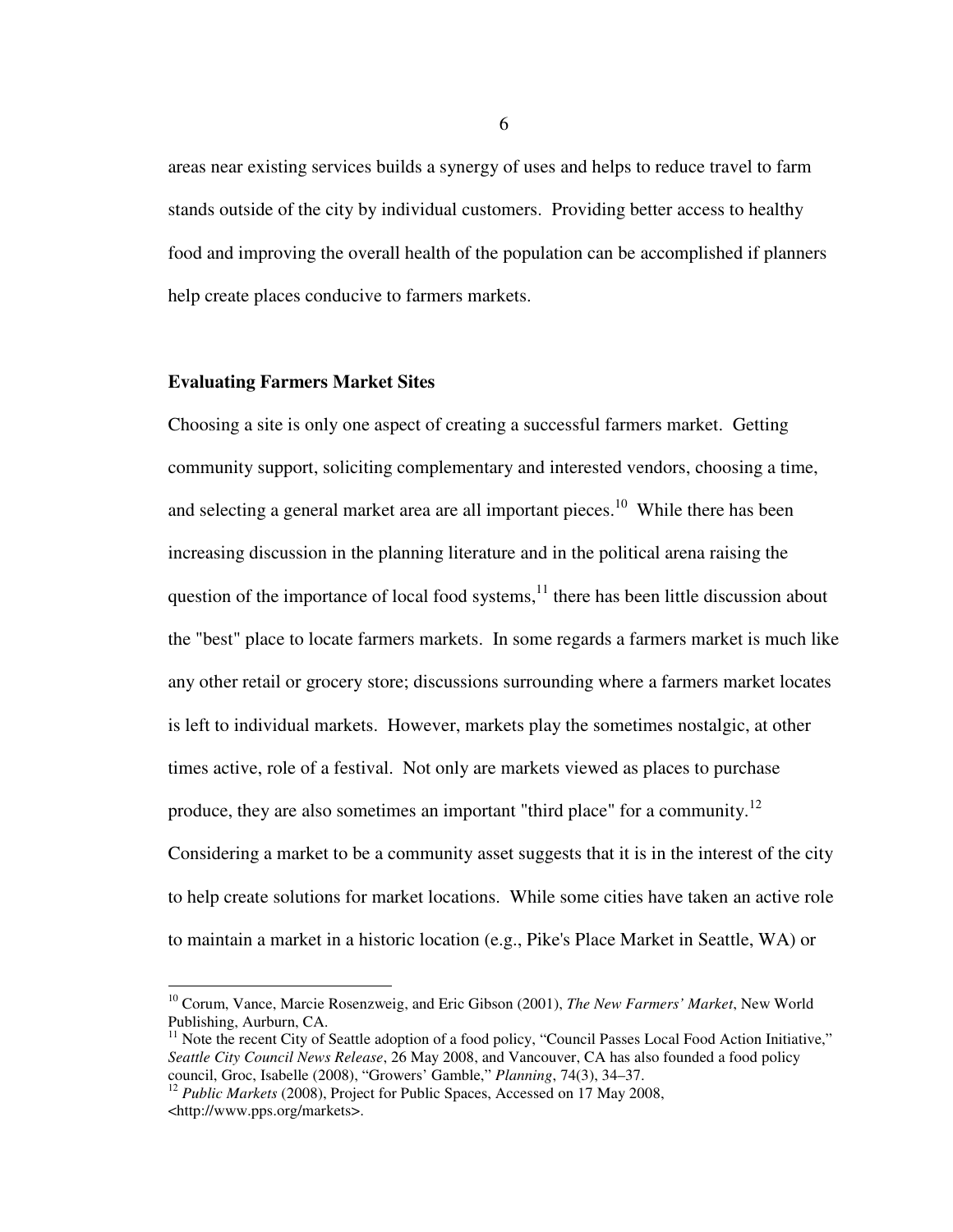have allowed markets to use public parks (e.g., Union Square in New York, NY), markets are sometimes forced to make other connections with the community or private agencies to find future market sites.

Few tools dealing with market site selection have been formally developed and shared within the market community. Some researchers have conducted surveys and have asked about the importance of certain characteristics, such as location, market layout, and parking, but have not resulted in a comprehensive tool.<sup>13</sup> Many markets are likely to attempt a trial by error method, which may get expensive and produce a bad reputation for a market agency, or develop some sort of internal system for selecting sites. Vance Corum, with Farmers' Market America, out of Vancouver, WA, has developed a point system using his years of experience with markets and is currently testing it in Portland, OR to help find new sites for markets.<sup>14</sup> Corum's rating system uses internalized weights and awards points for categories, like Visibility & Traffic Count, Facilities-Water/Elec/Recy, and Public Transit, that most market organizers probably consider, at least intuitively, when planning for a future market site. However, the nature of Corum's point-based Site Evaluation Tool indicated that there was a need for a method that used objective data paired with weights particular to a specific market organizer, in this case the NFMA. Corum's tool does contain many valuable categories for evaluation, which informed some of the criteria chosen and implemented in the tool created for the NFMA.

 $\overline{a}$ 

7

<sup>&</sup>lt;sup>13</sup> Govindasamy, Ramu et al. (1998), Farmers' Markets: Managers' Characteristics and Factors Affecting Market Organization, New Jersey Agricultural Experiment Station, Accessed on 8 June 2008, <http://www.dafre.rutgers.edu/documents/ramu/fm\_mn.pdf>.

<sup>&</sup>lt;sup>14</sup> Corum, Vance (2007), Farmers' Market Site Evaluation Tool, 3 April 2008, personal communication.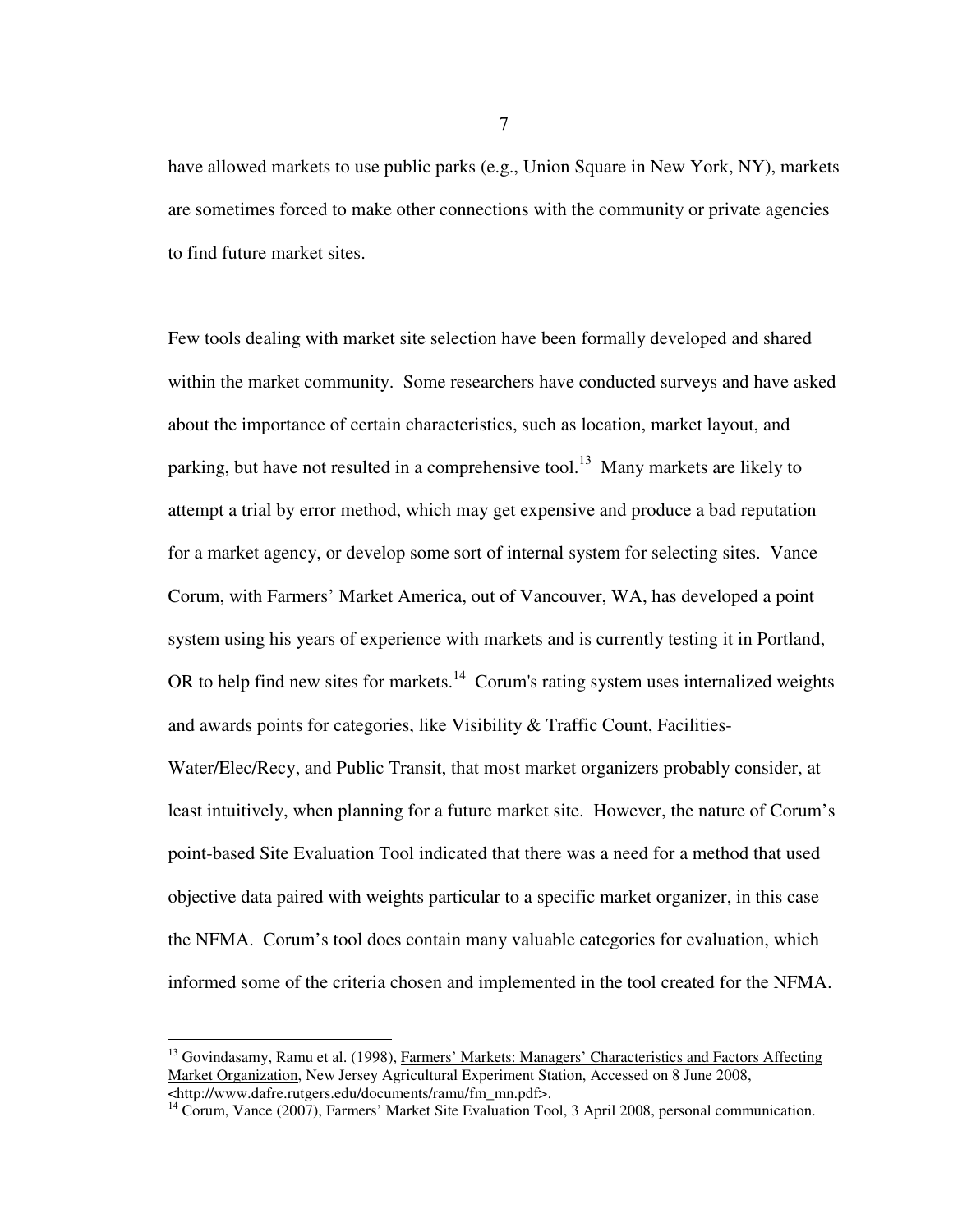# **Chapter III: Methodology**

# **Site Selection Tool**

 $\overline{a}$ 

The site evaluation tool I created for the NFMA is a tool tailored to the needs of the organization, vendors, and customers to assist and inform the decision process in selecting sites for farmers markets. Using such a tool will better prepare the NFMA and the results may carry more weight when they engage in political discussions with outside stakeholders, such as the city or neighborhood associations to determine where the market should be located. The type of tool I developed uses a multi-criterion approach similar to Corum's. In contrast to a point system, however, I used a method that compares the scores of each criterion to a relative high and low and normalizes the corresponding answer for each site.<sup>15</sup> In addition, since not all criteria should be considered equally, each of the criteria are assigned weights based on their importance. These weights were established with the input from the NFMA staff through a series of exercises. For the exercises, each NFMA staff member was given counters to divide amongst the criteria, allocating counters so that criteria that hold the most significance receive the most points. Individual responses were then averaged to establish the final weights. Multiple sets of weights were developed to correspond with each of the main stakeholders, the NFMA, the vendors, and the customers. Instead of collecting data from vendors and customers, the NFMA staff was considered an adequate proxy due to regular interaction with these stakeholder groups. Ideally, a top-ranking site that independently scored highly across each of these groups would display its resilience to satisfy the

8

<sup>&</sup>lt;sup>15</sup> Miller, Donald (2004), "An Introduction to Multicriteria Methods of Evaluation," Unpublished Working Paper, University of Washington, Seattle.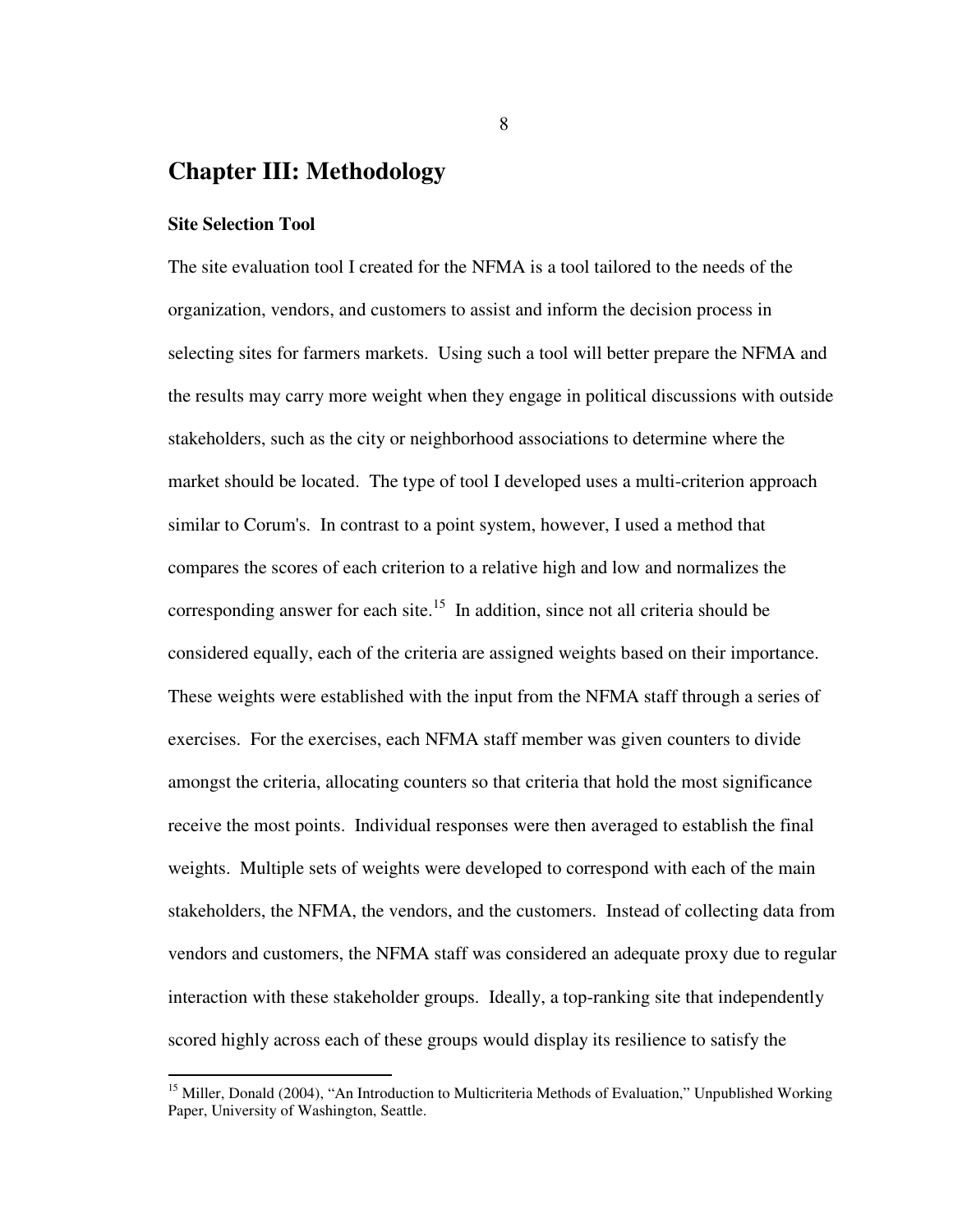specific need of each group. In addition, each of the weights for the individual groups was combined to make one unified weight where each group was represented equally. Chris Curtis, the Director of the NFMA, explained the inherent challenges of meeting the needs of all three groups of stakeholders and suggested that each of the groups be weighted equally when creating a unified weight.

The tool was built using Microsoft Excel.<sup>16</sup> The data from the weighting results was averaged to establish weights for each criterion by stakeholder group. The spreadsheet was created so that when a user enters data for each possible site, the calculations standardize the data by using the following formula, where value is the collected criterion data for the site, max is the maximum value, min is the minimum value, and stdvalue is the value now standardized with the rest of the inputs. This is shown below.

$$
\frac{value - \min}{\max - \min} = stdvalue
$$

The minimum and maximum are not necessarily the highest and lowest input values for a certain criterion. They could be natural or imposed limits. For example, for the distance to the community landmark criterion the minimum would be zero (the market could be right next to the landmark) and the maximum will be the highest reported value for the sites being analyzed. However, for the size criterion the minimum would be the size requirement the NFMA imposed as a restriction during site selection (no site smaller than 10,000 square feet) and the maximum would be the size of the largest site. Lastly, the maximum could be imposed, like in the electricity criterion. Having a site with more

l

<sup>&</sup>lt;sup>16</sup> The Site Selection Tool excel document is on file and available through author.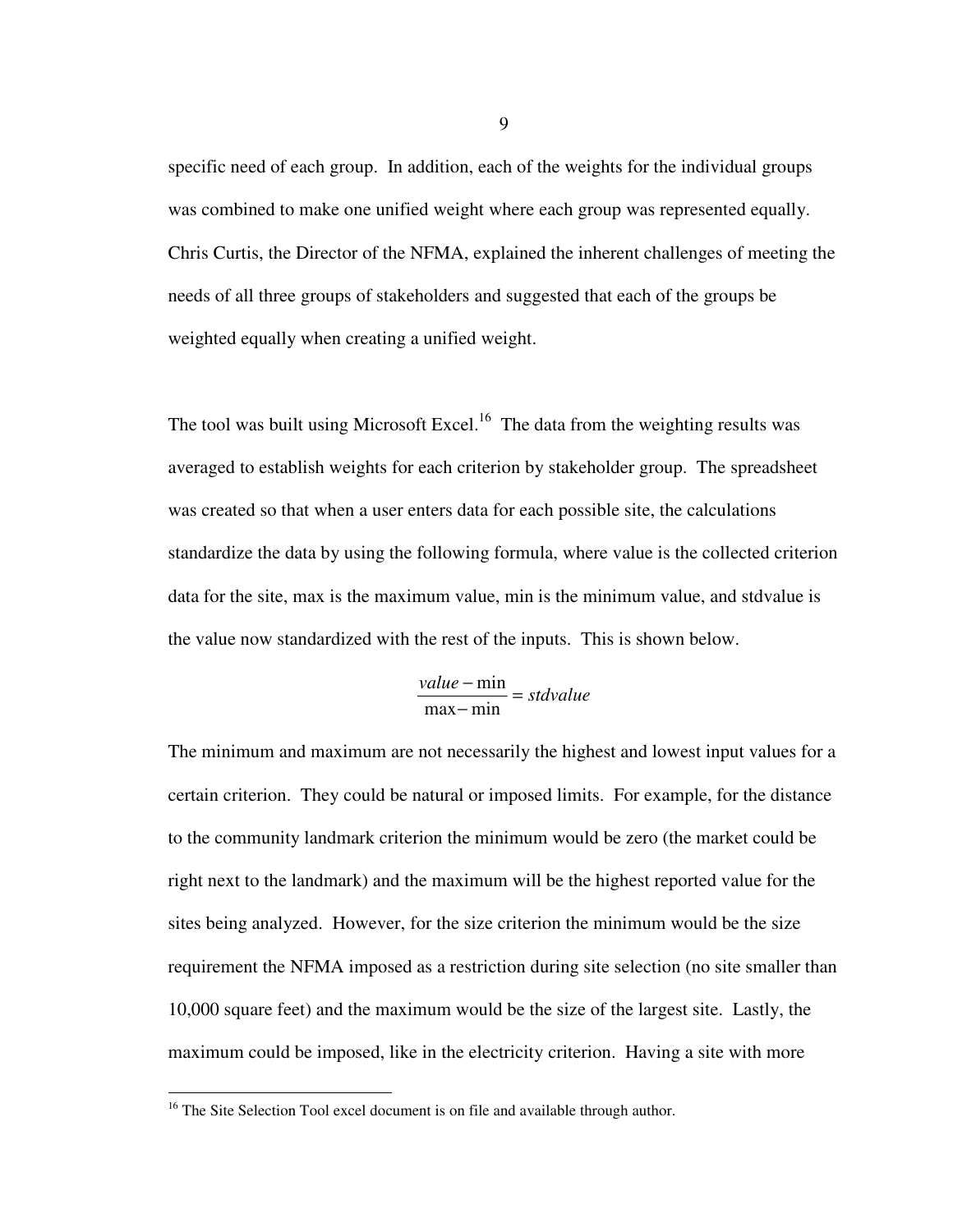than ten electrical outlets becomes unimportant to tally, and so the maximum is set at 10. This case is also similar to the criteria that use scales to guide the input.

The standardized values then become calibrated for inverted criteria. When the smaller value is best and the larger value is worst, like the distance to community landmark, then the standardized value is subtracted from 1. This calibrates all of the values so that higher values mean better performance for each criterion. Next the values are weighted for each stakeholder group. These values are multiplied by 100, to eliminate the need for decimals, and then summed for each stakeholder group arriving with a final score out of 100. This method facilitates the ranking of the alternative sites. The sites can be compared equally through the sum of the weighted scores and provides evidence showing the magnitude of desirability of one site over another. For example, if one site had a score of 90 and another of 45, then the first site is twice as desirable as the second site.

## **Site Evaluation**

The data collection to fill in the evaluation tool for each of the sites included internet data collection, field work, and discussions with the NFMA staff. Although advanced data collection techniques using GIS could have been employed for some of the criteria, a conscious decision was made to use techniques that would be readily accessible to NFMA staff or volunteers. If techniques other than the ones used in this analysis are available, the measurement methods can be adjusted as long as they meet the intent of the original criteria. When new measurement techniques are introduced, care must be given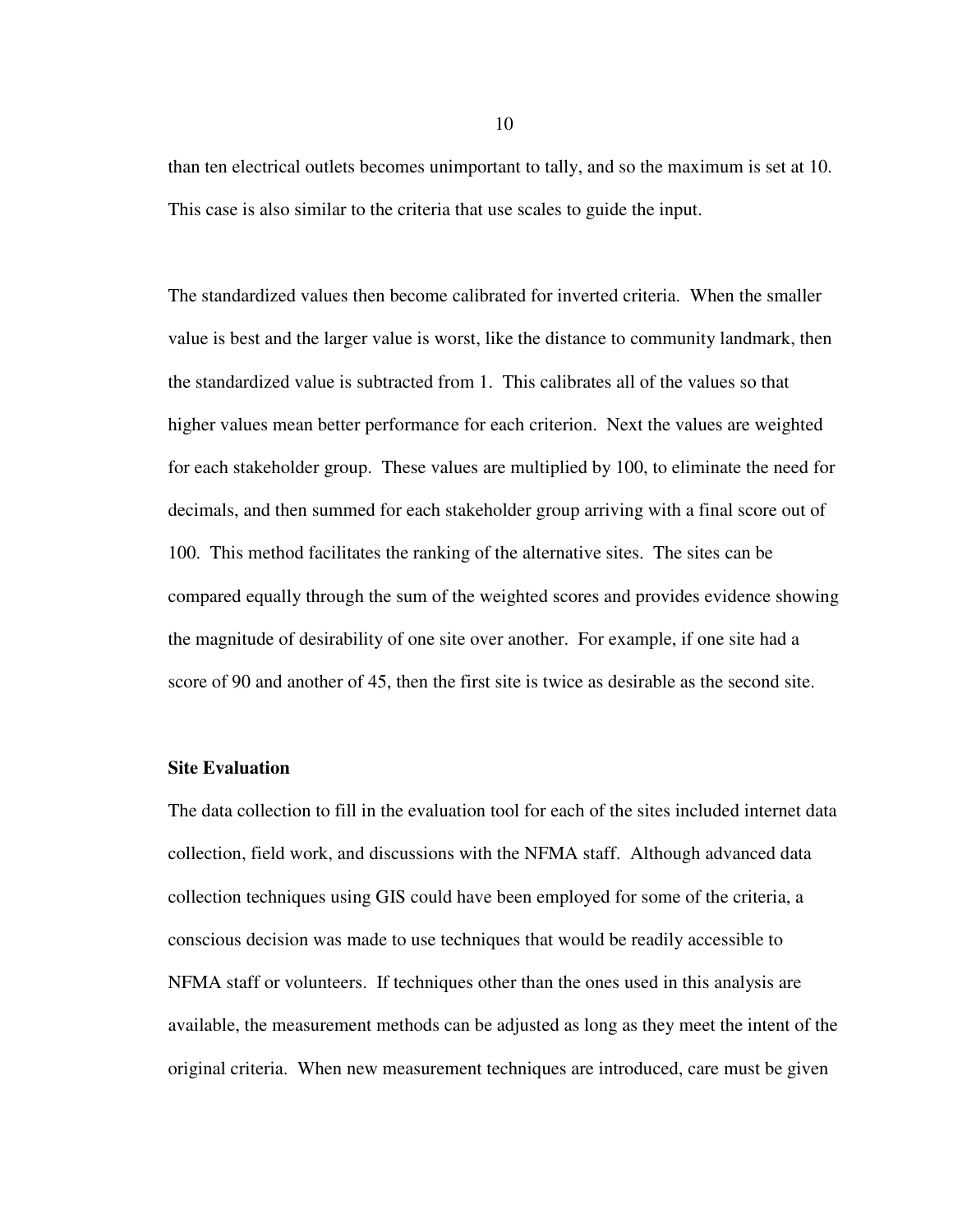so that the sites that are being compared are analyzed using the same data collection techniques.

The principal sources of data collection for Internet sources include the following: Google maps for distance criteria and establishing quarter and eighth of a mile circles, the King County Metro Transit and the Sound Transit websites for transit data, the United States Census Bureau and King County Housing Authority websites for estimating residential density, and the Seattle Department of Transportation website for traffic data.<sup>17</sup> For estimating residential density, I used the 2000 Census data and selected Census blocks that were at least 50% by area within the quarter-mile circle. Even though the population data is almost a decade old, the Census data still serves as a proxy for residential density since any densification would probably be equal throughout the small area of analysis, especially since the zoning is similar.<sup>18</sup> One exception is the Seattle Housing Authority (SHA) development, Rainier Vista. I omitted these blocks when collecting data from the Census website and used the SHA projections for the project instead.

<sup>17</sup> *Google Maps* (2008), Google, Accessed on 26 May 2008, <http://maps.google.com>; *Metro Online Home Page* (2007), Metro Transit, Accessed on 26 May 2008, <http://transit.metrokc.gov>; *Sound Transit* (2008), The Central Puget Sound Regional Transit Authority, Accessed on 26 May 2008, <http://www.soundtransit.org>; *American Factfinder* (2007), United States Census Bureau, Accessed on 26 May 2008, <http://factfinder.census.gov>; *Rainier Vista*, Seattle Housing Authority, Accessed on 26 May 2008, <http://www.seattlehousing.org/Development/rainiervista/rainiervista.html>; *SDOT – Traffic Flow Data and Maps* (2008), Seattle Department of Transportation, Accessed on 26 May 2008, <http://www.seattle.gov/transportation/tfdmaps.htm>.

 $\overline{a}$ 

<sup>&</sup>lt;sup>18</sup> *DPD – Zoning Maps* (2008), City of Seattle Department of Planning and Development, Accessed on 27 May 2008, <http://www.seattle.gov/DPD/Research/Zoning%5FMaps/>.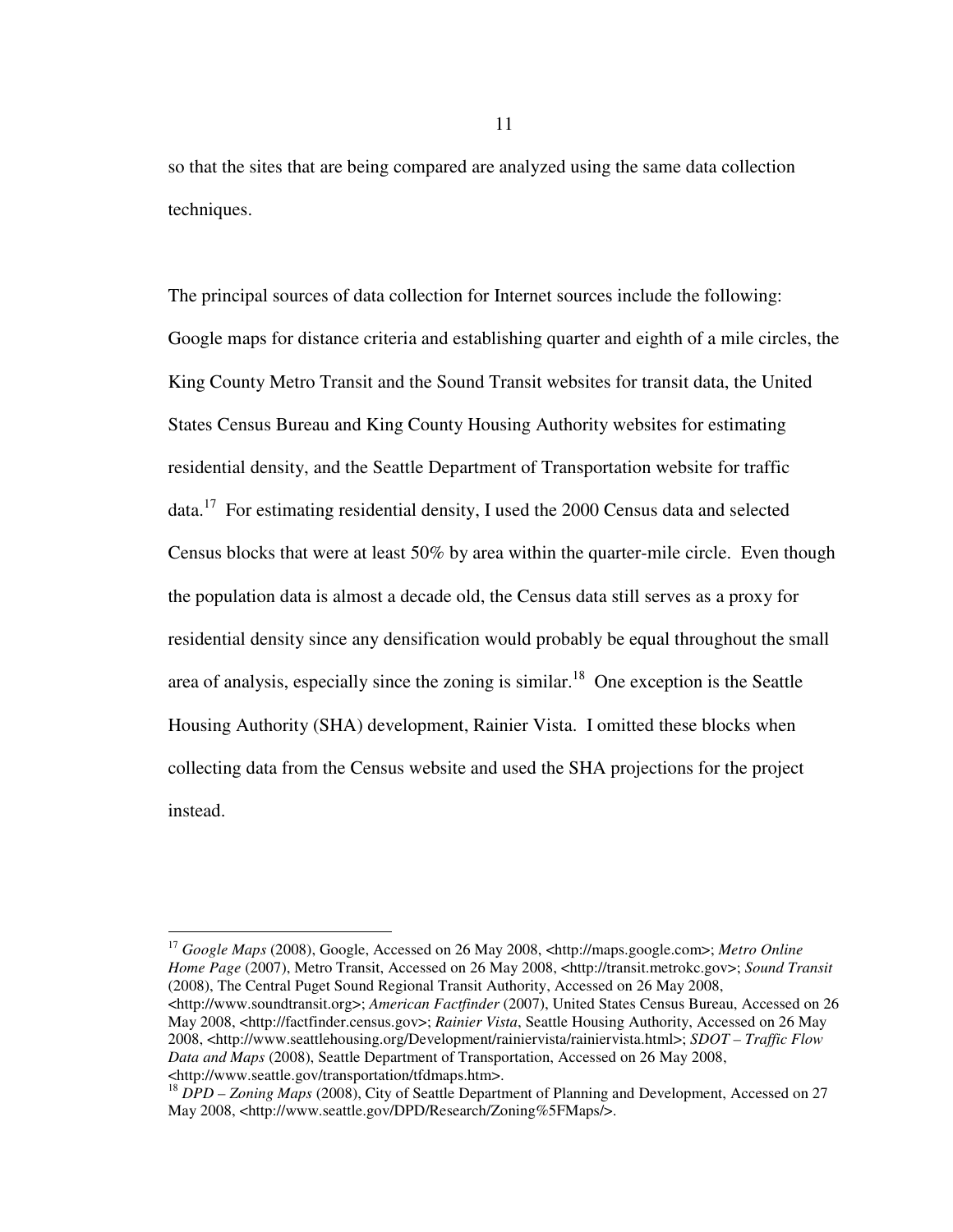For non-Internet data collection, the primary means of collecting site data was through field work. By visiting the sites and walking the surrounding streets I calculated many of the remaining criteria. Where there was little information regarding a specific criterion, either the result was assumed to be the worst case, for example zero storage at some of the sites, or a reasonable expectation, for example five years of staying at a site since the NFMA would probably not strike an agreement to use the site for less than five years.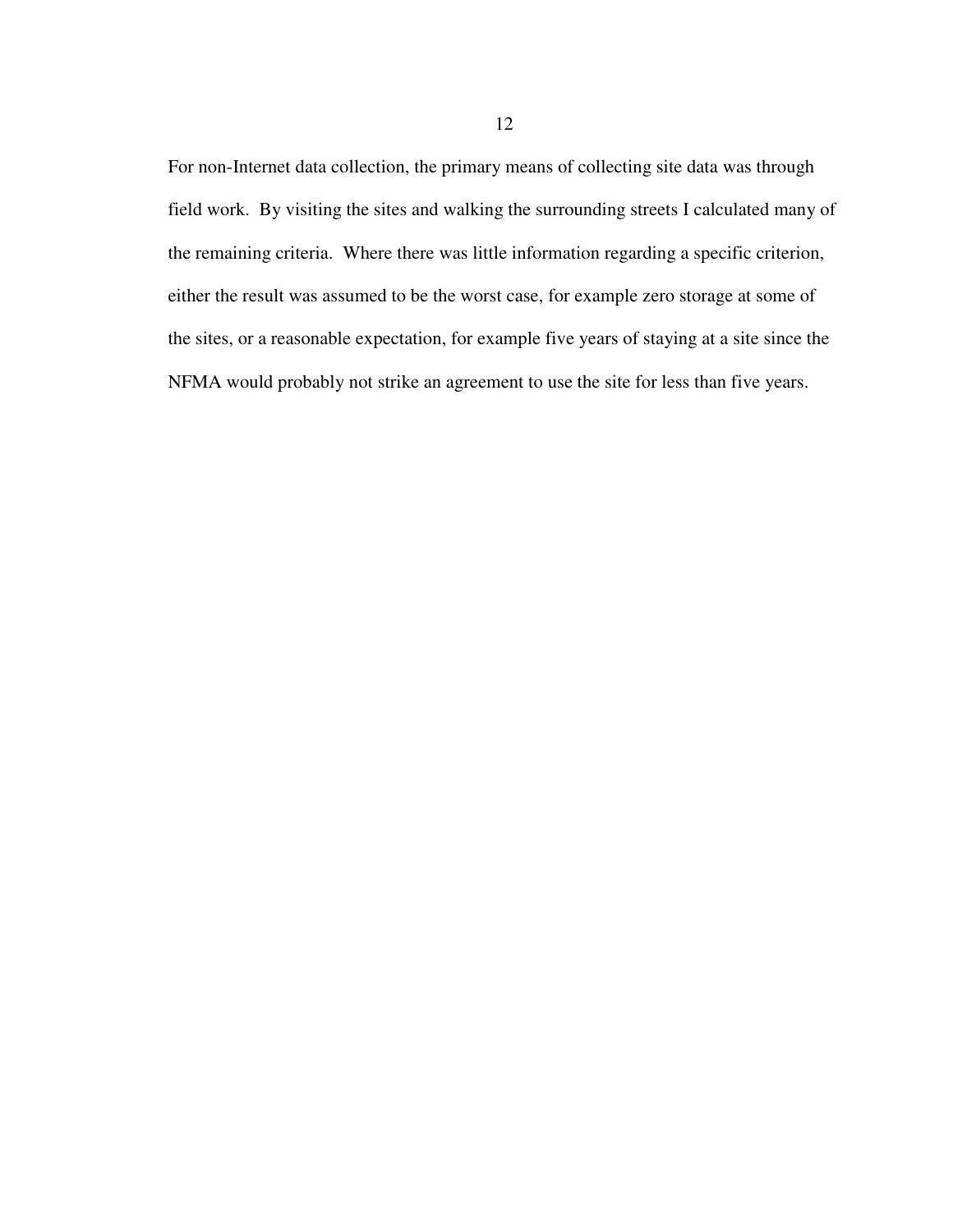# **Chapter IV: Site Selection Criteria**

### **General Requirements**

For a site to work as a possible farmers market there are some prerequisites that must be met before additional evaluation continues. All of the selected sites met the minimum criteria. The following requirements were established through discussions with the NFMA as essential to the selection of an adequate site.

## *Minimum Site Area*

The minimum area of the site will vary from one farmers market to another. There is a threshold of farmers that need to be present to create a variety and appropriate agglomeration effect for possible shoppers. If the process is to evaluate a site for a current market, there may be a minimum number of farmers that the NFMA will anticipate accommodating for political reasons so as not to disrupt existing relationships between vendors.

## *Minimum Site Dimension*

The possible site must have the minimum depth of a stall plus a walkway. Without this there will be no room for people to walk or to stop and socialize while shopping. This will create a situation where the circulation flow will be restricted and make shopping difficult.

#### *Utility Requirements*

Access to water, an electric outlet, and waste collection need to be present on the site. Water access and electrical access are the two primary criteria that would not be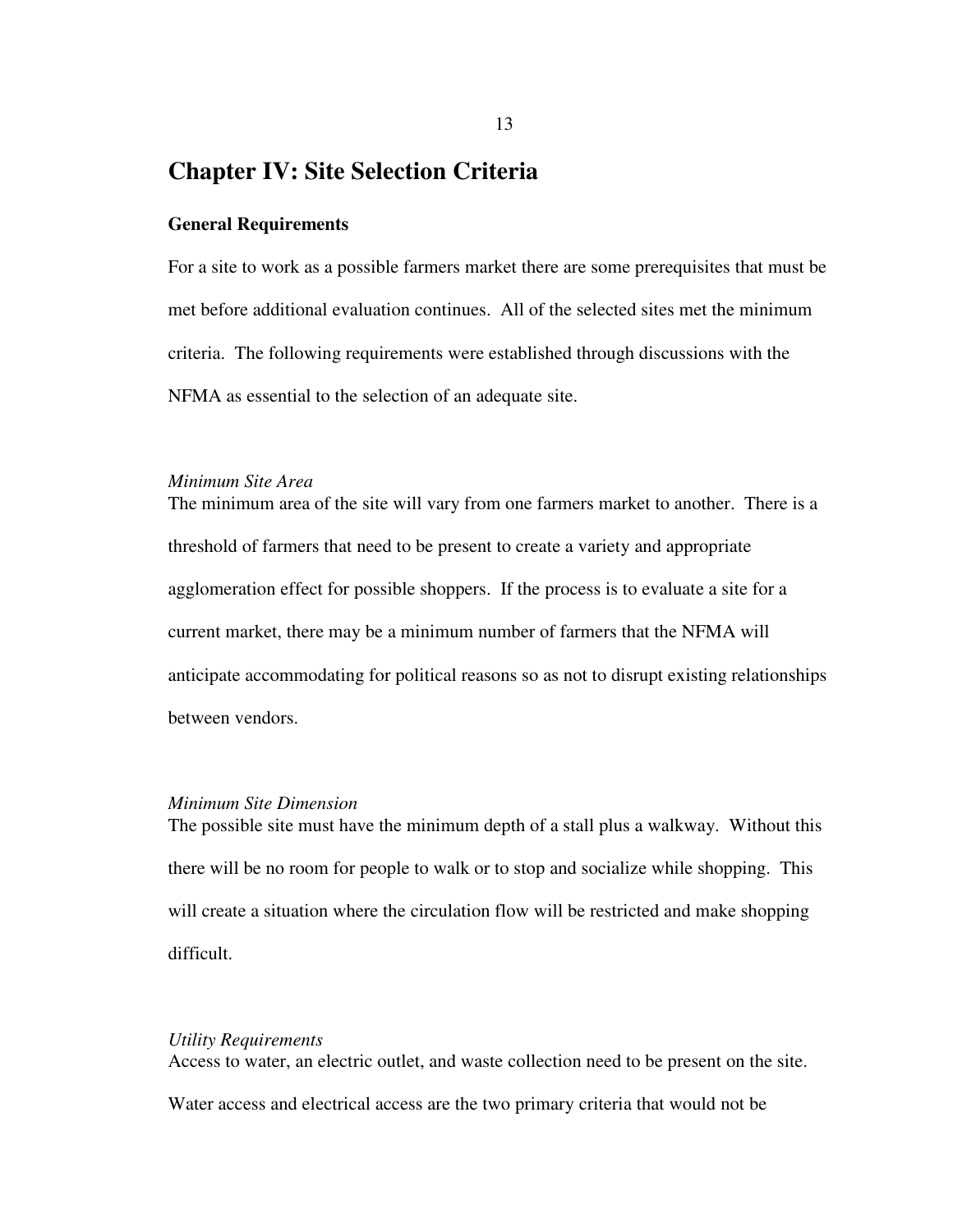consistent from site to site. Generally, scheduling garbage and recycling collection can happen anywhere in the city.

#### *Permanent Signage*

In an effort to establish a presence for the market, the ability to post a sign year-round at the site will help with advertising and branding the site as a farmers market location.

# *Produce and three compartment sink*

These two requirements are mandated by health codes. A produce sink must be on-site at the market, and a three compartment sink must be nearby (possibly through an agreement with a restaurant) and be accessible to vendors.

# **Criteria Introduction**

In addition to the minimum site requirements, the list of criteria, generated through a literature review and discussions with the NFMA staff, attempt to capture the intricacies and various dimensions of a site. The criteria were chosen, and initially conceptualized, as positive characteristics important to an ideal farmers market site. Following the creation of a comprehensive list of criteria, measurement techniques that accurately reflect the intent of each criterion were developed that accommodated the limited resources the NFMA can offer to site selection. Thus, while some of the criteria seem to be easily and perhaps more "accurately" measured using GIS or other software, simpler methods such as walking around the site to perform the evaluation, were favored. See Appendix B for a recommendation for collecting the data needed for completing the site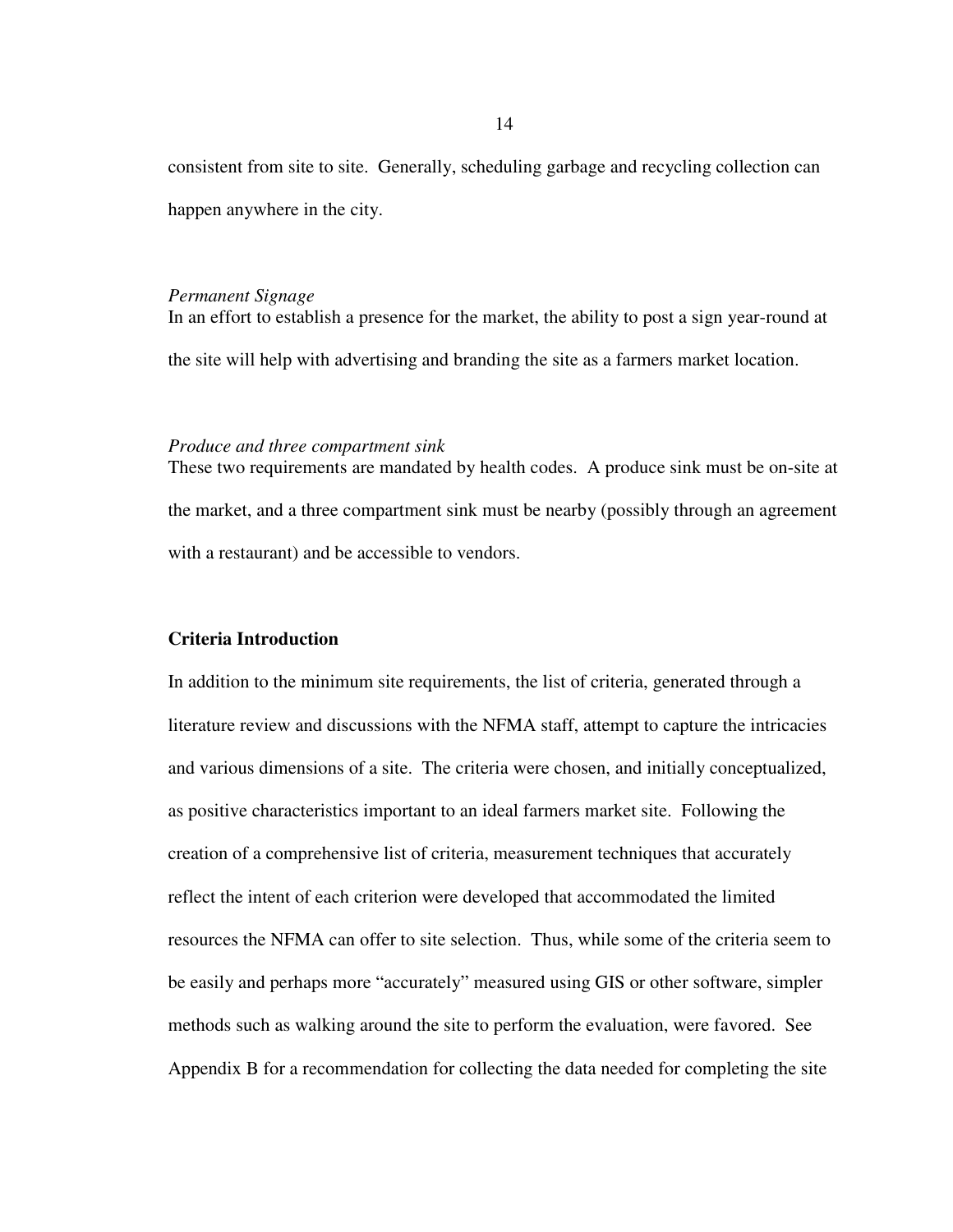selection tool. The following are the expanded set of criteria for selecting a new site for locating a farmers market, the method of measurement, and a short discussion of each criterion's relevance to the project. The criteria have been broken into the categories of location, physical features, and use agreement to make distinctions between the types of information they are meant to evaluate.

# **Location Characteristics**

#### *Distance from Former Farmers Market Site*

This criterion is the measurement, in miles, of the distance to the current farmers market site in the community. This criterion is meant to capture the existing community (i.e. consumer) knowledge of the location. The closer the site is to the former location, the less rebranding, marketing, and general awareness education is needed on behalf of the NFMA.

# *Distance to Neighborhood Retail Core*

The criterion measures the proximity to the existing retail core for the community. This takes into account the existing traffic and centrality that the neighborhood core would give to the market. Locating close to a retail district would also support the shoppers in creating multi-purpose trips, which would encourage the use of the market while running other types of errands. This criterion is important to the greater planning community as cities try to reduce their vehicle miles traveled (VMT) per capita. Locating uses in central spots throughout the community decreases VMT, which has impacts on

This criterion is the measurement, in miles, to the closest community business district.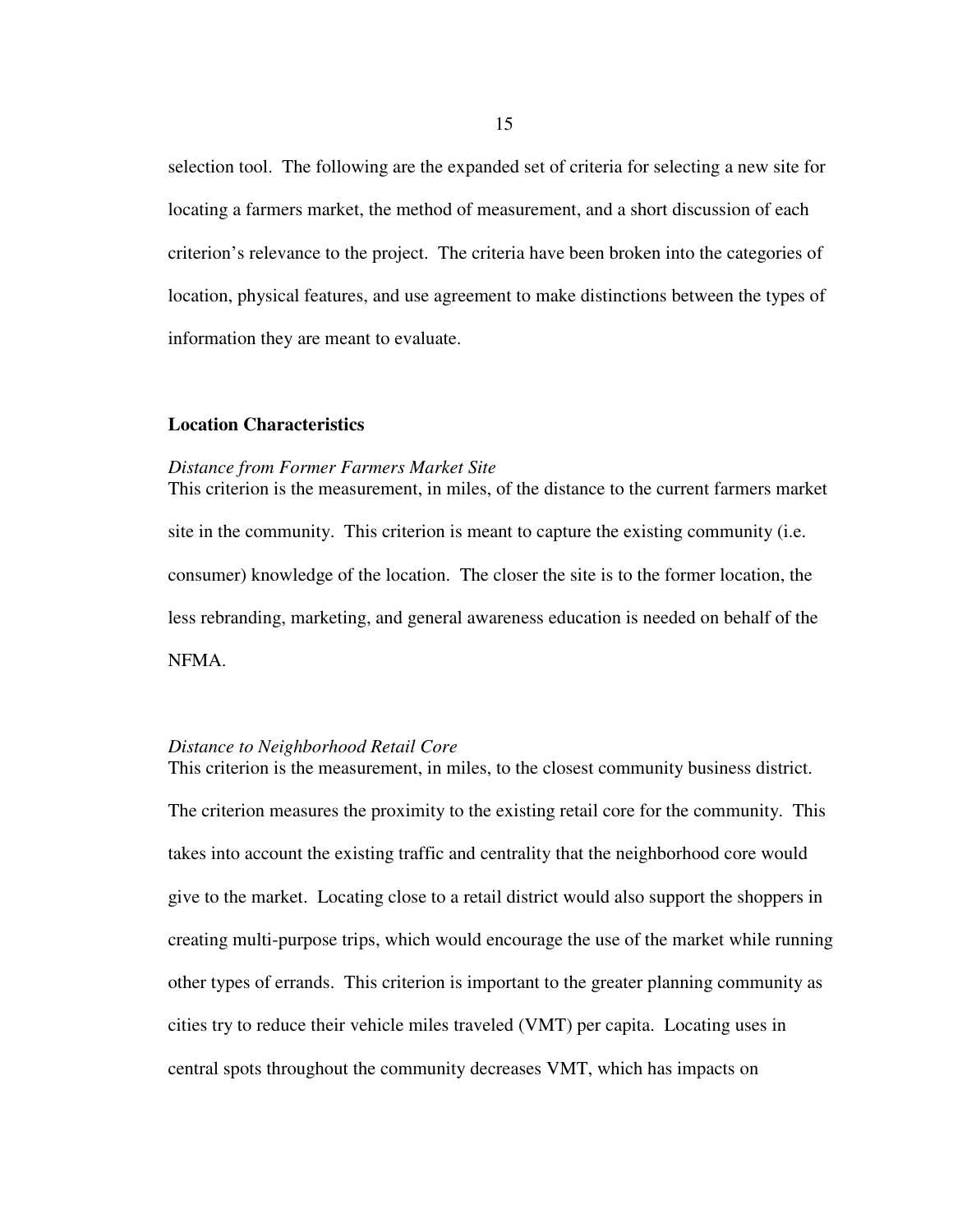greenhouse gas emissions, losses through time spent in travel or congestion, and dependence on non-renewable fuel sources.<sup>19</sup>

#### *Distance to Community Landmark*

This criterion is the measurement, in miles, to the nearest landmark that is well known to the community. The reason for this criterion is to measure the distance from a nearby landmark for purposes of branding and connectivity of the site with the community. Possibilities of such a landmark include a park, library, or even a well known sign or business. Care must be taken to maintain a similar level of community connection for the chosen landmark for each of the alternative sites.

# *Residential Density*

 $\overline{a}$ 

This criterion is the measurement of the number of people living within a quarter-mile of the farmers market site. This criterion is meant to measure the immediate possible pedestrian local demand created from higher residential density. A quarter-mile is the farthest many people go while making daily trips. A majority of people walk less than 500 ft for daily errands.<sup>20</sup> The market is more of a "specialty good," rather than a daily good, so a quarter-mile seems like a logical measure for residential density. Another consideration is that people who come to the market may leave with large bags and therefore may be less apt to walk longer distances than if they were unencumbered. The United States Census website, www.census.gov, has an interactive map to select block

<sup>&</sup>lt;sup>19</sup> Glickman, Mark M. (2001), "Beyond Gas Taxes: Linking Driving Fees to Externalities," Redefining Progress, Accessed on 26 May 2008, <http://www.rprogress.org/publications/2001/beyond\_gas\_taxes.pdf>. <sup>20</sup> Southworth, Michael (2005), "Designing the Walkable City," *Journal of Urban Planning and Development*, 131(4), 246–257.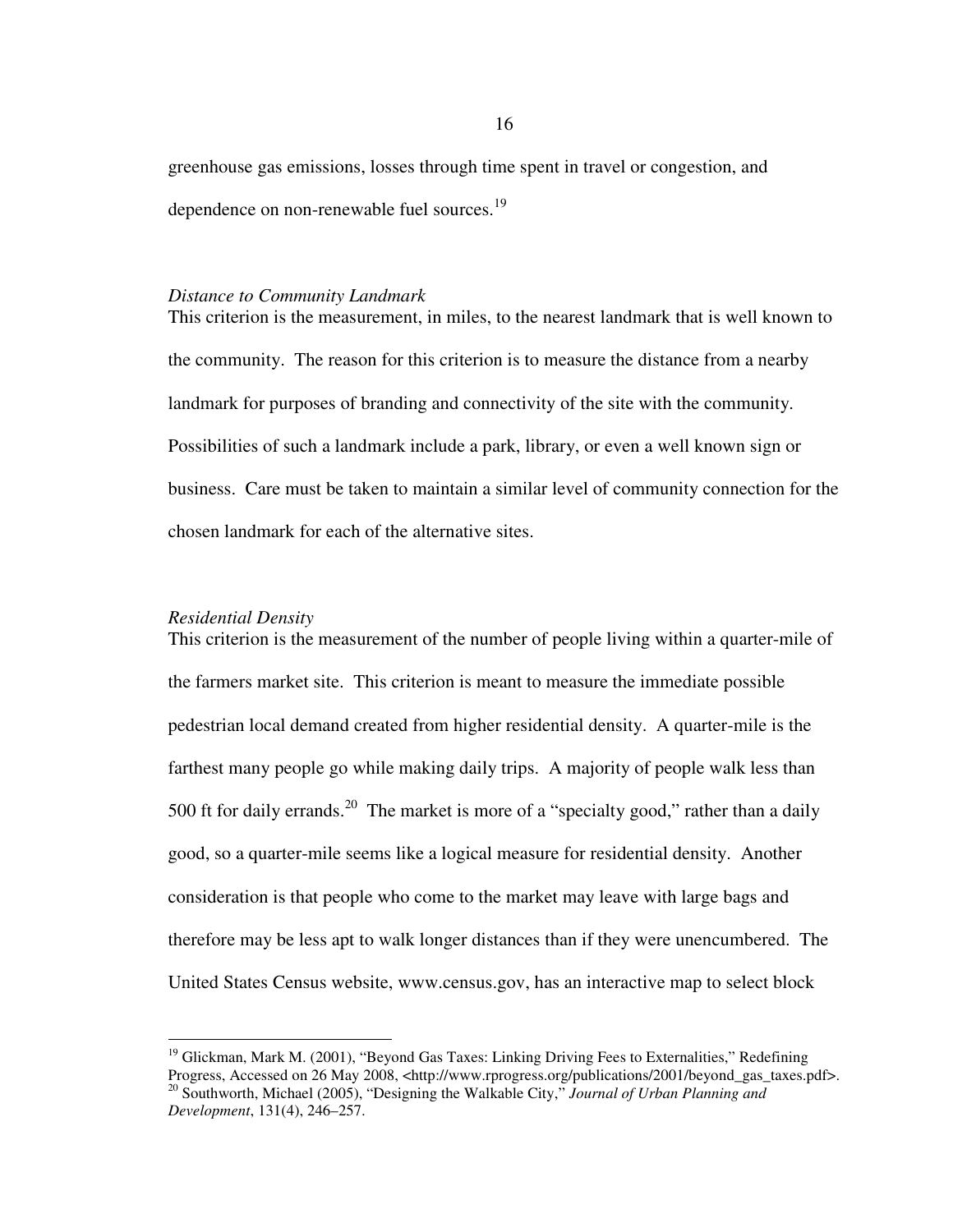groups surrounding a location. While data on this website is from the last census collected in 2000, it serves as a general proxy and will be more accurate following the upcoming decennial collection.

#### *Traffic Intensity*

This criterion is measured by counting the number of daily trips traveled on arterials within a quarter-mile of the site. This criterion is meant to capture the accessibility and possible market of a site located closer to one or more major arterials. Even though there may not be direct line of sight to the potential market, signage and general awareness could divert trips off of the arterials. A potential way to measure this criterion is to use the Traffic Flow maps produced by the Seattle Department of Transportation.<sup>21</sup>

#### *Transit Accessibility*

 $\overline{a}$ 

This criterion is the measurement of the number of transit unit stops over the course of an hour within an eighth of a mile of the site. A transit unit is one set of public transportation vehicles. One bus or a set of train cars connected together is one transit unit. The standard is to look at the number of trips that pass within an hour to determine the frequency of the transit.<sup>22</sup> The number of stops is the highest number during any one hour that the market is in session. Since a transit unit may make more than one stop within the eighth of a mile buffer, select one stop and count the frequency for one stop. An eighth of a mile was selected as the distance for calculating this criterion due to the

<sup>&</sup>lt;sup>21</sup> *SDOT – Traffic Flow Data and Maps* (2008), Seattle Department of Transportation, Accessed on 26 May 2008, <http://www.seattle.gov/transportation/tfdmaps.htm>.

<sup>22</sup> Vuchic, Vukan R. (2005), *Urban Transit: Operations, Planning, and Economics*, John Wiley & Sons, Inc., Hoboken, NJ.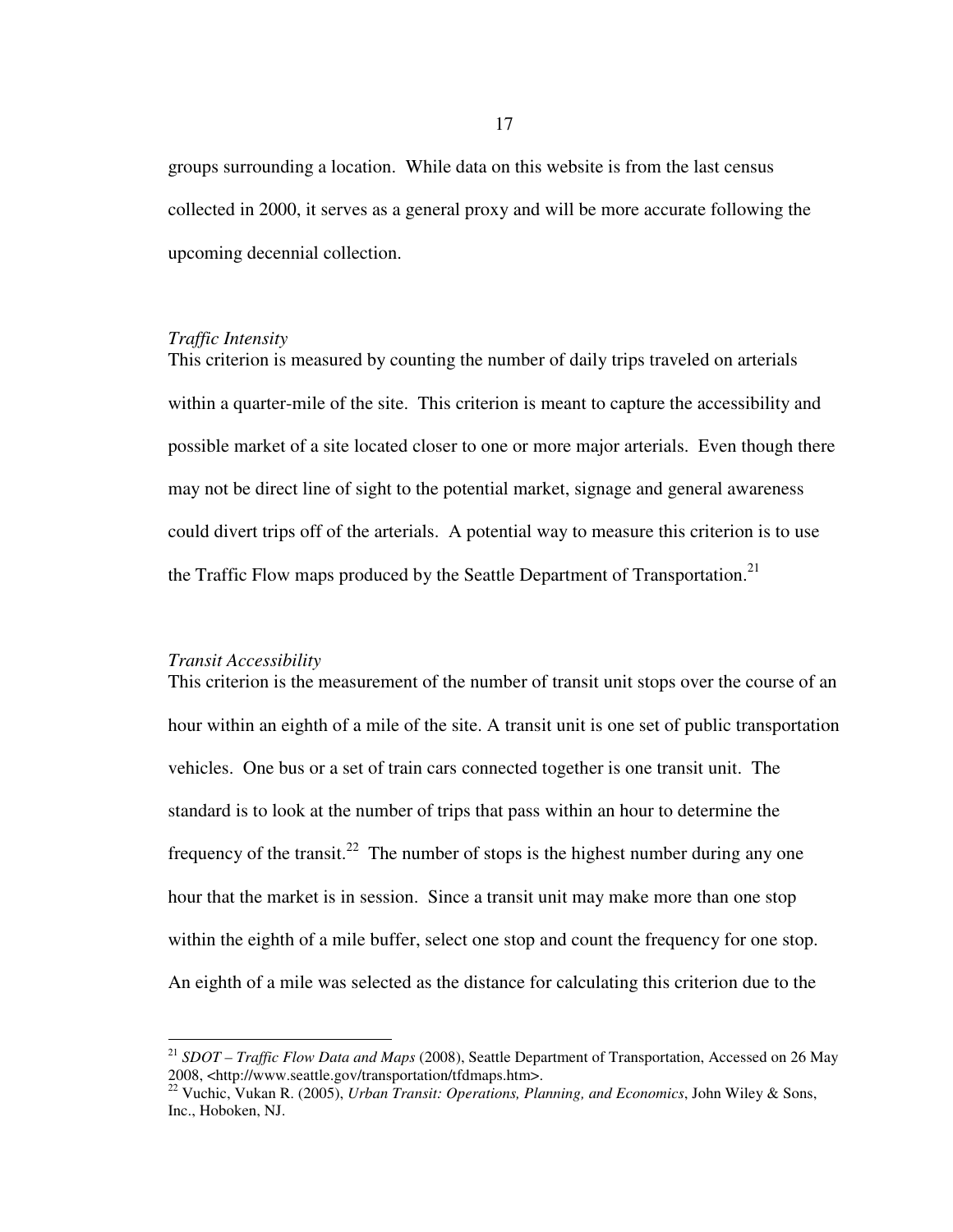argument that using a quarter-mile air distance doesn't always result in a quarter-mile walking distance.<sup>23</sup> Therefore, an eighth of a mile air distance was selected as being a reasonable proxy instead of calculating the walking distances from each site. This may result in distances less than a quarter-mile. However, since the market is generally a "grocery" good stop, people may be unwilling to carry heavy bags far distances to transit.

#### *Bike Parking*

This criterion is the measurement of the number of spaces in bike racks adjacent or onsite. Even though street furniture and other infrastructure, such as fences and sign posts, can act as temporary bike storage facilities, the purpose of this criterion is to measure the ease of finding guaranteed and traditional bike storage near the site.

## *Free parking with a 2 hr limit*

This criterion is the measurement of the number of street parking spots within an eighth of a mile that have two hours or shorter time limits that are free to use. The purpose is to account for the parking capacity afforded by these short-term parking spots that will have a quick turn-over for shoppers.

# *Pay for parking*

 $\overline{a}$ 

This criterion is the measurement of the number of parking spots within an eighth of a mile that a user must pay to occupy. These include park and pay lots as well as on street metered parking. Usually deals can be brokered between merchants, in this case the farmers market, and pay-to-park lot owners to provide free parking to customers through

<sup>23</sup> Ryus, Paul et al. (2000), "Development of Florida's Transit Level-of-Service Indicator," *Transportation Research Record*, 1731, 123–120.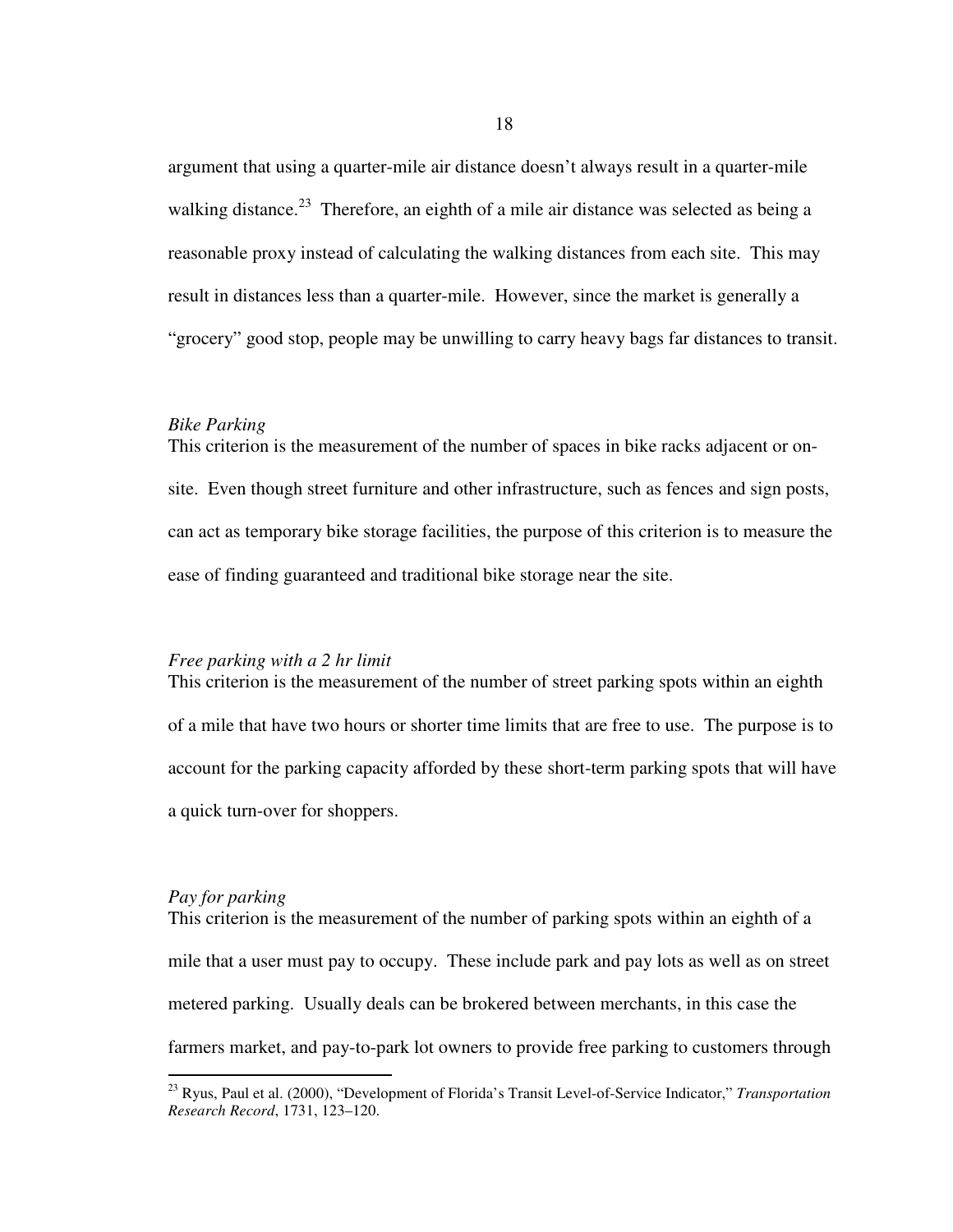tokens or other means. Street metered parking was included in this count since it is not free parking, even though it still results in higher turn-over than unlimited length parking.

#### *Nearby sidewalks*

This criterion is a measurement of the percentage of the blocks within an eighth of a mile that have side walks. Each side of the street counts towards the total percentage, so if there is only a sidewalk on one side of all of the streets within an eighth of a mile, then the resulting percentage would be 50%. One of the primary reasons that a farmers market would desire a street network with sidewalks is perceived safety. Customers who perceive a safer environment will be more likely to walk to the market or stop in their cars.

### *Available off-site parking for farmers*

This criterion is a measurement of the area available for farmers to park vehicles off-site. The area that is measured should be available consistently during each market day, so as to ensure a reliable opportunity rather than taking a chance that there will be space available in street parking. Even though there is a preference among farmers to be able to locate vehicles on-site, this criterion is meant to measure the opportunity of moving farmers vehicles off-site, either due to the small size of the site or for future expansion of the market.

# *Visibility*

This criterion is the total number of streets that the market fronts (or where there is open space or a parking lot between the street and the market). If the market can be seen from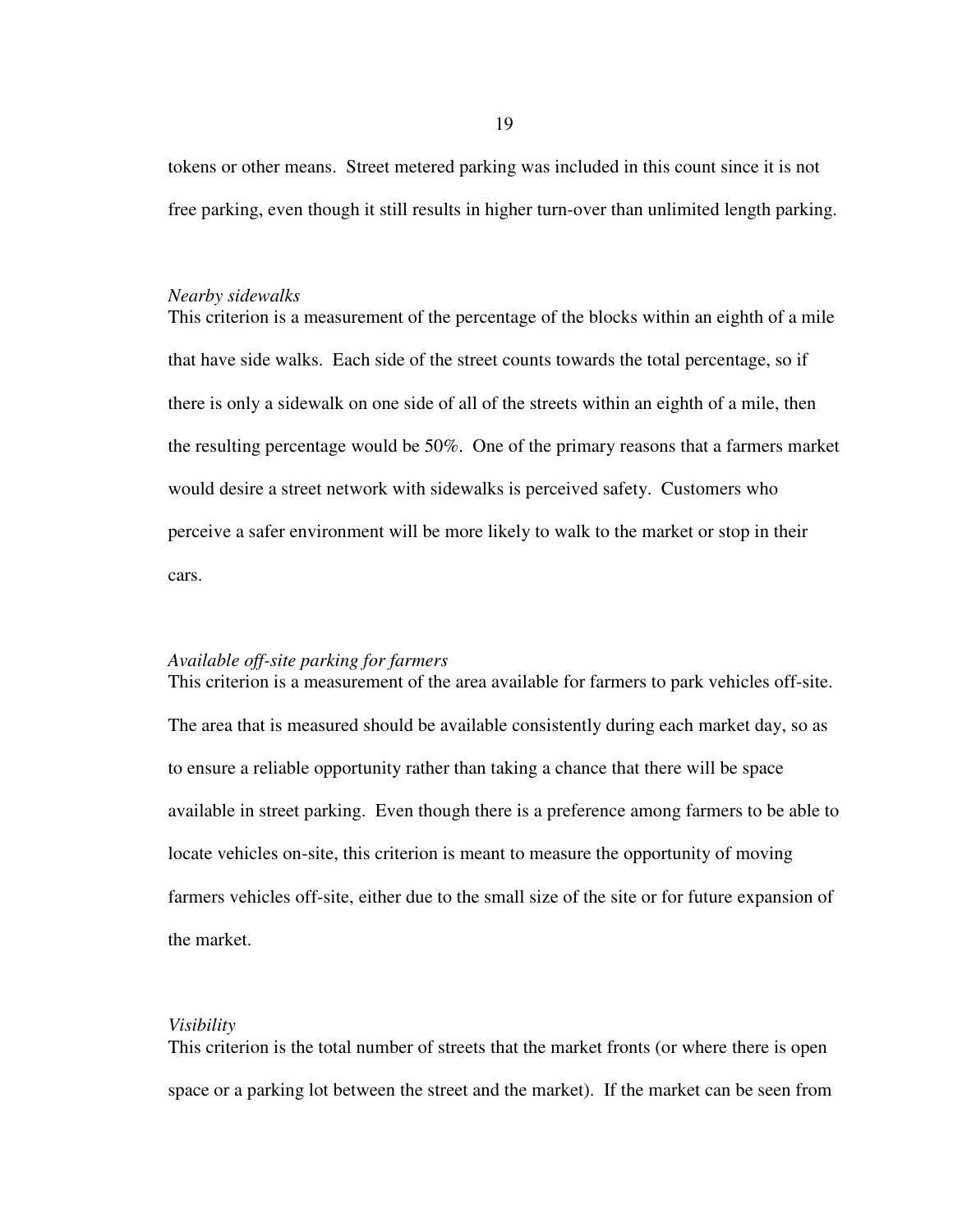the "main street" of the community, count the street twice since visibility from this street adds both a connectedness of the market to the "main street" as well as increased traffic. Visibility is an important aspect of any retail enterprise. Fronting the street is always preferable to being tucked away behind a building or down an alley because it gives greater access to the occasional window shopper and is easier to see by people in cars traveling at faster velocities than pedestrians.

#### **Physical Characteristics**

#### *Size*

This criterion is the measurement, in square feet, of the area of the site that could be used for the farmers market. The size of the site controls the number of vendors, whether there will be room for vehicles, and the ability of the site to meet future growth needs. It is important for the site to be large enough to allow for a large enough diversity of vendors so that there is a higher likelihood that the customer will be able to locate whatever goods they are searching for, and at a best case scenario have the option to comparison shop.

## *Layout of Market*

No adequate measurement was established for this criterion. While it was deemed to be an important factor in evaluating the site through the result of the weighting exercise, this criterion has been omitted from the site selection calculations. Conversations with NFMA staff, as well as layout discussion in publications, did not yield a market layout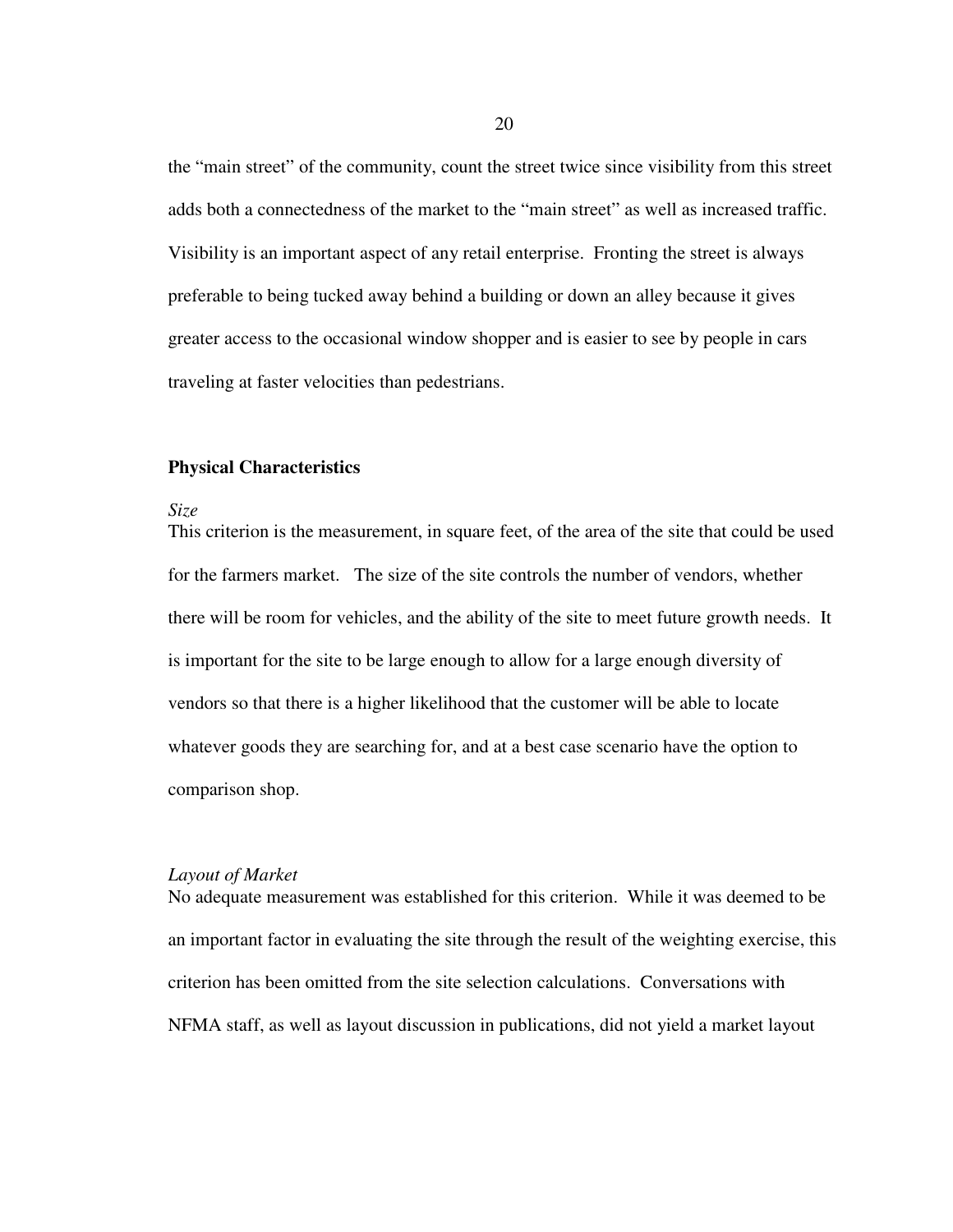preference.<sup>24</sup> Other factors, such as size, diversity, and entrances, in addition to no quantifiable difference between varying layouts resulted in an inability to establish a meaningful measurement methodology. This is a place for additional investigation to establish a way to measure either the strength of a given layout, or the ability of a site to accommodate multiple layout scenarios. Known layouts include: Linear, L, T, Cross, Circular, and Doughnut. Each could include a combination of areas that are only singlesided or double-sided.

#### *Surface Condition*

This criterion is the rating of the type of surface of the site where the market will be located. The quality of the surface must be placed on the following scale:  $0 -$ Dirt,  $3 -$ Gravel with an uneven surface, 4 – Grass, 6 – Asphalt with an uneven surface, 8 – Gravel with an even surface, 10 – Asphalt with an even surface. The rating was established through conversations about preference with the NFMA staff. The goal of this criterion is to account for the ease of operations and better shopping conditions that come with a better ground surface. Potholes and poor drainage may negatively impact shoppers' preference for the market.

#### *Grade*

 $\overline{a}$ 

This criterion is the class of the slope of the site. Class 0 is for a steep slope. Class 1 is for a moderate incline. Class 2 is for a slight slope. Class 3 is for a flat or fairly flat site. This class system is used instead of measuring the actual grade change of a site due to the

<sup>24</sup> Corum, Vance, Marcie Rosenzweig, and Eric Gibson (2001), *The New Farmers' Market*, New World Publishing, Aurburn, CA; *Public Market* (2008), Project for Public Spaces, Accessed on 17 May 2008, <http://www.pps.org/markets>.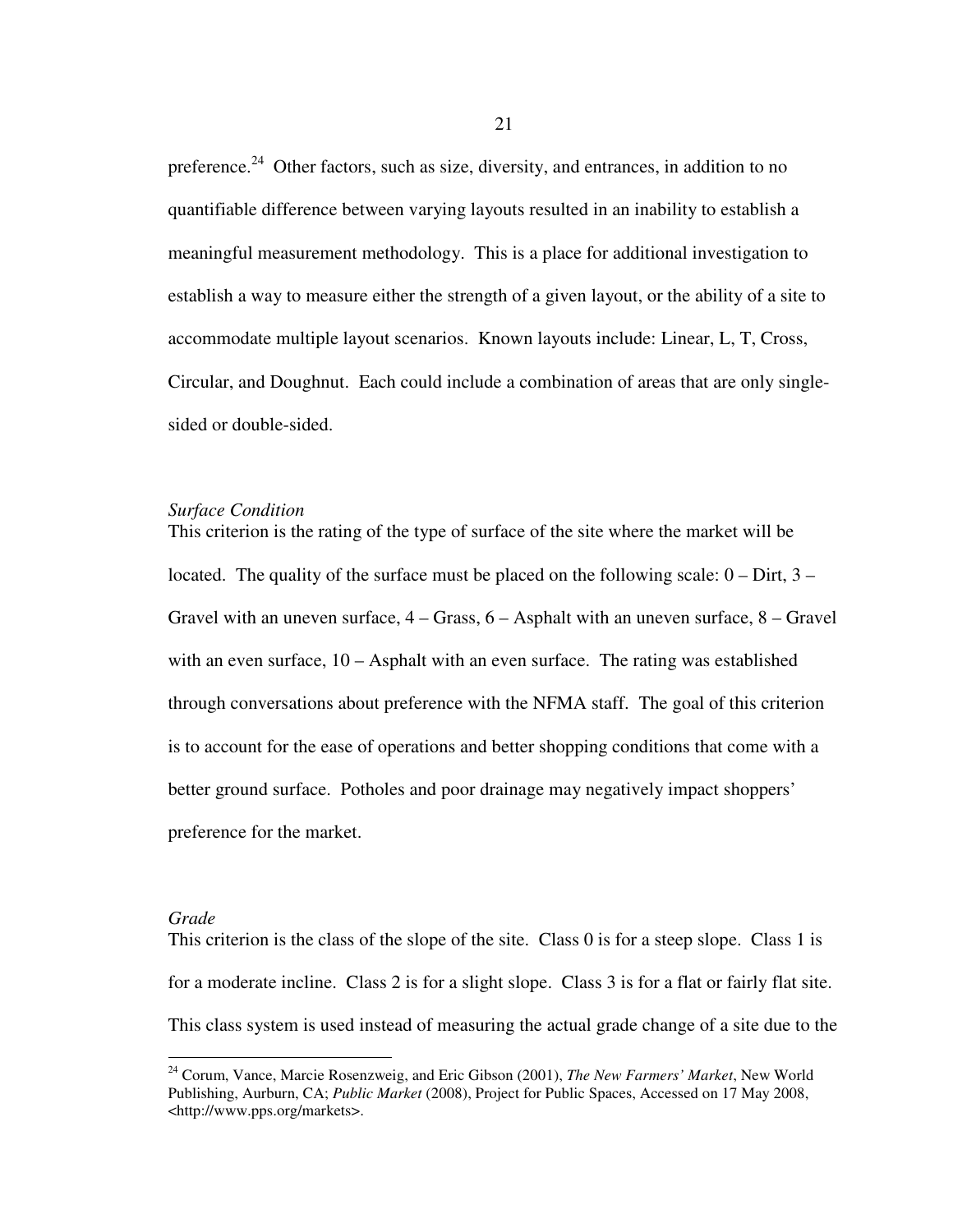complexities and resources required to measure the actual topography of the site. The class system is formatted to realize the preference that a flat site, as compared to a more sloped site, is preferable for a successful farmers market. $^{25}$ 

#### *Possible Entrances*

This criterion measures the flexibility of the site to accommodate different entrance options. The following list describes a scale to evaluate the entrance flexibility. An "entrance" is described as a place where pedestrians can access the site unencumbered. Possible limiting factors may include landscaping, buildings, and fences. 1 – there is 1 entrance to the site; 2 – there are 2 entrance, one at each end of the market; 3 – there are three to five entrance options; 4 – the edges of the site are porous (pedestrians could enter the market at many points). This criterion is used to measure the flexibility experienced by customers regarding entering and exiting the market.

## *Public Restrooms*

l

This criterion accounts for whether restrooms are available for vendors and for the general public within 100 feet of the site. The scoring for this credit follows the following description:  $0 -$  if there are no restrooms,  $1 -$  if there are restrooms available to the vendors of the market, and  $2 - if$  there are restrooms available to the general public. One of the reasons for this criterion is that if there are no restrooms, then the NFMA is required to provide toilet facilities. The existence of restrooms reduces this cost, as well as possibly acting as an amenity to shoppers.

<sup>25</sup> Corum, Vance (2007), *Farmers' Market Site Evaluation Tool*, 3 April 2008, personal communication.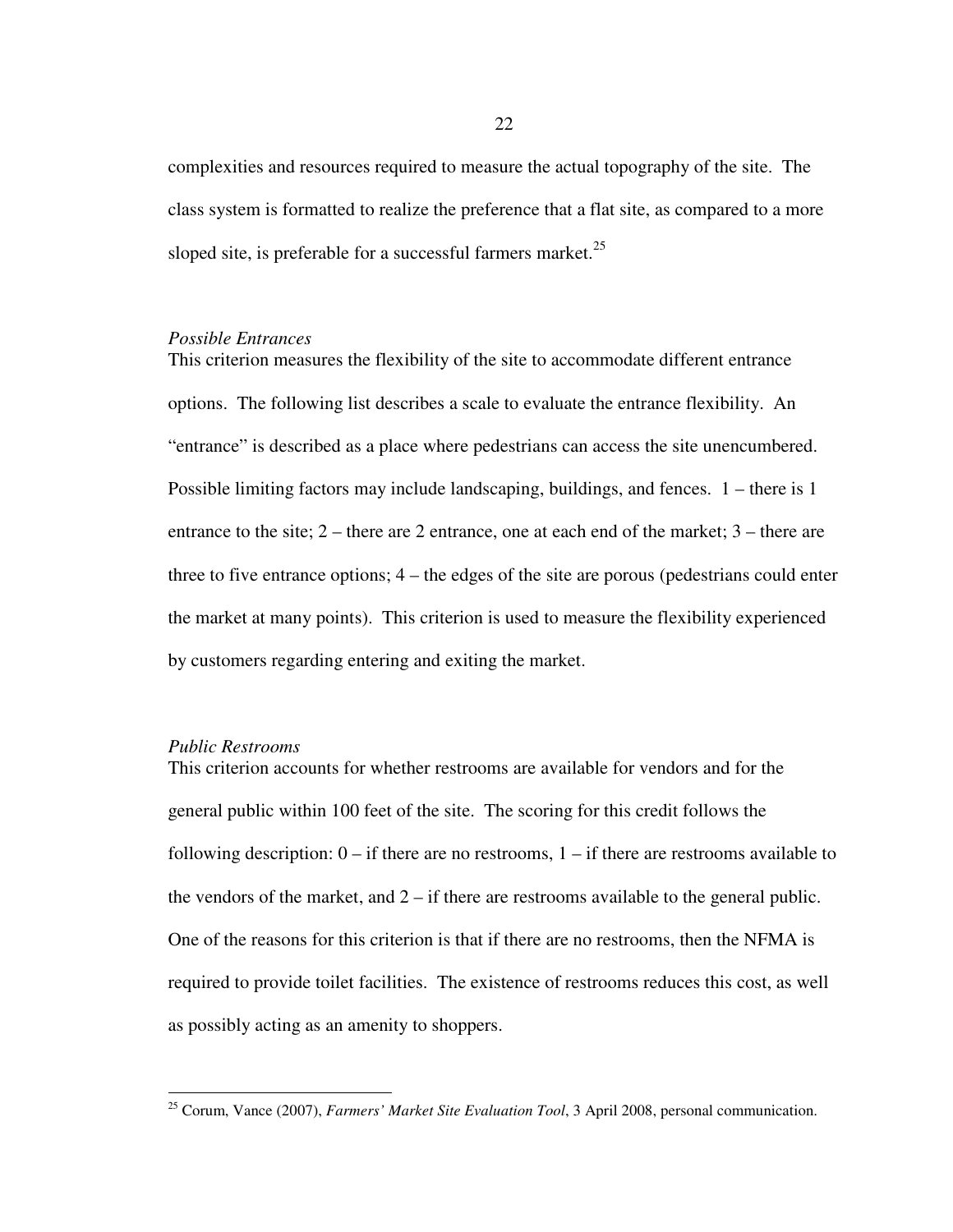# *Covered Area*

This criterion is the measurement of the area, in square feet, of the site to be used for the market that is permanently covered. Permanently covered space increases the attractiveness of holding a year-round market.<sup>26</sup> A permanent structure also is a marketing tool and helps to visually define the market space.

# *Shaded Area*

This criterion is the measurement of the area, in square feet, of the site that is shaded during market time when the sun is highest. Shade helps to provide a cooler and more pleasant environment for shoppers and also helps to extend the longevity of the produce and vendors' goods.

#### *Electricity*

This criterion is the number of plugs available for vendors to use. Some vendors have electricity needs and this criterion is meant to measure the ability for the site to meet those needs. A 220V outlet counts as two outlets due to the added benefit of having a large capacity outlet rather that just a standard outlet. Some vendors would prefer to run their equipment using a 220V rather than a standard outlet.

# *Lights for night*

 $\overline{a}$ 

This criterion tracks the range of lighting present on the site for night use. Use the following scale when evaluating lighting. 0 – The site would need additional lighting to allow for clean-up and breakdown of market. 1 – There is enough lighting for clean up

23

<sup>26</sup> Corum, Vance, Marcie Rosenzweig, and Eric Gibson (2001), *The New Farmers' Market*, New World Publishing, Aurburn, CA.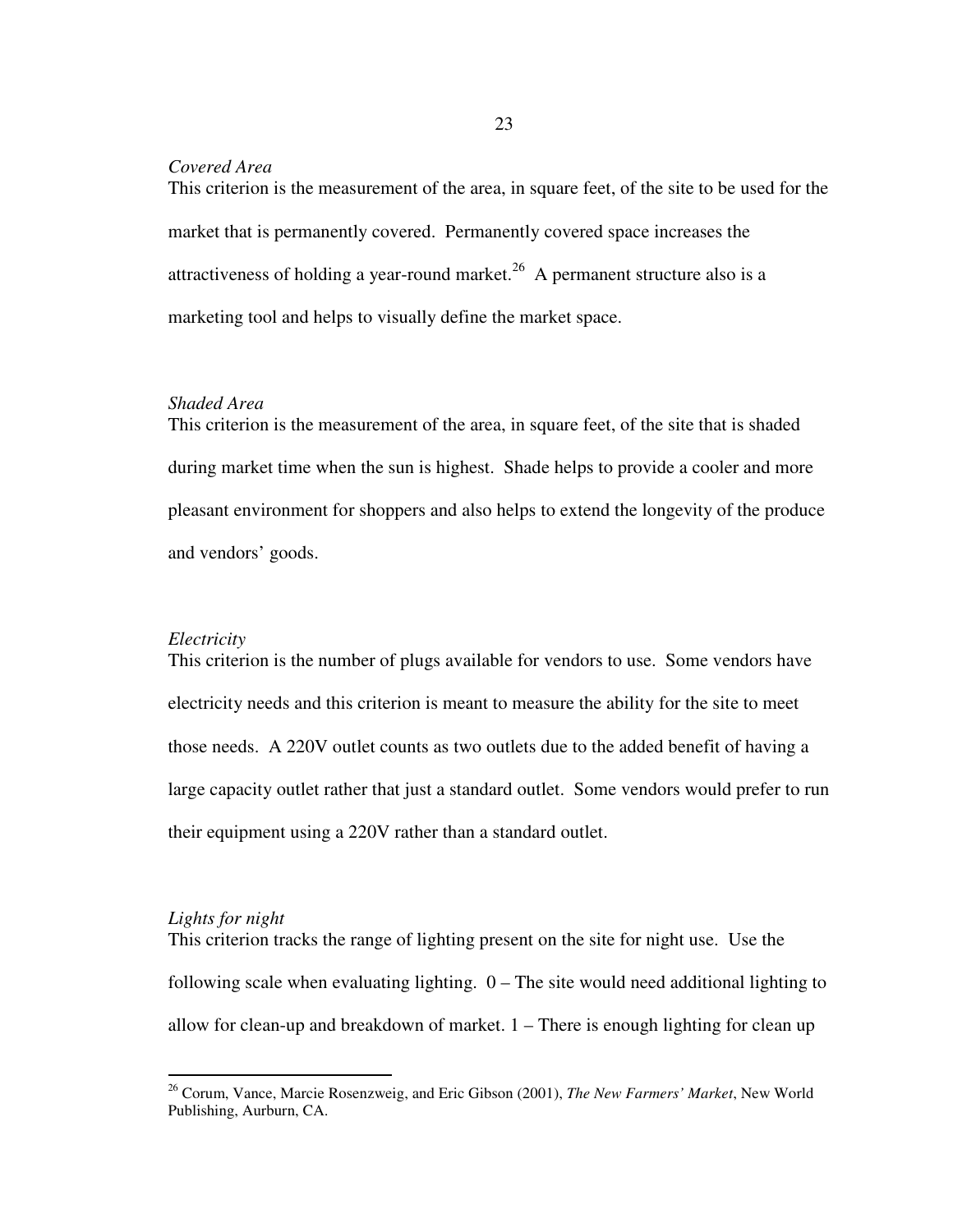and breakdown. 2 – There is adequate lighting to run the market so that customers can carry out transactions and feel safe. Lights are important for a market, especially for evening markets that extend late into the fall. Lights are helpful for clean up and for the option of extending the market into the evening hours or later into the season when the sun sets earlier.

#### *Storage*

This criterion is a measurement of the area of storage available for use on the site. The NFMA has equipment that could be stored on-site to reduce the work of hauling it to the site for each market. Items like signs and market specific promotional items and even barricades could be storage items for the NFMA. Therefore, the availability of storage is an asset to a site.

# **Use Agreement Characteristics**

#### *Cost to use site*

This criterion is the measurement, in dollars, to use the site for one day. Cost is important to the NFMA. It is not a charge they pass on to vendors directly (yet), but it nevertheless has a strong impact on the ability to use a site as a farmers market. This difference of cost between sites is independent of the other characteristics. The weights imposed at the end of the evaluation process will account for the other amenities that a site might have, and therefore cause it to cost more.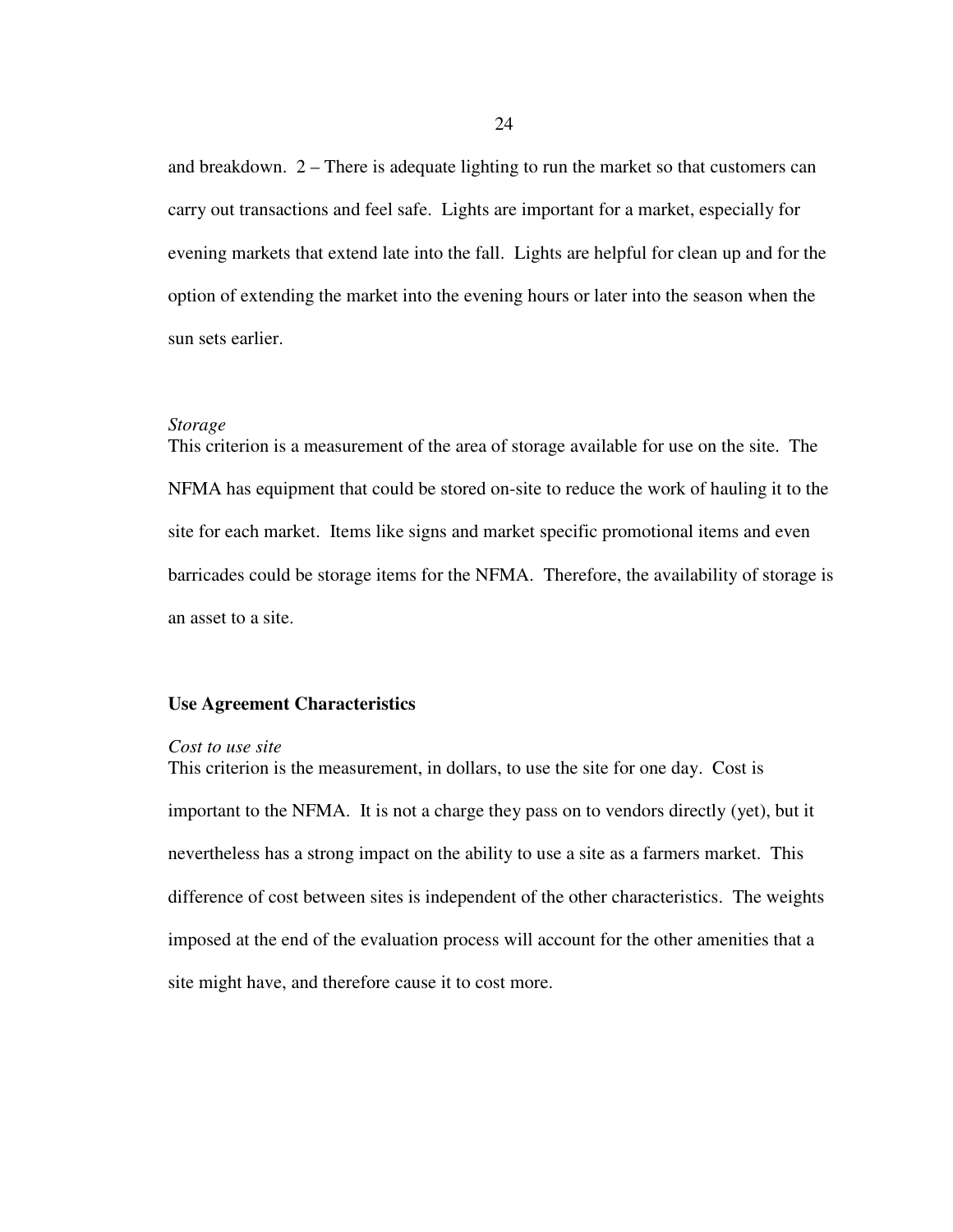#### *Ability to stay at the site into the future*

This criterion is the measurement, in years, of the length of the initial lease, plus the length of the first renewal option. Usually a lease, or agreement between the land owner and the NFMA, stipulates a length of time for the NFMA to use the site. There should also be a renewal option of the lease that stipulates another length of time that the lease can continue. Even for agreements with the city regarding possible street closures, the NFMA should work to include a clause that describes the expected length of an agreement to reduce the risk of having to find a new site for the market in the short term. The ability of staying on the site is important for customer recognition as well as for reducing the cost of finding another site in the future.

## *Availability for Use*

This criterion is the number of days that the site is available for use during desired market times, which includes preparation and take down requirements. In addition to meeting a market specific requirement for a preferred day, this will account for the ability to expand the market to multiple days, or switch to a different day, if so desired.

# **Criteria Summary**

The separation of the criterion into different characteristic categories helps to distinguish between criteria that the NFMA may have control over. Many of the location criteria, with the main exceptions of bike parking, 2 hour parking, and off-site parking for farmers, are fixed; the NFMA does not have the ability to directly change items like transit accessibility, sidewalks, or residential density (although there is a possibility that indirectly through political influence these items could be changed). In contrast, for the

25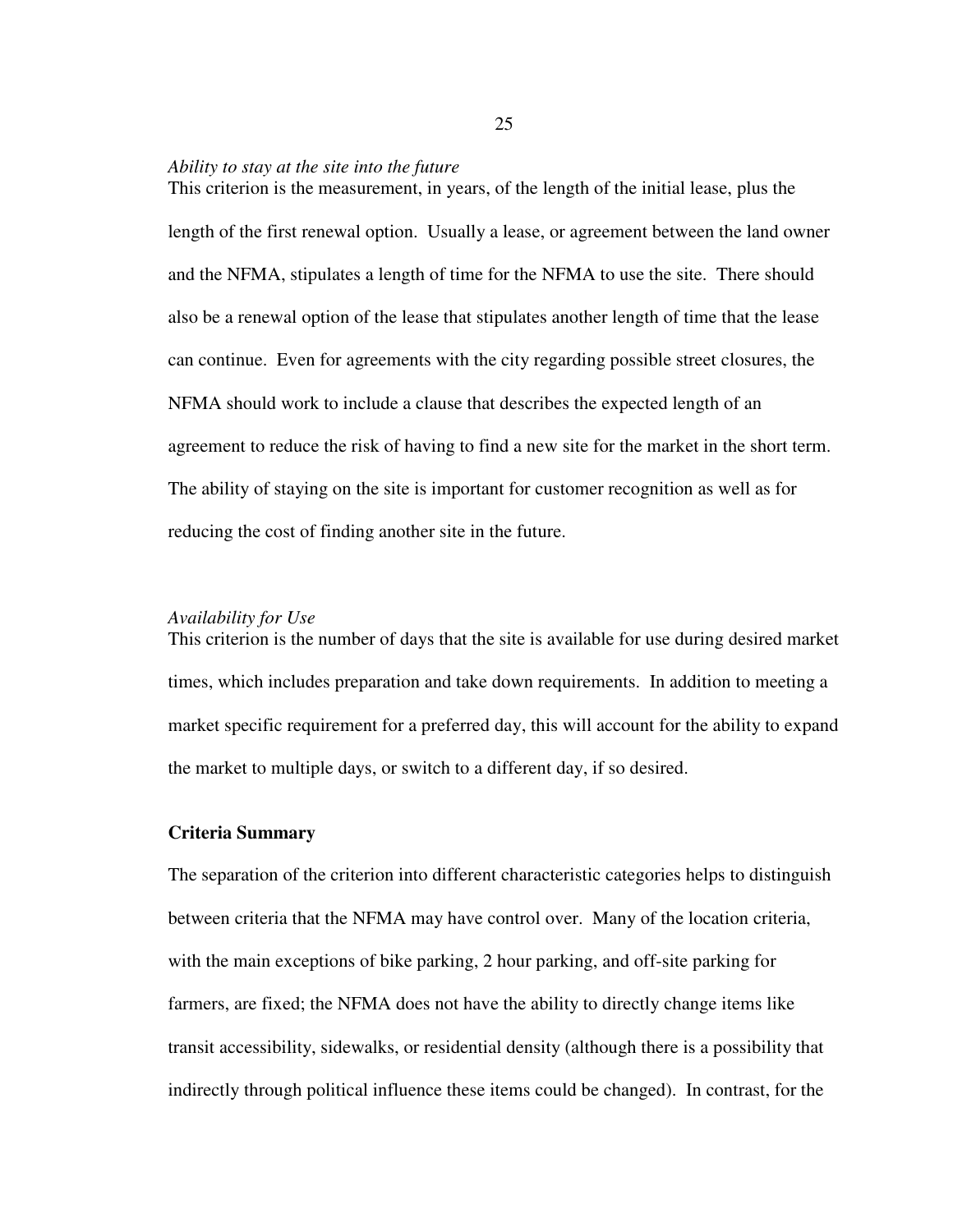physical and use agreement characteristics, the NFMA can influence the change of all of these criteria, except perhaps size, depending how early the NFMA is brought into design discussions for the redevelopment of a site. Even if the site is not being redeveloped, improvements like storage, lights, or a surface upgrade, are all within the NFMA's power to influence.

In summary, the criteria presented are a starting point for a further discussion about what aspects are important to the siting of a successful farmers market. They are a snapshot of the current needs and perceptions for creating a farmers market that will meet the needs of the vendors and community. The intent, the measurement, and the method of collection are all open to review and revision to fit the NFMA's future needs.

# **Criteria Weights**

The weights for individual criteria that were established through the weighting exercise with the NFMA staff are displayed in Table 1. The weights for each stakeholder group sum to one hundred. The weights convey the relative importance between criteria for each stakeholder group. For example, the NFMA weights for the criteria "Covered Area" and "Storage" are 2.7 and 5.4 respectively. This means that the area of storage is twice as important as the amount of covered area.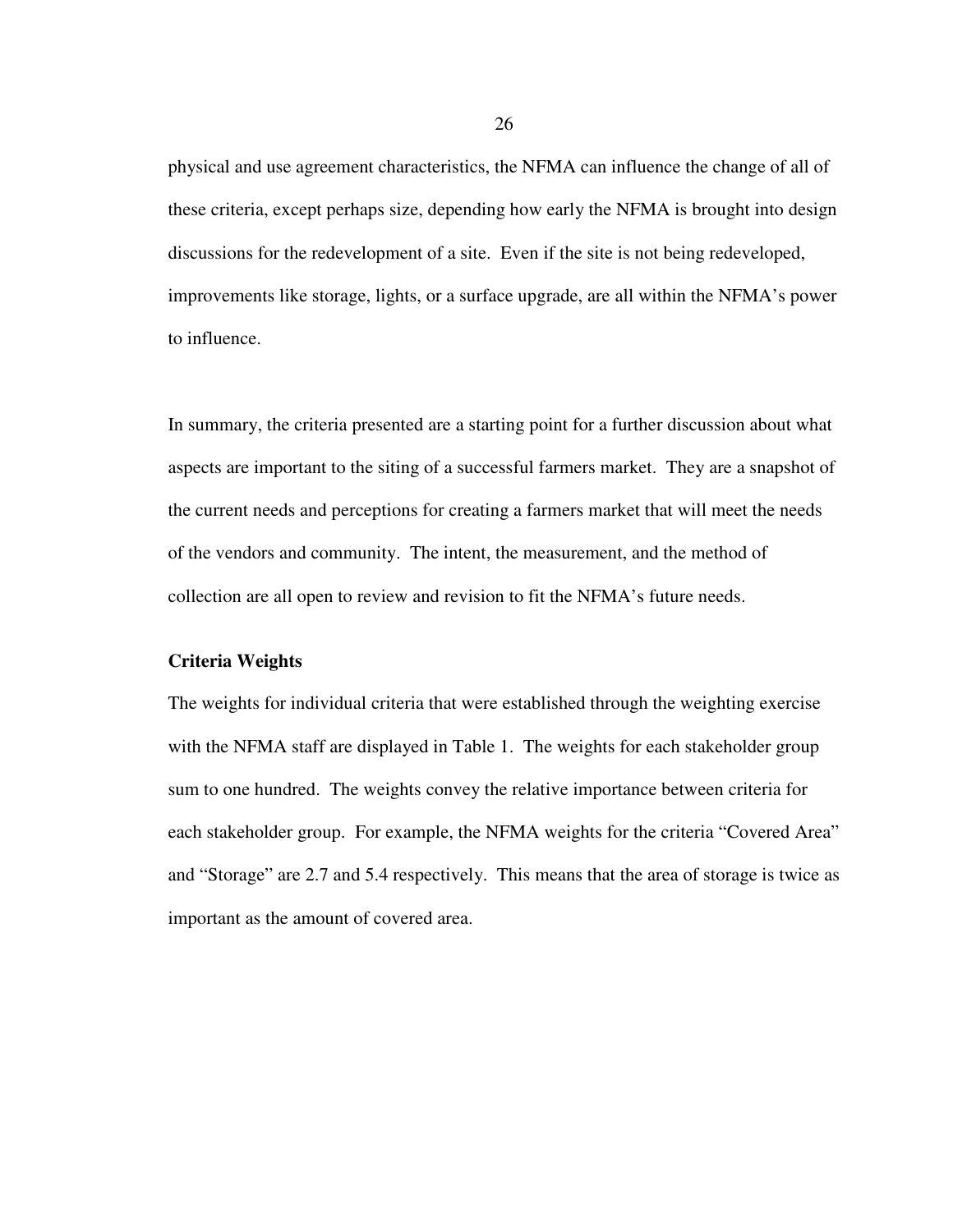| Category         | <b>Criterion</b>                      | <b>NFMA</b> | <b>Farmers</b> | <b>Shoppers</b> | <b>Unified</b> |
|------------------|---------------------------------------|-------------|----------------|-----------------|----------------|
|                  | <b>Distance from Existing Farmers</b> |             |                |                 |                |
| Location         | Market                                | 5.2         | 3.8            | 5.0             | 4.6            |
|                  | Distance to Neighborhood Retail       |             |                |                 |                |
|                  | Core                                  | 3.6         | 3.3            | 6.8             | 4.6            |
|                  | Distance to Community Landmark        | 2.3         | 1.5            | 3.5             | 2.4            |
|                  | <b>Residential Density</b>            | 5.2         | 7.9            | 4.4             | 5.8            |
|                  | <b>Traffic Intensity</b>              | 3.6         | 3.3            | 2.3             | 3.1            |
|                  | <b>Transit Accessibility</b>          | 3.6         | 0.9            | 4.1             | 2.9            |
|                  | <b>Bike Parking</b>                   | 1.1         | 0.4            | 3.0             | 1.5            |
|                  | Parking with 2 hr limit               | 4.5         | 6.0            | 10.4            | 7.0            |
|                  | Pay for Parking                       | 2.9         | 2.0            | 4.6             | 3.2            |
|                  | Nearby Sidewalks                      | 2.9         | 1.3            | 5.3             | 3.1            |
|                  | Availability of off-site parking for  |             |                |                 |                |
|                  | farmers                               | 3.9         | 6.1            | 0.4             | 3.4            |
|                  | Visibility                            | 5.0         | 7.1            | 4.2             | 5.5            |
| Physical         | Size                                  | 6.6         | 5.9            | 8.3             | 6.9            |
|                  | Layout of Market                      | 0.0         | 0.0            | 0.0             | 0.0            |
|                  | <b>Surface Condition</b>              | 5.5         | 4.9            | 3.6             | 4.7            |
|                  | Grade                                 | 4.1         | 4.6            | 3.3             | 4.0            |
|                  | Number of possible entrances          | 1.4         | 2.0            | 3.9             | 2.4            |
|                  | <b>Public Restrooms</b>               | 3.0         | 2.9            | 4.4             | 3.5            |
|                  | Covered Area                          | 2.7         | 5.1            | 3.7             | 3.8            |
|                  | Shaded Area                           | 2.9         | 4.2            | 4.2             | 3.8            |
|                  | Electricity                           | 3.8         | 4.8            | 1.5             | 3.3            |
|                  | Lights for night                      | 2.2         | 2.7            | 2.1             | 2.3            |
|                  | Storage                               | 5.4         | 0.6            | $0.0\,$         | 2.0            |
| <b>Use</b>       | Cost to use site                      | 6.8         | 5.3            | 0.5             | 4.2            |
| <b>Agreement</b> | Ability to stay at site into the      |             |                |                 |                |
|                  | future                                | 8.0         | 9.2            | 4.2             | 7.1            |
|                  | Days/Time available for use           | 4.0         | 4.2            | 6.3             | 4.8            |
|                  | <b>Total Sum:</b>                     | 100         | 100            | 100             | 100            |

Table 1: Criteria Weights: the relative importance between criteria for each stakeholder group.

Source: Author

The criteria most heavily weighted for each stakeholder group is shown in Table 2. The NFMA and the farmers both favored the "Ability to stay at site into the future" as the most important criterion. The top three criteria combined across all groups are "Ability to stay at site into the future," "Parking with 2 hr limit," and "Size."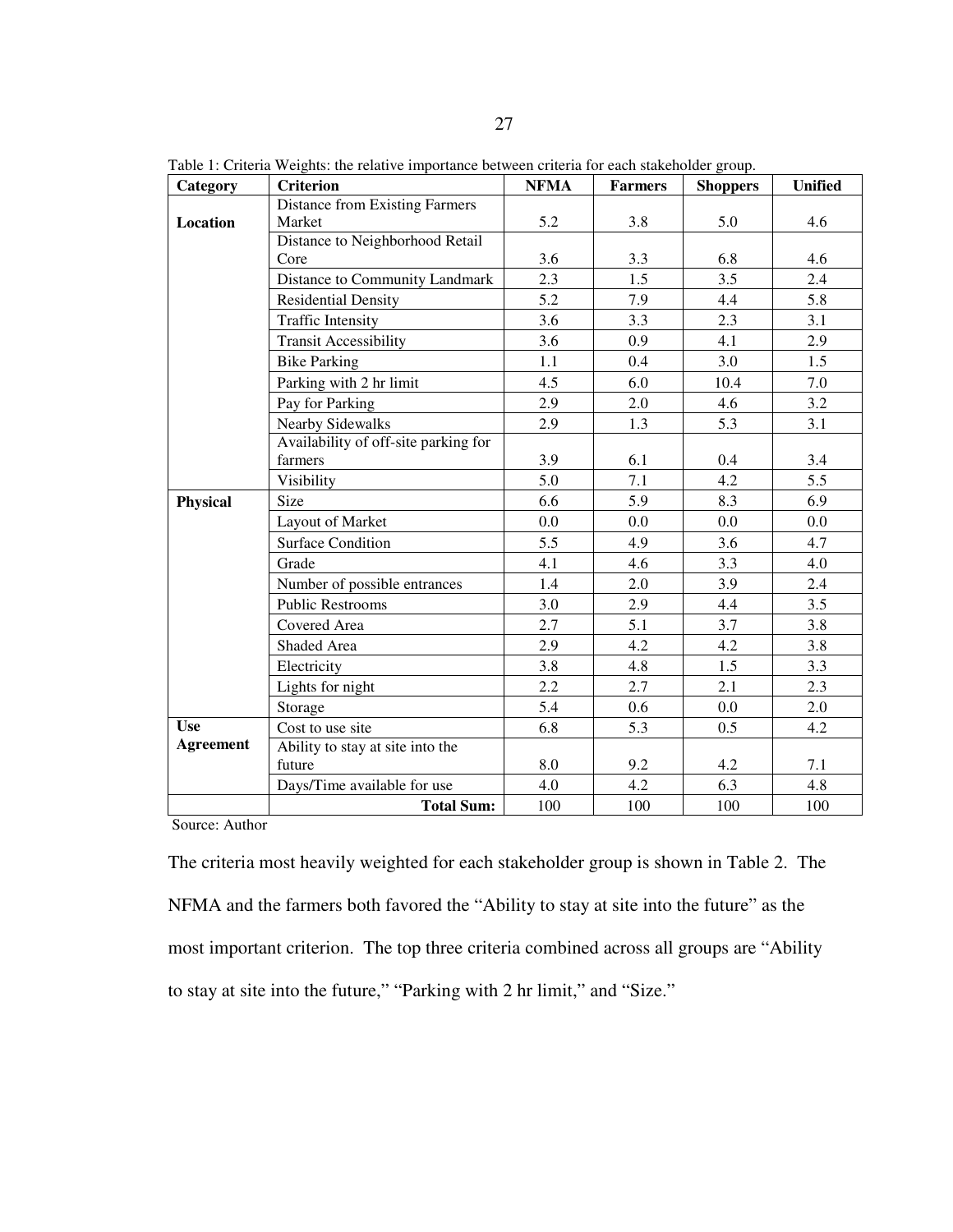| <b>Stakeholder</b>                      | <b>Criterion</b>                        | Weight  |
|-----------------------------------------|-----------------------------------------|---------|
| Neighborhood Farmers<br>Market Alliance | Ability to stay at site into the future | 8.0%    |
|                                         | Cost to use site                        | 6.8%    |
|                                         | <b>Size</b>                             | $6.6\%$ |
| Farmers                                 | Ability to stay at site into the future | $9.2\%$ |
|                                         | <b>Residential Density</b>              | 5.2%    |
|                                         | Visibility                              | 5.0%    |
| <b>Shoppers</b>                         | Parking with 2 hr limit                 | 10.4%   |
|                                         | <b>Size</b>                             | 8.3%    |
|                                         | Distance to Neighborhood Retail Core    | $6.8\%$ |

Table 2: Top Three Criteria by Weight

Source: Author

The distribution of the weights across the general criteria categories of location, physical, and use agreement, show that while the individual distributions are different between the NFMA and the farmers, the overall distribution between the categories is fairly similar as shown in Figure 1. However, the categorical distribution for the shoppers stakeholder weights placed more emphasis on the location criteria than the use agreement criteria, which is not surprising since most shoppers probably are not worried much about the cost of the site or the ability for the market to stay in one location.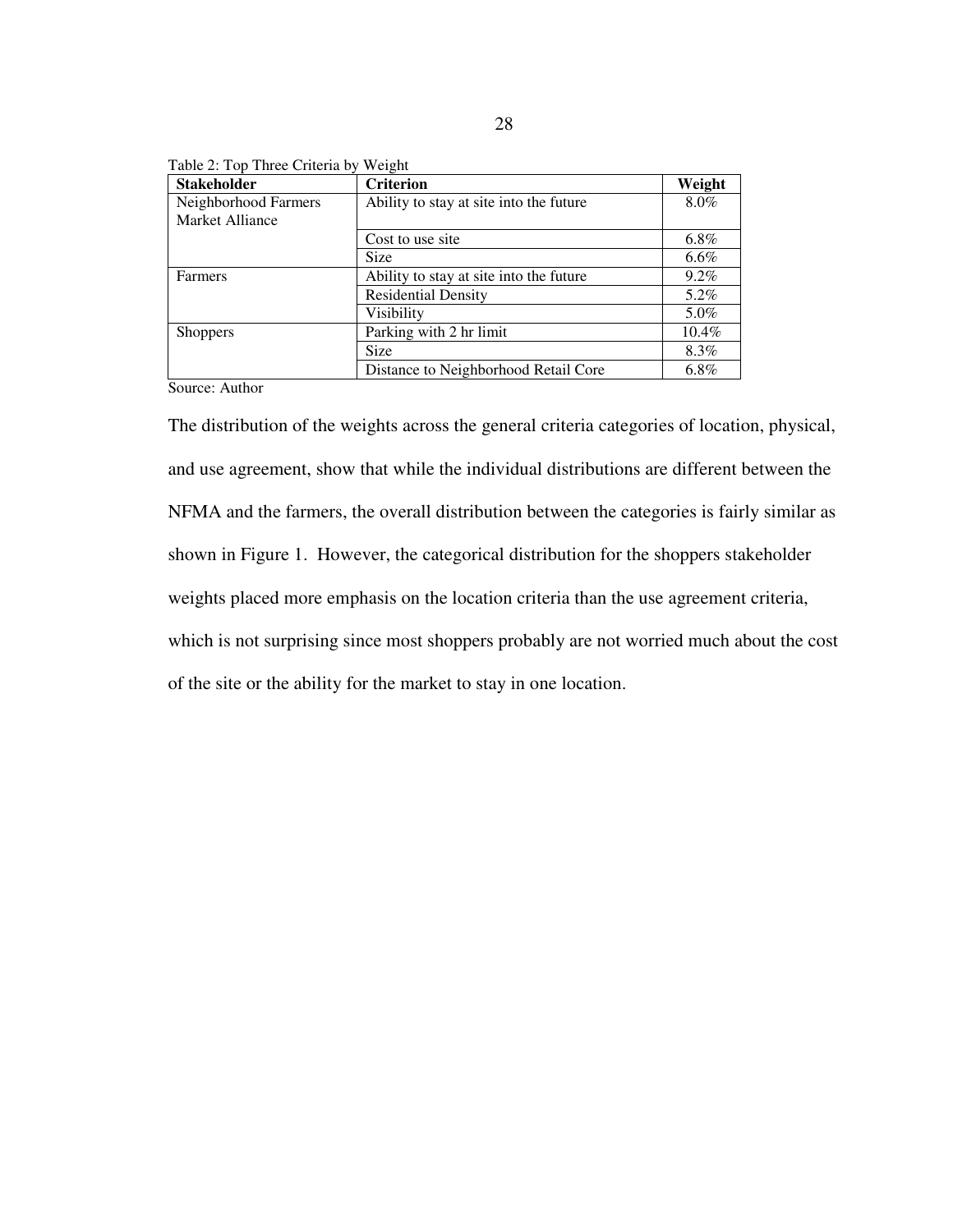

Figure 1: Criteria Characteristic Splits: relative importance between categories for each stakeholder group. Source: Author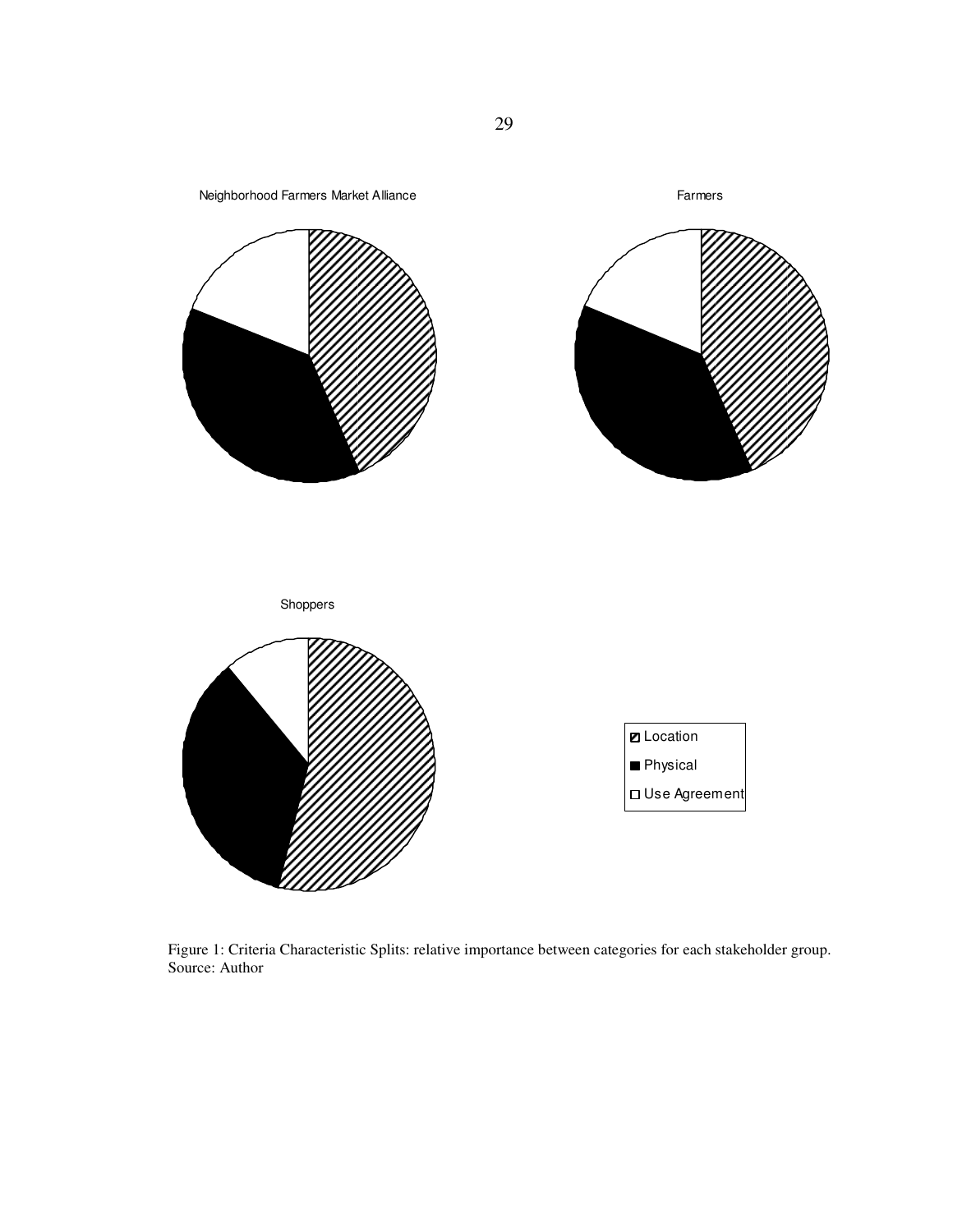#### **Explanation of the Site Selection Tool**

The site selection tool was constructed using Microsoft Excel integrating the criteria and weights established with the NFMA.<sup>27</sup> This section will describe the resulting excel file. There are eight tabs in the tool: Instructions, Input, Results, Census Data, Transit Data, Weights, Calculations, and Applying Weights. Please see Appendix A for examples of the spreadsheets. The information in these tables can be adapted by changing the information in the Weights tab and by adding criteria to fit the needs of whoever is using the spreadsheet.

The Instructions tab contains an explanation of how to use the Site Selection Tool. The Input tab contains the list of criteria and each site has a data and notes column for keeping track of information. The inputs for the data column drive the calculations and results. The numbers entered into the data column should correspond to the explanation of the criteria and units of measurement presented in Chapter II. Changing the site names in this tab will change the site names for the rest of the excel file. The next tab is the Results tab. This displays the final scores for each site as well as show the top site and runner-up for each stakeholder.

The Census Data and Transit Data tabs are to assist with the collection and organization of data associated with the population and transit accessibility criteria. For the Census Data tab, after cutting and pasting the information gathered from the Census Factfinder, the population within a quarter-mile will be displayed at the top. The Transit Data tab

l

 $27$  The Site Selection Tool excel document is on file and available through author.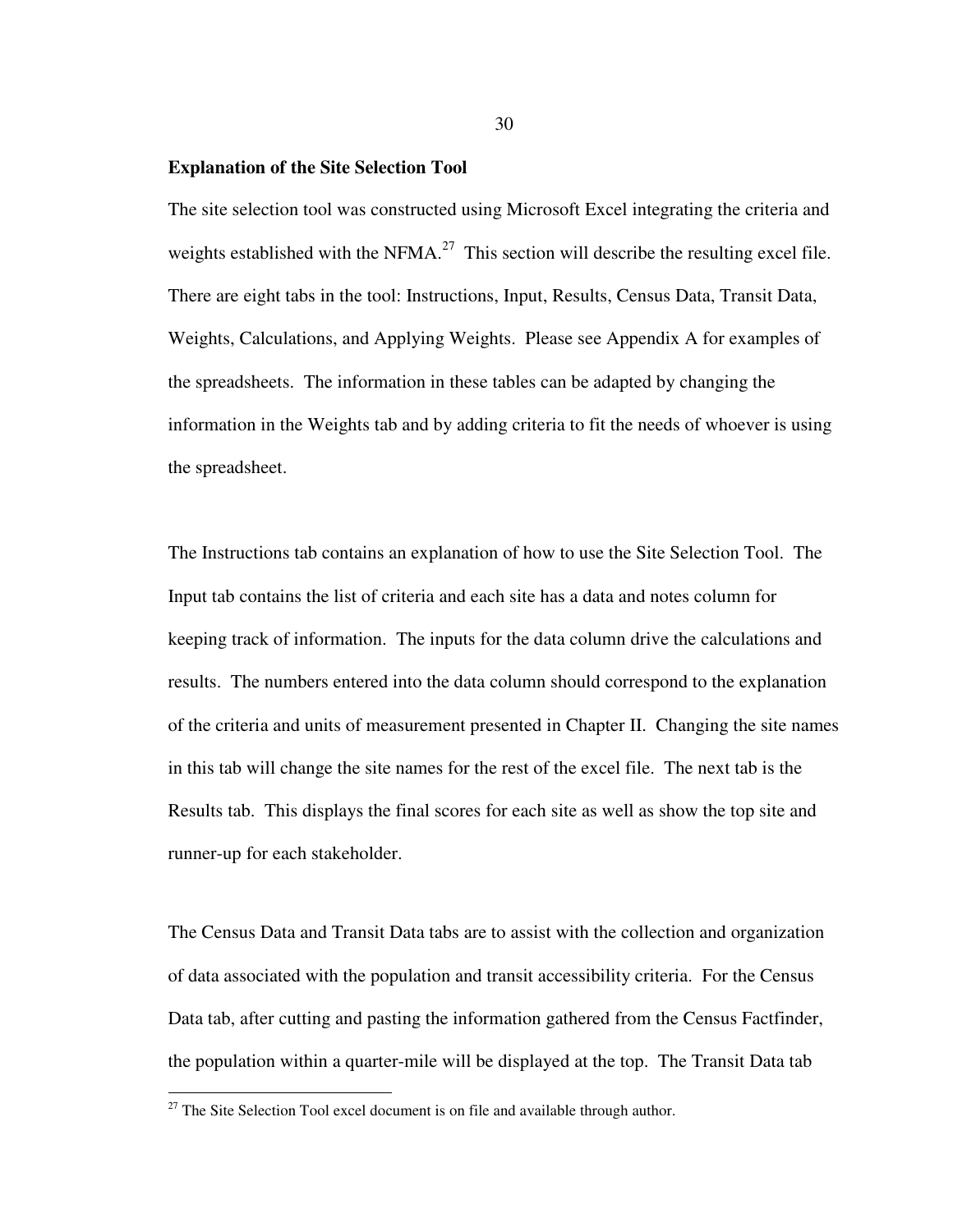contains a table that can be filled out with the appropriate transit information for each site. The person collecting the data will need to fill in the table with the nearby bus routes and then record the highest number of arrivals per hour for the site in the Input tab.

The Weights tab contains the weights collected for each stakeholder to be used in the evaluation process. See Table 1 for an example. This tab does not need to be changed for each new site evaluation, only periodically when new weights are established for a stakeholder group. The last two tabs, Calculations and Applying Weights, standardize and weight the data entered into the Input tab to be displayed in the Results tab. In the Calculations tab there is a list of the criteria and then the Minimum and Maximum is displayed based upon the data from the Input tab or imposed limits (e.g., the site cannot be below a certain size, so that is the imposed minimum). The following column contains the calculation for the Denominator of the standardization formula. This calculation subtracts the Minimum from the Maximum. Then for each site the data from the Input tab is standardized by subtracting the Minimum from the data for each site and dividing it by the Denominator column. These effectiveness scores are then calibrated so that "one" is the best and "zero" is the worst. This is done since for some criterion the lower score is best (e.g., distance from former farmers market site).

The calibrated effectiveness scores are then used in the Applying Weights tab. For each criterion and for each stakeholder, the effectiveness scores for the site are multiplied by the information in the Weights tab. The resulting scores for each criterion are summed at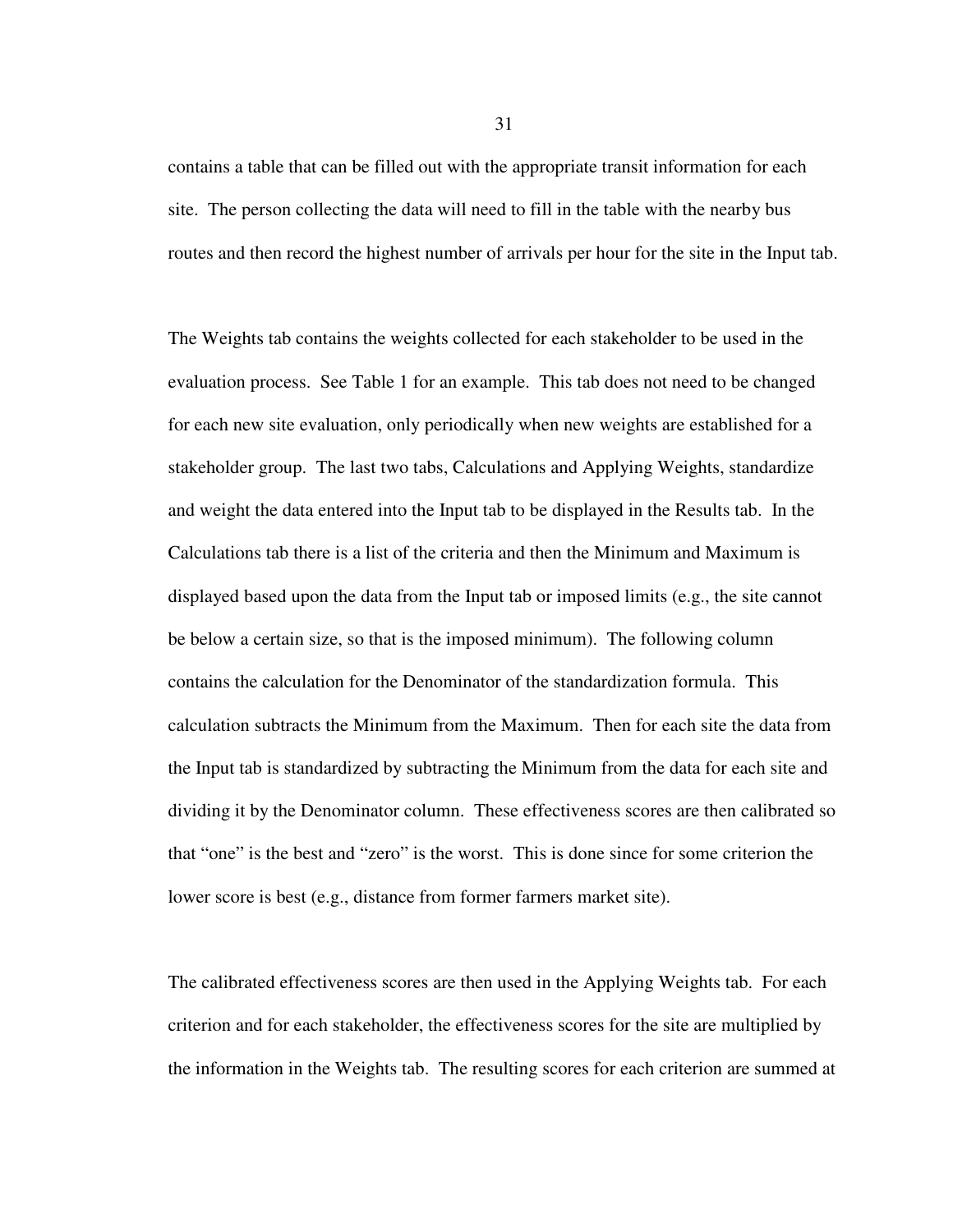the top to arrive at a total score for the site for each stakeholder group. This information is summarized in the Results tab.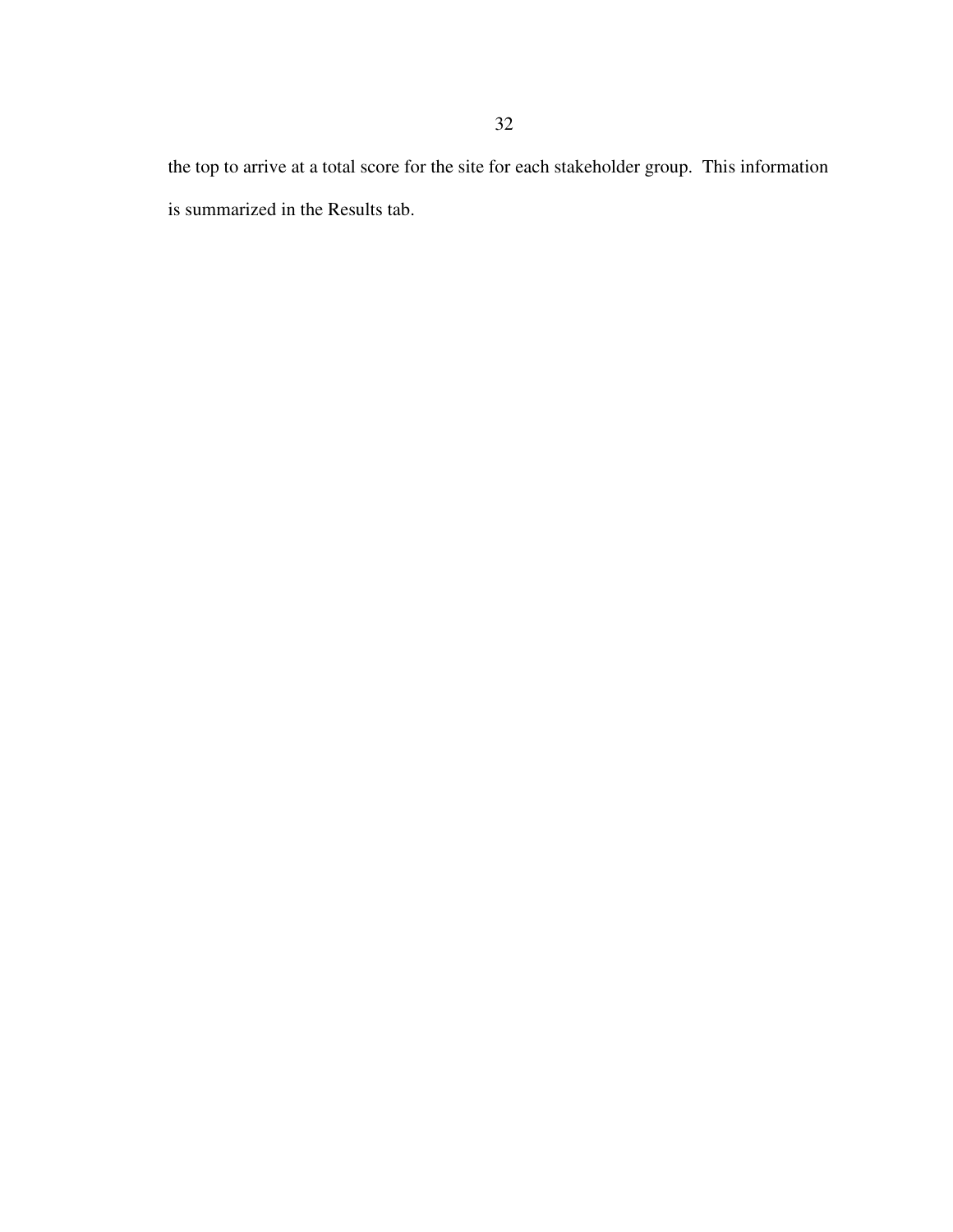# **Chapter V: Application: Columbia City Farmers Market**

In addition to creating a site selection tool for the Neighborhood Farmers Market Alliance, I evaluated four sites related to the relocation of the Columbia City Farmers Market. In this section I will describe the sites, show the results of my analysis, and discuss the implications.

## **Spatial Dynamics of CCFM**

The Columbia City Farmers Market (CCFM) is currently located in the Columbia Plaza parking lot near the corner of Rainier Avenue South and South Edmunds Street in the Columbia City Historic District in Seattle, Washington. The market site is 19,260 square feet and has 45 vendors. The market is a circular layout with vendors lining both sides of the aisle. Most of the stalls' dimensions are 10 x 25 feet, although some have larger or smaller dimensions to fit the space or vendor's need. The aisles are between 17 and 20 feet wide, which, anecdotally, feels like enough space for people to stop and talk without impeding the flow. There is also space for small booths which either non-profit or forprofit organizations can use. On a recent market day, Zipcar, a national car sharing business, was advertising special deals for Rainier Valley residents, the large sub-region where Columbia City is located. In addition, one corner of the market is dedicated to special events, which may include a local band or a food preparation demo. In this area there are also a couple of tables that the public can use to sit down and eat food purchased at the market or just socialize.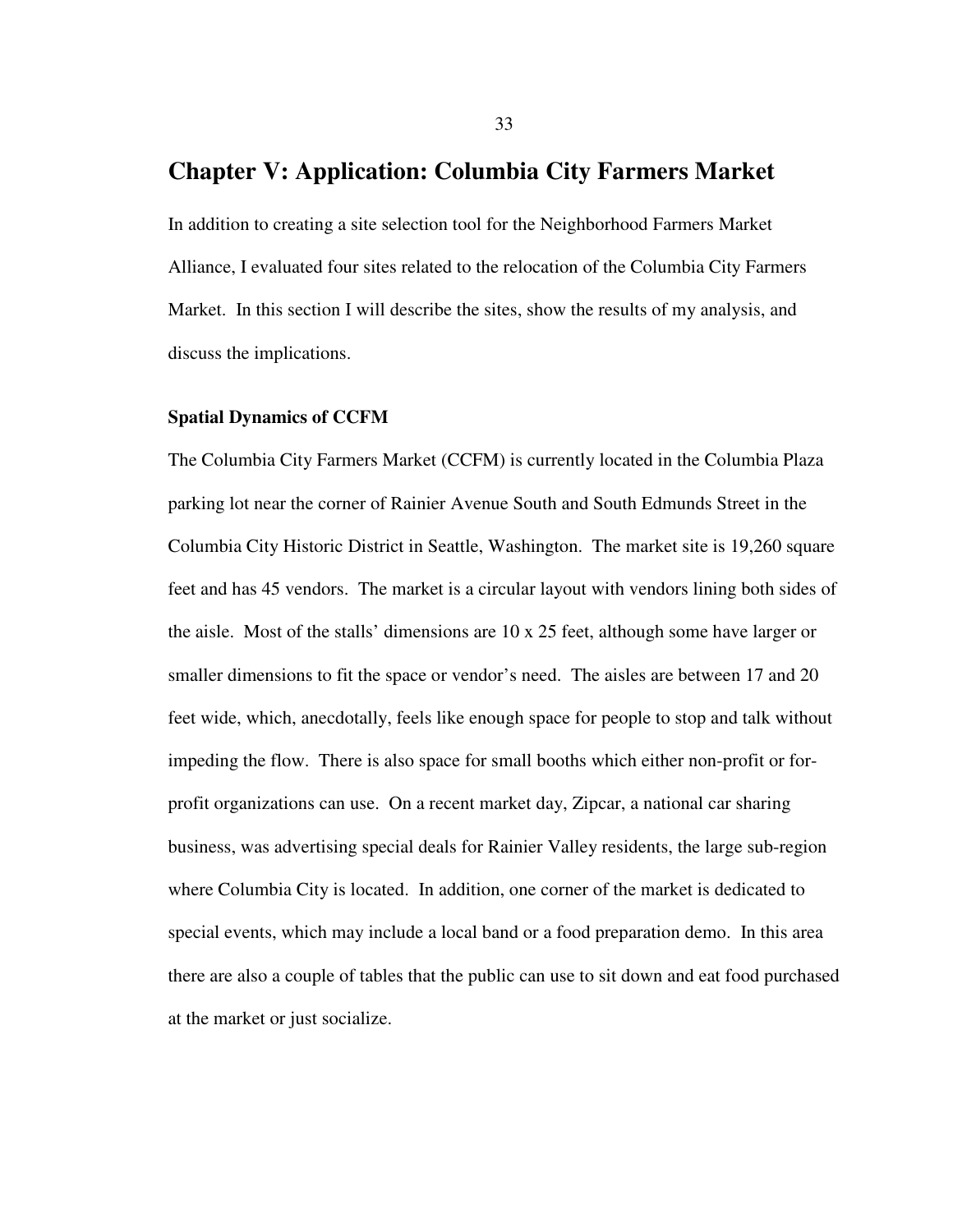# **Possible sites and characteristics**

Four locations were selected for an evaluation and comparison using the site selection tool. All of the sites are located near the neighborhood of Columbia City in Seattle, WA, see Figure 2. The sites are referred to as the Columbia City Farmers Market (the current location), South Edmunds Street, Rainier Vista, and Zion Prep. For the location of the sites see Figure 3. The current location, although there is no guarantee that the site could be used after the next two years, was used as a baseline to see how the possible new locations compare and as a way of testing the tool to make sure it is robust and meets the NFMA's needs.



 Figure 2: Location of Possible Sites in Greater Seattle. Source: City of Seattle, King County

# *South Edmunds Street*

The South Edmunds Street site is directly adjacent to the current location of the CCFM.

A road closure along South Edmunds Street between  $36<sup>th</sup>$  Avenue South and  $37<sup>th</sup>$  Avenue

South would allow the market to occupy the street. There is a possibility that in the near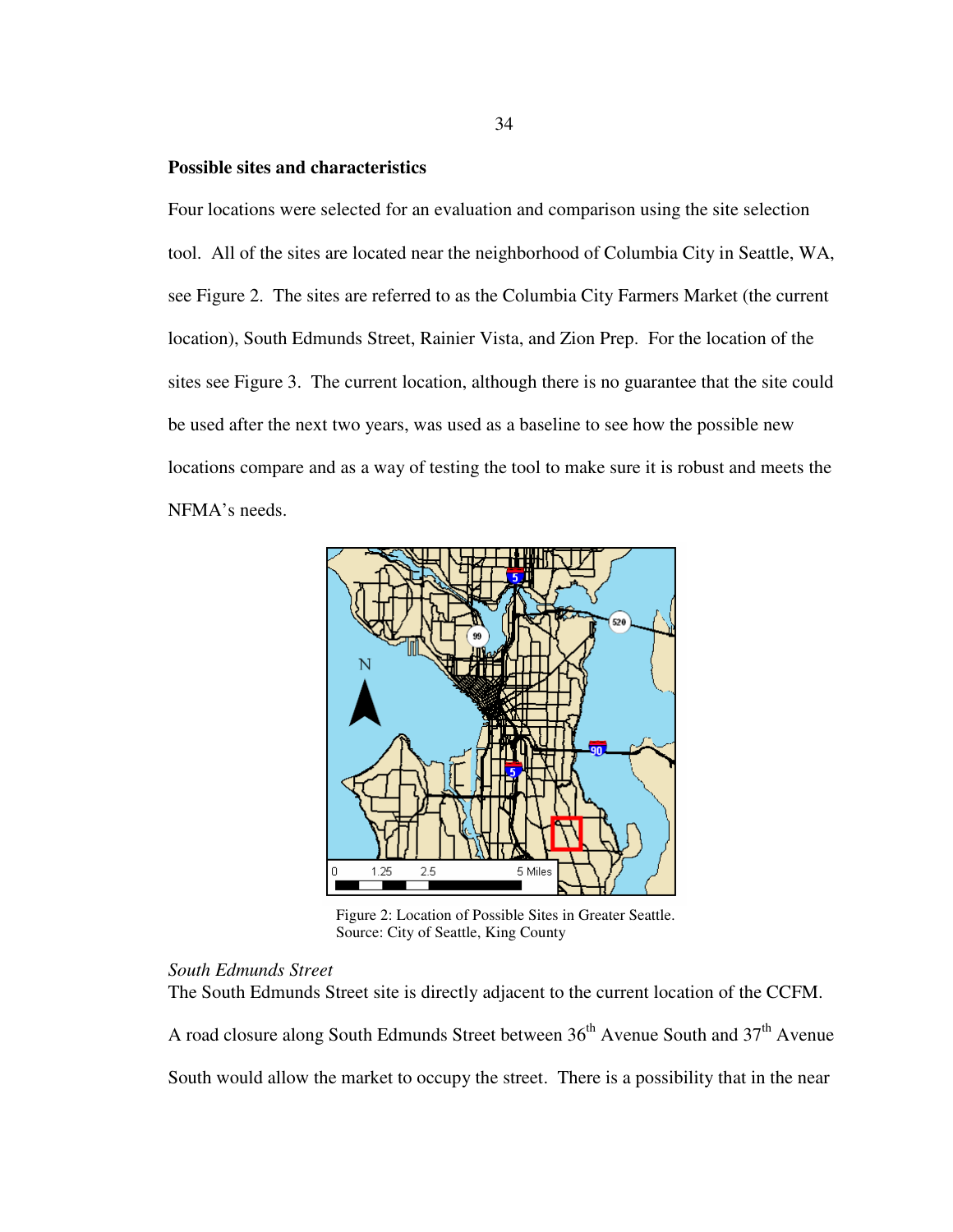future both the Columbia Plaza (the current CCFM location) and the school site across South Edmunds Street will be developed. The NFMA has been active in the design discussions held by both developers since there is an interest to keep the market nearby, because it is viewed as an amenity to the projects. Possible designs suggest reconfiguring the sidewalk and right-of-way space to make it more conducive to a market setting, including eliminating curbs to make it easier to set up stalls and finishing the street with a different surface to differentiate the space from the surrounding streets. The South Edmunds Street site benefits from the same positive location aspects of the current site. It is close to the central business area and the Columbia Park and Library, and is already a tested and known location for customers.



 Figure 3: Potential Farmers Market Sites in Columbia City. Source: City of Seattle, Author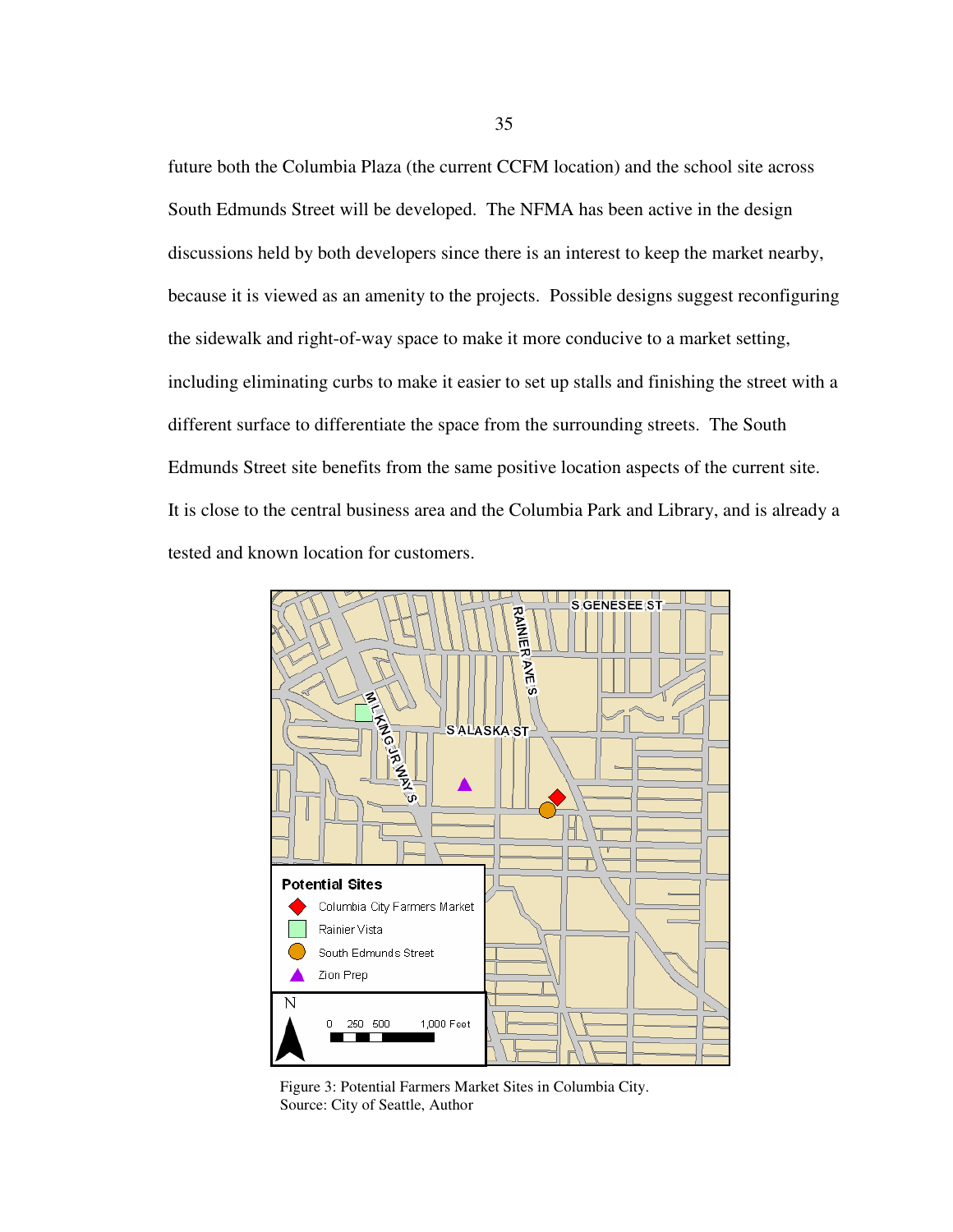## *Rainier Vista*

The Rainier Vista site is located on the northwestern corner of the intersection of South Alaska Street and Martin Luther King (MLK) Jr. Way South. The land is currently owned by the Seattle Housing Authority and is part of the development of Rainier Vista, a mixed-use, mixed-income community. The site is currently vacant and covered with rock spall (i.e. large gravel). A farmers market in this location could be an interim use until a building is constructed, or could become a permanent fixture if the site integrated a plaza into future designs. One of the reasons for including the Rainier Vista site in the evaluation, even though it is outside of the Columbia City Historic District, is in response to the future impact that the light rail system will have on this corridor, since the site is less than an eighth of a mile from a future light rail station. The proximity of the redeveloped Rainier Vista also might add to the future growth of residential, retail, and community uses and overall prominence of the area near MLK Jr. Way South.

## *Zion Prep*

The Zion Prep site is located within the campus of the Zion Preparatory Academy, a preschool through middle school institution located in the block bounded by South Alaska Street,  $35<sup>th</sup>$  Avenue South, South Edmunds Street, and  $32<sup>nd</sup>$  Avenue South. The entrance to the site is off of South Alaska Street. The site is behind the school in the playground area, which is partially covered by a large structure. There are many parking spaces in the front lot, but there is no retail connectivity nearby and it is not visible from the street.

36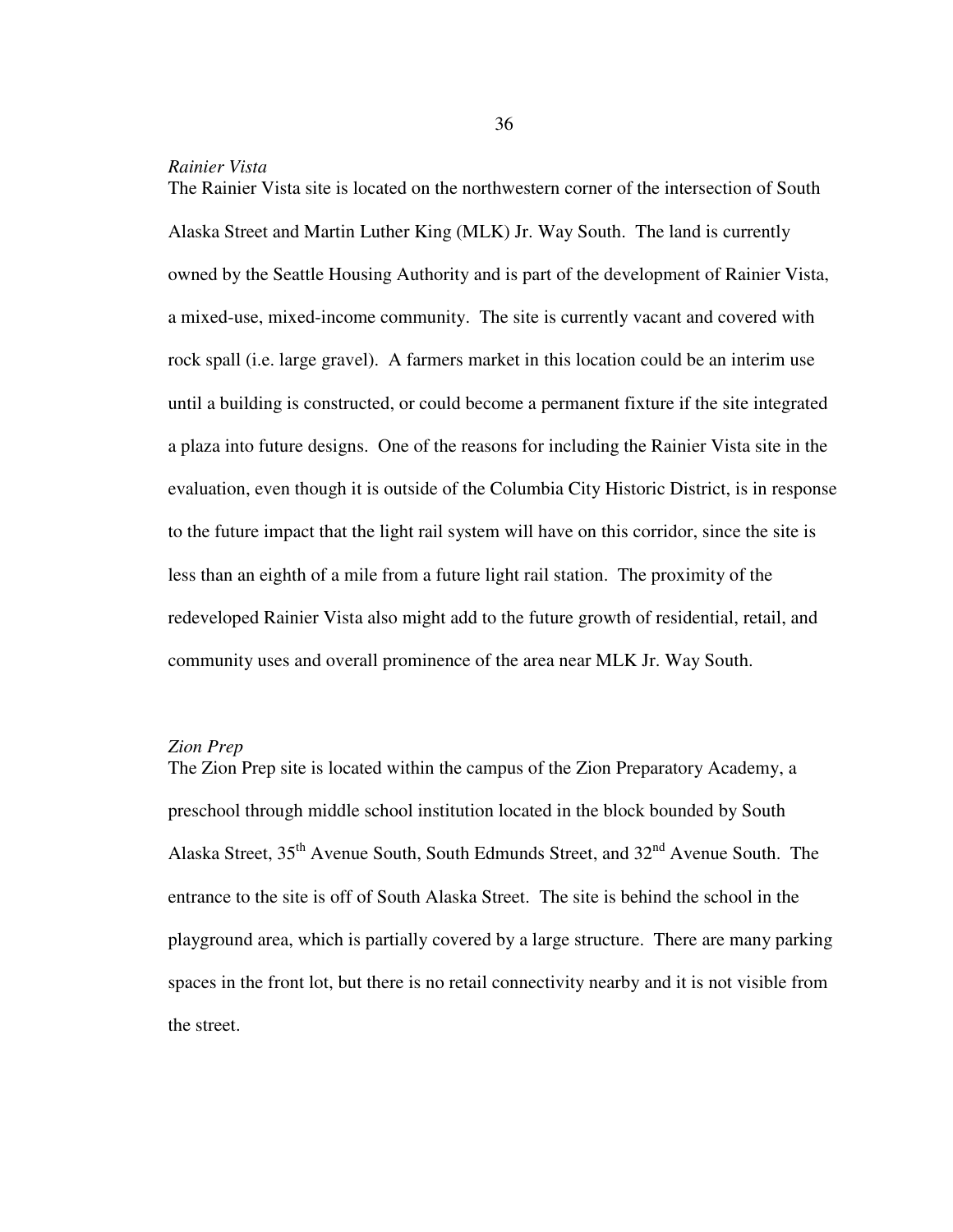# **Findings**

The results of the analysis using the site selection tool led to the South Edmunds Street site being the most preferred for the future Columbia City Farmers Market (see Table 3). This site scored the best across all stakeholder groups and slightly higher than the current market location, and much higher than Rainier Vista and Zion Prep locations. The combined score for the South Edmunds Street site was 72.1, the CCFM site was 64.8, the Rainier Vista site was 56.1, and the Zion Prep site was 51.0. This indicates that the South Edmunds Street site is the top ranking alternative.

Table 3: Scores from Site Analysis for each of three stakeholder groups.

|                                | <b>CCFM</b> | South Edmunds St | Rainier Vista | Zion Prep |
|--------------------------------|-------------|------------------|---------------|-----------|
| <b>NFMA</b>                    | 64.7        | 68.2<br>54.6     |               | 50.9      |
| Farmers                        | 59.6        | 69.4             | 56.0          | 50.8      |
| <b>Shoppers</b>                | 70.2        | 78.8             | 57.5          | 51.3      |
| Unified                        | 64.8        | 72.1             | 56.1          | 51.0      |
| $\alpha$ . $\alpha$ . $\alpha$ |             |                  |               |           |

Source: Author

# **Discussion**

The Site Selection Tool should be used primarily as an indicator for the NFMA to help them choose the sites that need the most attention both for securing future leases, as well as those where influence in a possible redevelopment opportunity could yield a desired result. For example, the South Edmunds Street site scored highly against the other possibilities. However, for the South Edmunds Street site to be successful, the NFMA must continue to be involved in the redesign discussions and appear to be wholly committed, by supporting the site politically. Similarly, the Rainier Vista site could possibly be redeveloped in such a way as to accommodate the farmers market. The tool can also be used to determine which sites, out of those that could undergo some large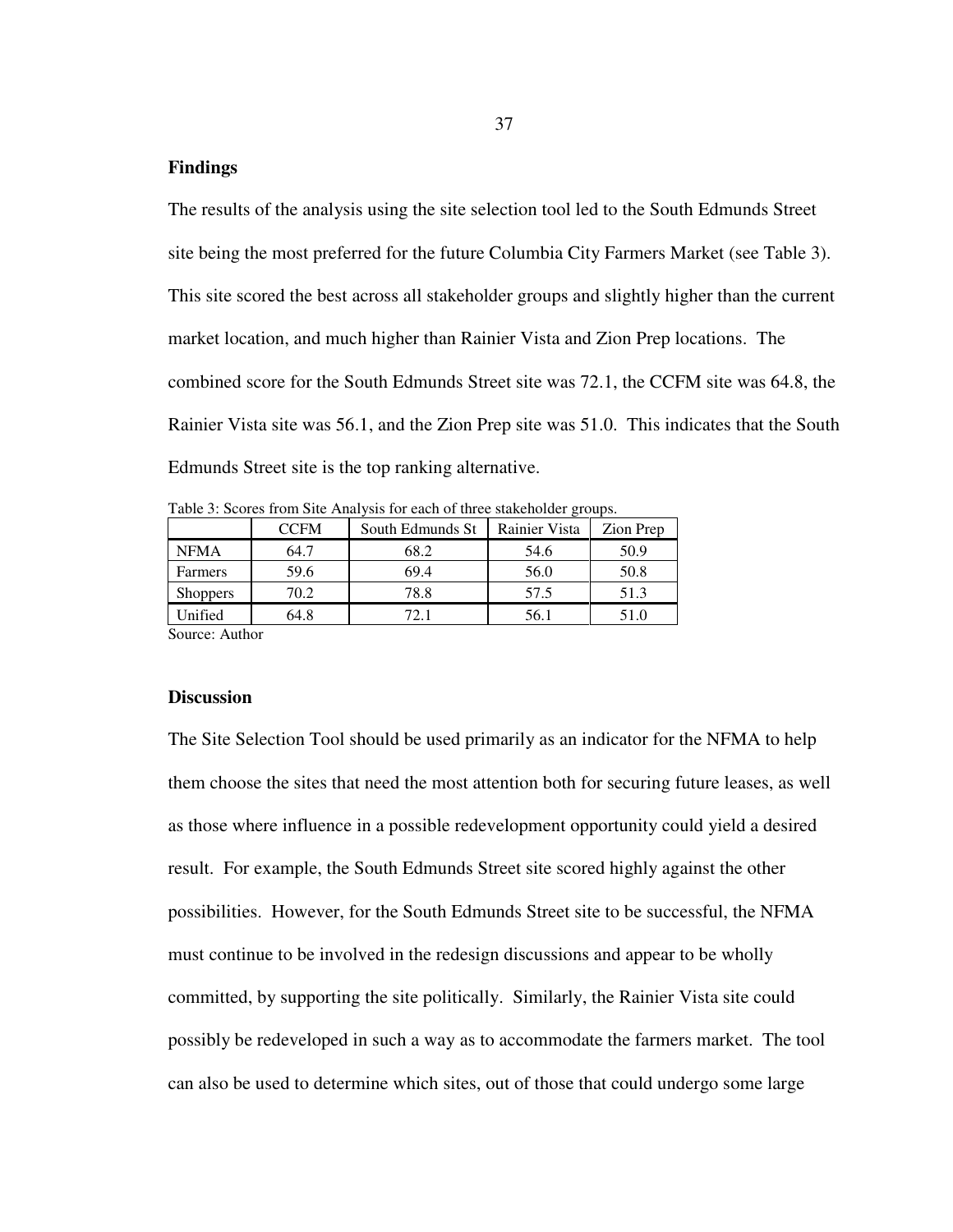upgrades, the NFMA may want to pursue and begin discussions with the owners about locating on their property. Not only does the tool help with selecting the "best" site, but it also allows some flexibility to compare an existing site to the optimal site to figure out where time and energy should be spent on building alliances for bringing optimal site to fruition.

There are a few projects that could complement the discussion and work completed thus far. One is to compare the results from the site selection tool to Vance Corum's (2007) point system for selecting farmers market sites. This will help to compare, validate, and continue the discussion surrounding how to select successful sites for farmers markets.

Another project to make the site selection model more robust would involve collecting weights from actual customers and vendors for the criteria. Although using the NFMA staff as a proxy was an adequate approach for the creation of this tool, collecting information from customers and vendors would further strengthen the application of the model. This could be completed by organizing an advisory group consisting of a representative sample of farmers and customers. This group would participate in a similar weighting exercise that the NFMA staff completed when establishing the existing weights. Each person would represent their own stakeholder group when completing the weighting exercise. The shoppers would weight the criteria like shoppers, and the vendors like vendors. These weights could then substitute the existing weights for each stakeholder group.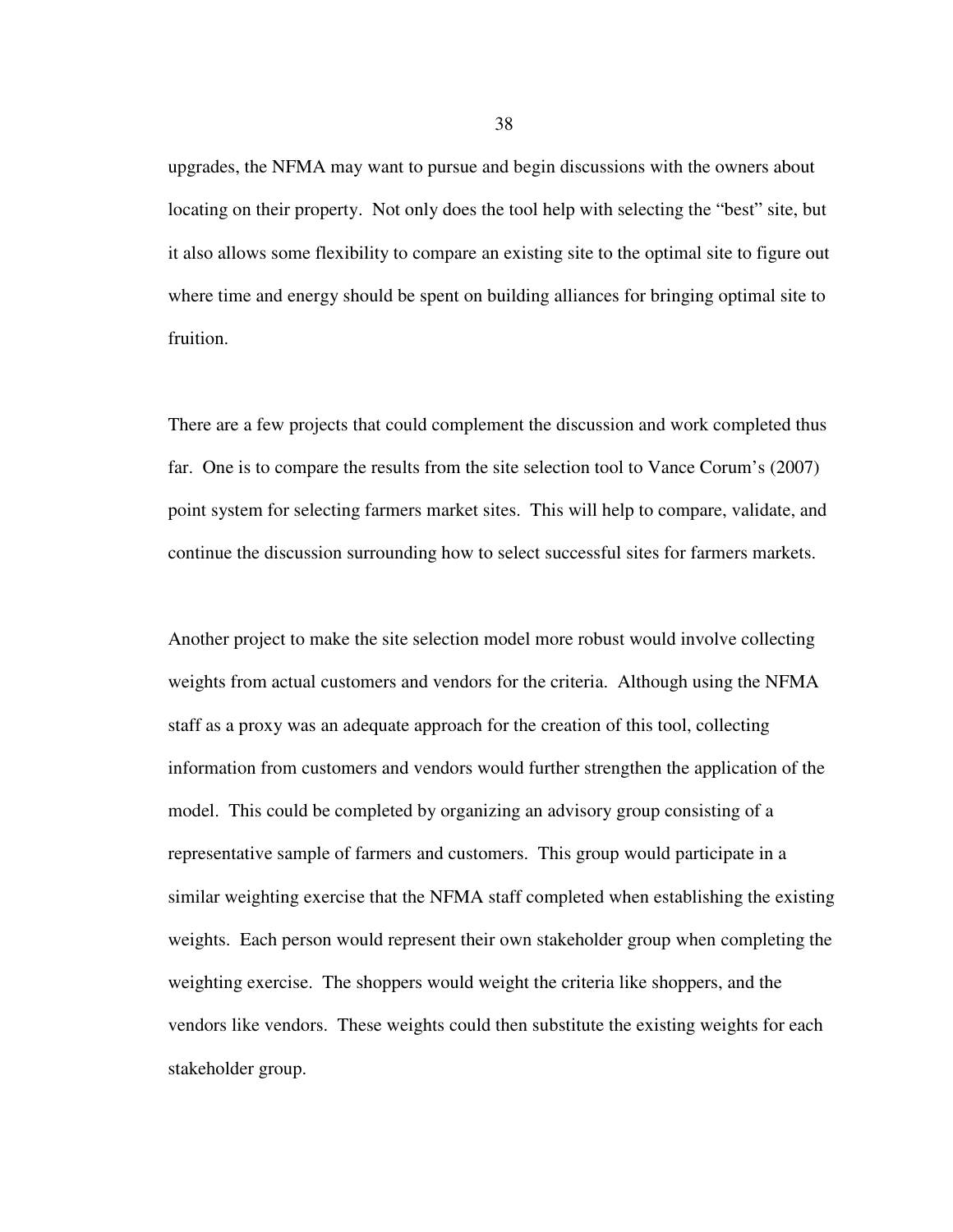Another future area of research would be to attempt to figure out how to evaluate the possible market layouts criteria. The results of this project could lead to a conclusion that layout is insignificant, or establish an understanding of how to evaluate the ability of a site to accommodate preferred market layouts. The site selection tool model could be used by planners to help identify strategies to accommodate farmers markets more effectively.

The methodology presented and incorporated into the site selection tool can be used for other farmers market organizers or for other applications entirely. Other applications include evaluating option for locating other types of uses or making decisions where the criteria have different levels of importance. However, when using this methodology as a model reassessment must take place. Adding criteria that are not included in the current tool and using weights that are representative of stakeholder interests are important in order to arrive at results and information that is tailored to the specific organization.

Hopefully, this tool will be helpful to the Neighborhood Farmers Market Alliance as they move forward with finding new sites for farmers markets that have to vacate their current locations or that have not yet been founded. Whether relocating current markets or searching for new sites when founding a farmers market in a new neighborhood the tool will help to inform the NFMA about what to look for in a new site and how to convey the needs of a farmers market to parties interested in helping with the relocation or search. While politics, personal connections, and intuition will continue to play a role in site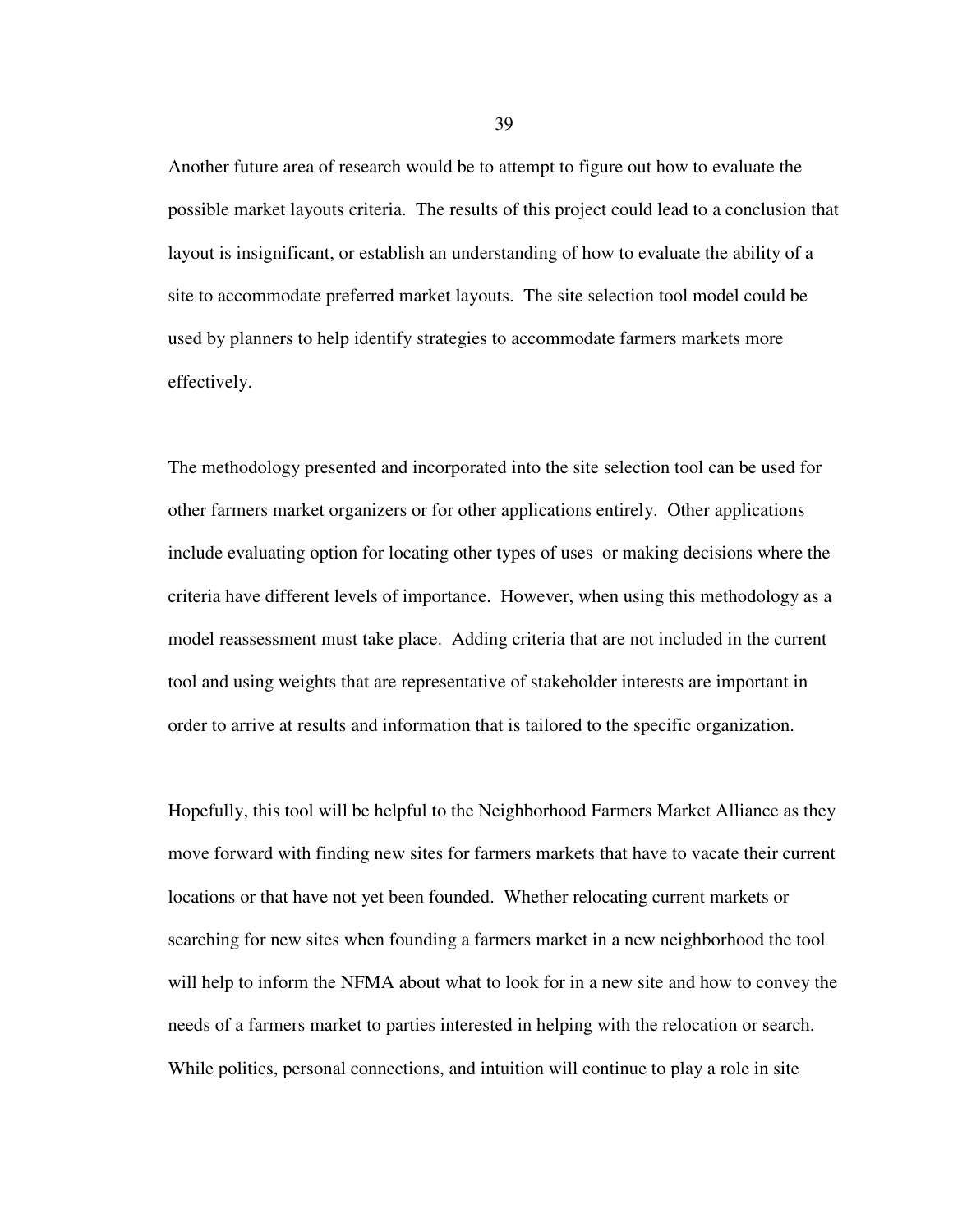selection, the site selection tool will help to provide a credible and reliable base for comparison and help to focus the NFMA's time and energy towards successful site selections.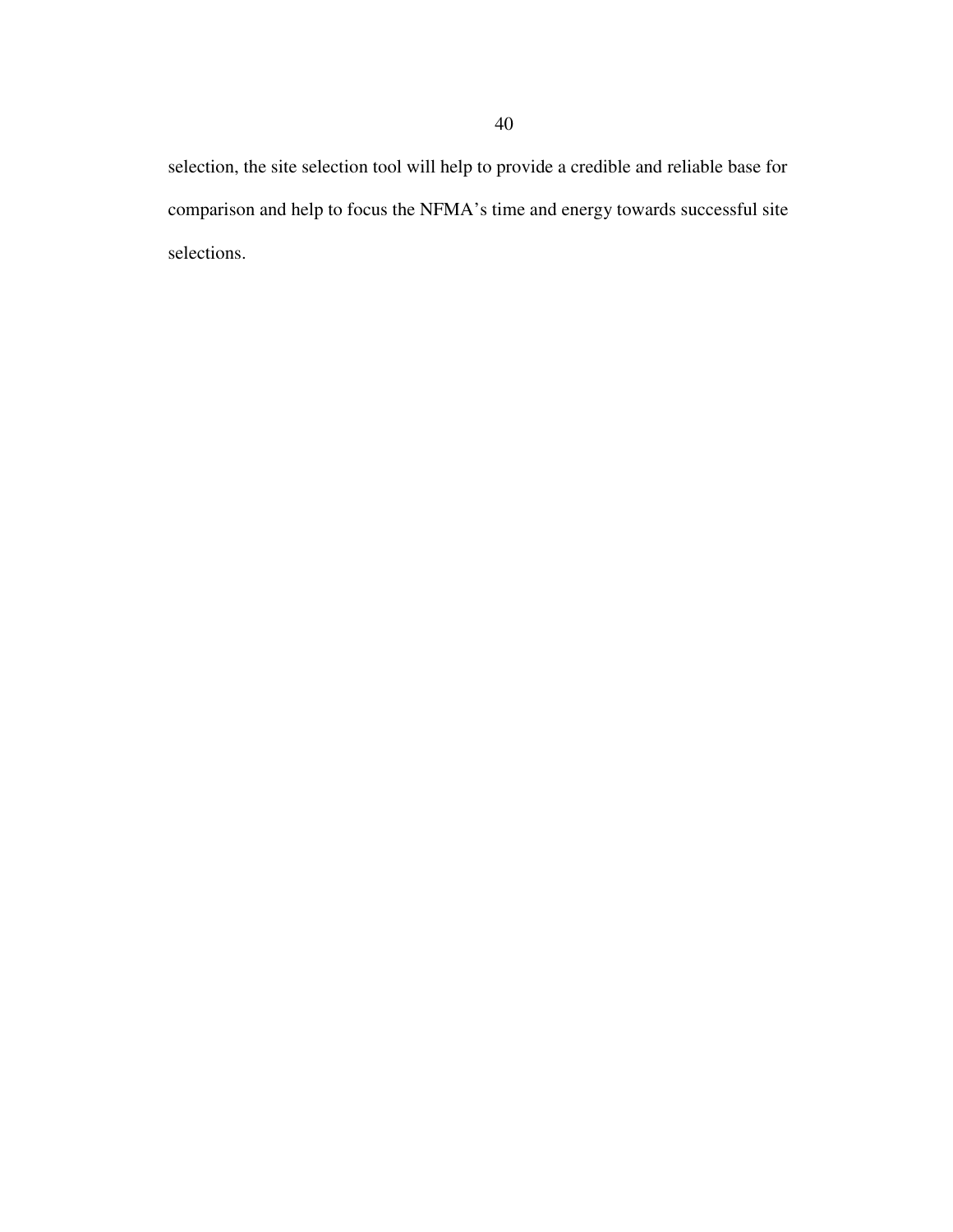## **BIBLIOGRAPHY**

*American Factfinder* (2007), United States Census Bureau, Accessed on 26 May 2008, <http://factfinder.census.gov>.

American Planning Association (2007), "Policy Guide on Community and Regional Food Planning," Accessed on 23 May 2008, <http://www.planning.org/policyguides/food.htm>.

Brown, Allison (2001), "Counting Farmers Markets," *Geographical Review*, 91(4), 655- 674.

Brown, Allison (2002), "Farmers' market research 1940-2000: An inventory and review," *American Journal of Alternative Agriculture*, 17(4), 167-176.

Corum, Vance, Marcie Rosenzweig, and Eric Gibson (2001), *The New Farmers' Market*, New World Publishing, Aurburn, CA.

Corum, Vance (2007), *Farmers' Market Site Evaluation Tool*, 3 April 2008, personal communication.

"Council Passes Local Food Action Initiative," *Seattle City Council News Release*, 26 May 2008.

*FarmToSchool.org Home Page* (2006), Urban and Environmental Policy Institute, Accessed on 23 May 2008, <http://www.farmtoschool.org/>.

Geiger, Tom "Governor Gregoire Signs Local Farms-Healthy Kids Law: State of Washington becomes national leader in trend for better food choices," *Washington Environmental Council Press Release*, 27 March, 2008.

Glickman, Mark M. (2001), "Beyond Gas Taxes: Linking Driving Fees to Externalities," Redefining Progress, Accessed on 26 May 2008, <http://www.rprogress.org/publications/2001/beyond\_gas\_taxes.pdf>.

*Google Maps* (2008), Google, Accessed on 26 May 2008, <http://maps.google.com>.

Govindasamy, Ramu et al. (1998), *Farmers' Markets: Managers' Characteristics and Factors Affecting Market Organization*, New Jersey Agricultural Experiment Station, Accessed on 8 June 2008, <http://www.dafre.rutgers.edu/documents/ramu/fm\_mn.pdf>.

Govindasamy, Ramu et al. (2002), "Farmers' Markets: Consumer Trends, Preferences, and Characteristics," *Journal of Extension*, 40(1), Accessed on 8 June 2008, <http://www.joe.org/joe/2002february/rb6.html>.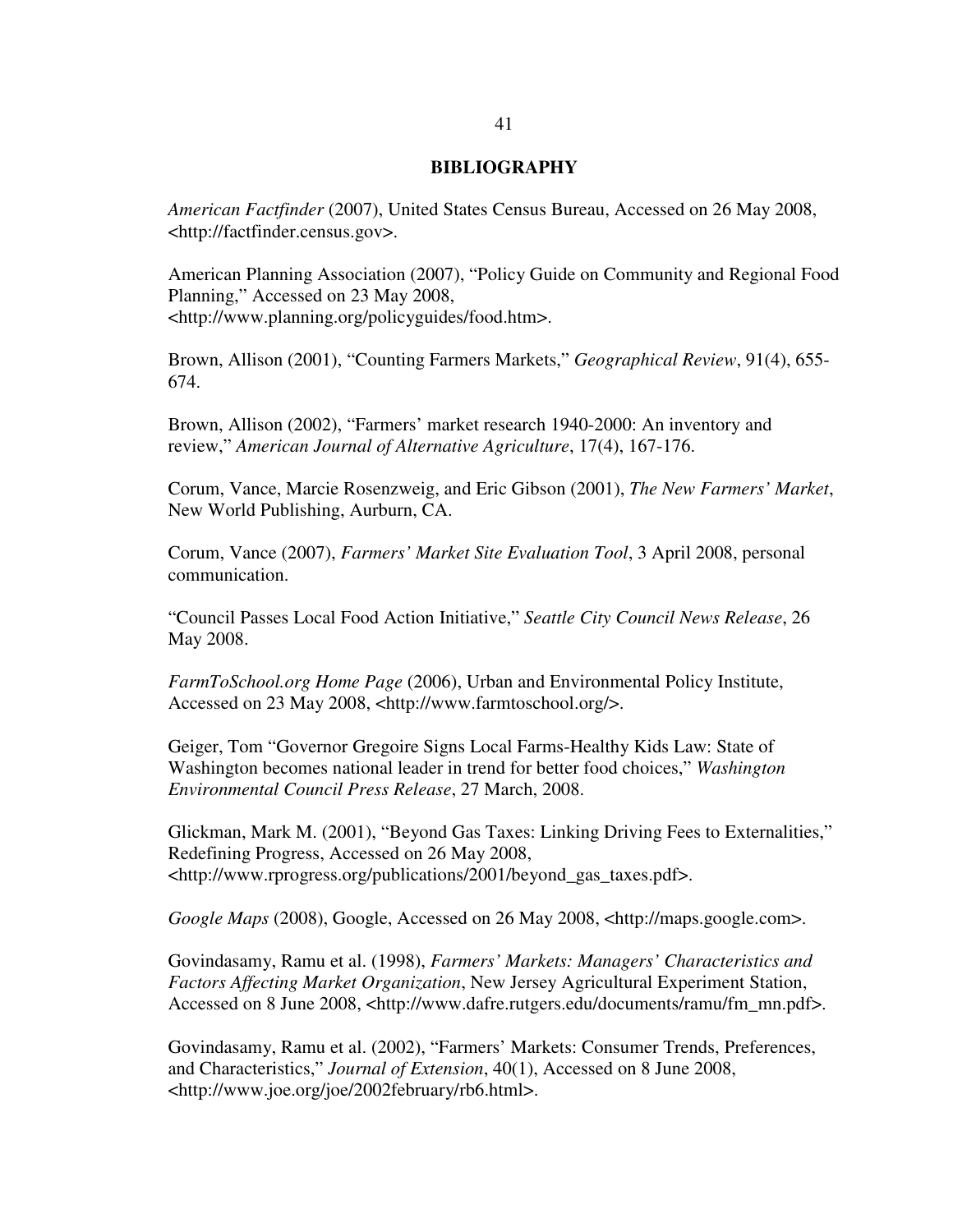Groc, Isabelle (2008), "Growers' Gamble," *Planning*, 74(3), 34–37.

Holloway, Lewis and Moya Kneafsey (2000), "Reading the Space of the Farmers' Market: A Preliminary Investigation from the UK," *Sociologia Ruralis*, 40(3), 285-299.

*King County Extension – FarmtoSchool* (2008), Washington State University King County Extension, Accessed on 23 May 2008, <http://king.wsu.edu/foodandfarms/farmtoschool.htm>.

Koc, Mustafa (1999), *For Hunger-proof Cities: Sustainable Urban Food Systems*, International Development Research Centre, Ottawa.

"Link Light Rail," Sound Transit, Accessed on 23 May 2006, <http://www.soundtransit.org/documents/pdf/projects/link/FACT\_Link.pdf>.

*Metro Online Home Page* (2007), Metro Transit, Accessed on 26 May 2008, <http://transit.metrokc.gov>.

Miller, Donald (2004), "An Introduction to Multicriteria Methods of Evaluation," Unpublished Working Paper, University of Washington, Seattle.

Miller, Stacy M., (2005), "Characteristics of Farmers' Market Vendors in West Virginia," Thesis from Davis College of Agriculture, Forestry and Consumer Sciences at West Virginia University, Accessed on 8 June 2008, <https://eidr.wvu.edu/files/3900/Miller\_Stacy\_thesis.pdf>.

Morgan, Daniel, et al., "Seattle Food System Enhancement Project: Greenhouse Gas Emission Study," Accessed on 23 May 2008, <http://faculty.washington.edu/bborn/Final\_GHG\_Report.pdf>.

Otto, Daniel and Theresa Varner (2005), *Consumers, Vendors, and the Economic Importance of Iowa Farmers' Markets: An Economic Impact Survey Analysis*, Accessed on 8 June 2008, <http://www.leopold.iastate.edu/research/marketing\_files/markets\_rfswg.pdf>.

*Public Markets* (2008), Project for Public Spaces, Accessed on 17 May 2008, <http://www.pps.org/markets/>.

*Rainier Vista*, Seattle Housing Authority, Accessed on 26 May 2008, <http://www.seattlehousing.org/Development/rainiervista/rainiervista.html>.

Ryus, Paul et al. (2000), "Development of Florida's Transit Level-of-Service Indicator," Transportation Research Record, 1731, 123–129.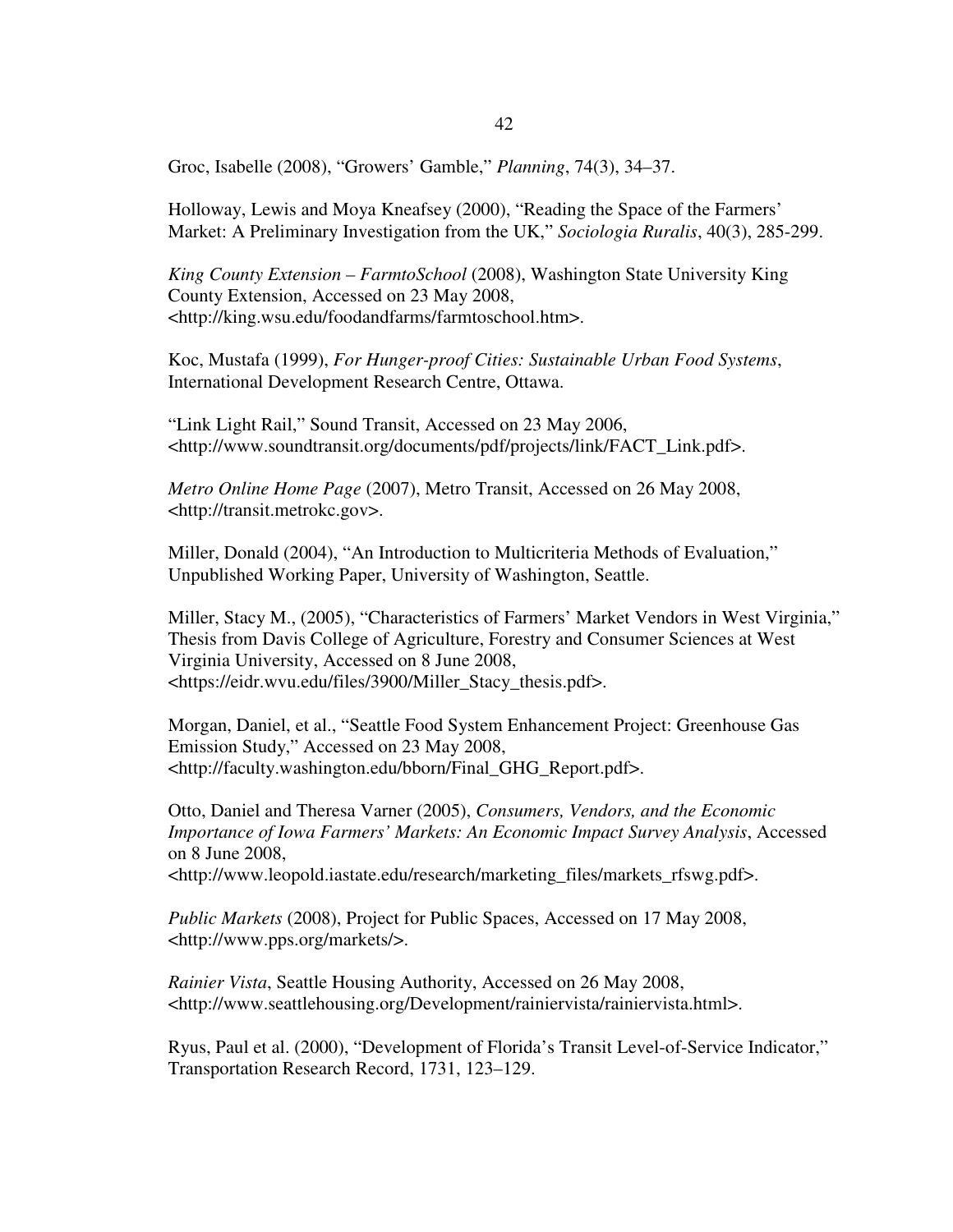*SDOT – Traffic Flow Data and Maps* (2008), Seattle Department of Transportation, Accessed on 26 May 2008, <http://www.seattle.gov/transportation/tfdmaps.htm>.

Smith, Alisa and J.B. MacKinnon (2007), *Plenty*, Harmony Books, New York.

*Sound Transit* (2008), The Central Puget Sound Regional Transit Authority, Accessed on 26 May 2008, <http://www.soundtransit.org>.

Southworth, Michael (2005), "Designing the Walkable City," *Journal of Urban Planning and Development*, 131(4), 246–257.

Stephenson, Garry and Larry Lev (2004), "Common support for local agriculture in two contrasting Oregon communities," *Renewable Agriculture and Food Systems*, 19(4), 210- 217.

Untermann, Richard K. (1984), *Accommodating the Pedestrian*, Van Nostrand Reinhold Company, New York.

Vuchic, Vukan R. (2005), *Urban Transit: Operations, Planning, and Economics*, John Wiley & Sons, Inc., Hoboken, NJ.

Wheeler, Stephen M. (2000), "Planning for Metropolitan Sustainability," *Journal of Planning Education and Research*, 20, 133-145.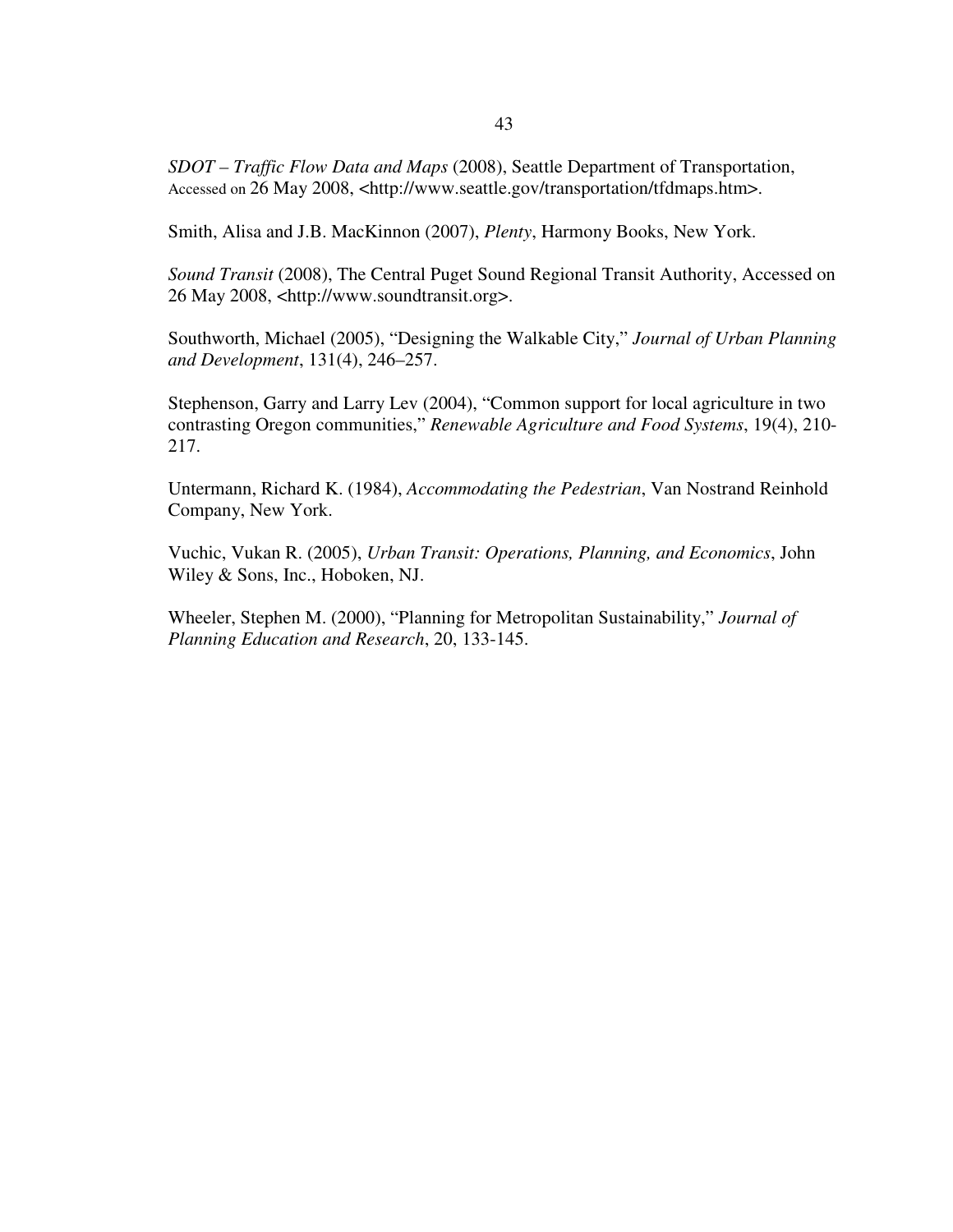# **Appendix A: Tables from Site Selection Tool**

The following examples are spreadsheets from the Site Selection Tool created by the author.

# **Input tab:**

|                  |                                              | <b>CCFM</b>    |                            |  |  |
|------------------|----------------------------------------------|----------------|----------------------------|--|--|
|                  | <b>Criterion</b>                             | Data           | <b>Notes</b>               |  |  |
| Location         | Distance from Former Farmers Market Site     | $\Omega$       |                            |  |  |
|                  | Distance to Neighborhood Retail Core         | 0              |                            |  |  |
|                  | Distance to Community Landmark               | $\Omega$       |                            |  |  |
|                  | <b>Residential Density</b>                   | 2030           |                            |  |  |
|                  | <b>Traffic Intensity</b>                     | 54900          |                            |  |  |
|                  | <b>Transit Accessibility</b>                 | 21             |                            |  |  |
|                  | <b>Bike Parking</b>                          | 8              |                            |  |  |
|                  | Parking with 2 hr limit                      | 58             |                            |  |  |
|                  | Pay for Parking                              | $\Omega$       |                            |  |  |
|                  | <b>Nearby Sidewalks</b>                      | 100            |                            |  |  |
|                  | Availability of off-site parking for farmers | $\theta$       | Park on Street             |  |  |
|                  | Visibility                                   | 3              |                            |  |  |
| Physical         | Size                                         | 19280          |                            |  |  |
|                  | Layout of Market                             |                |                            |  |  |
|                  | <b>Surface Condition</b>                     | 10             | Asphalt                    |  |  |
|                  | Grade                                        | 2              | Check onsite               |  |  |
|                  | Number of possible entrances                 | 3              |                            |  |  |
|                  |                                              |                | Restrooms for Vendors,     |  |  |
|                  | <b>Public Restrooms</b>                      | 1              | still supplies Port-a-john |  |  |
|                  | Covered Area                                 | $\Omega$       |                            |  |  |
|                  | Shaded Area                                  | $\theta$       |                            |  |  |
|                  | Electricity                                  | 9              | On the electric poles      |  |  |
|                  | Lights for night                             | $\overline{2}$ | Two light poles            |  |  |
|                  | Storage                                      | 120            |                            |  |  |
| Use<br>Agreement | Cost to use site                             | 225            | \$5/vendor w/ 45 vendors   |  |  |
|                  | Ability to stay at site into the future      | $\overline{2}$ |                            |  |  |
|                  | Days/Time available for use                  | 5              | Monday-Friday              |  |  |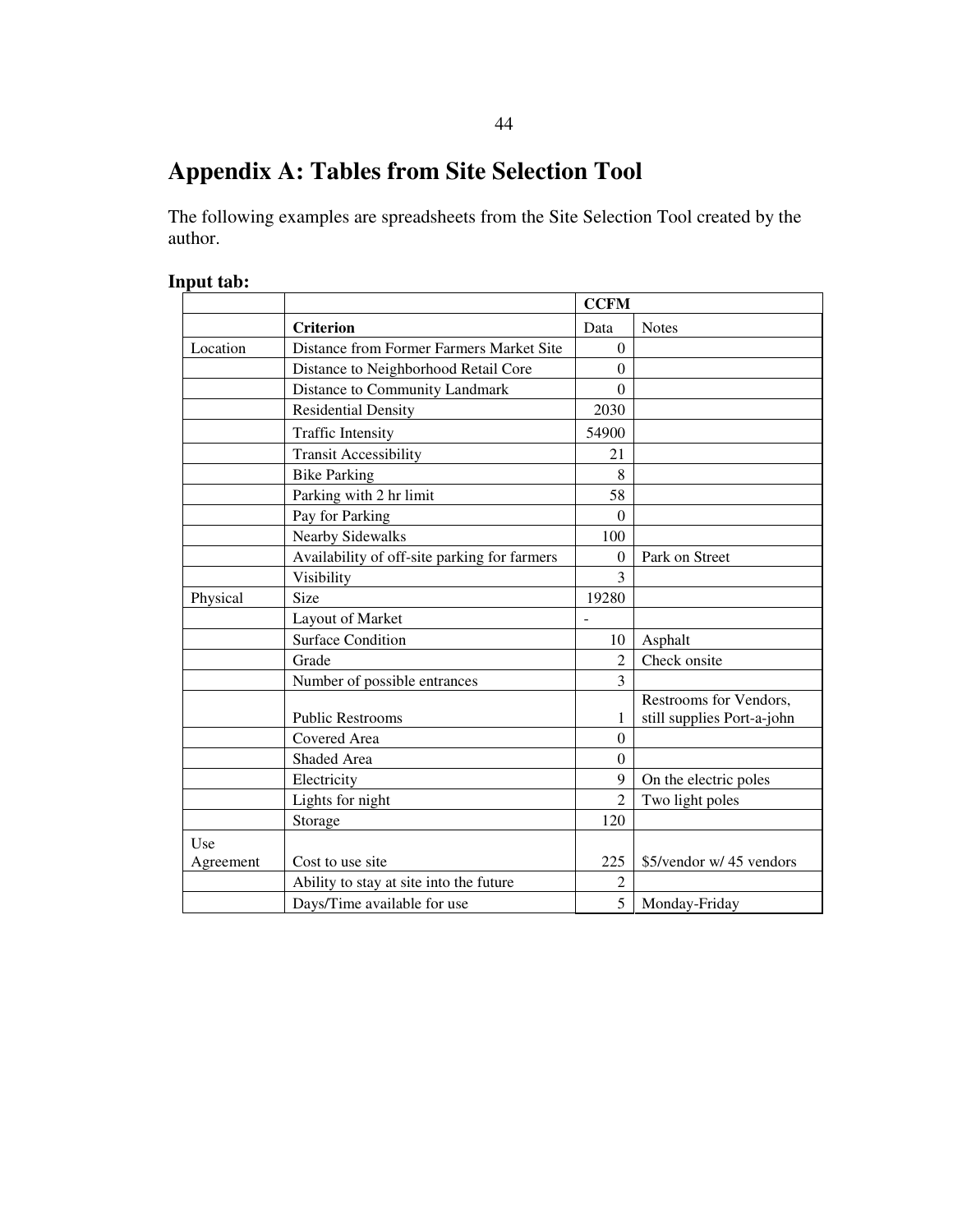# **Results tab**

Summary of Point Totals

|                 | CFM: | S Edmunds St | <b>Rainier Vista</b> | Zion Prep |
|-----------------|------|--------------|----------------------|-----------|
| <b>NFMA</b>     | 65.4 | 71.6         | 52.4                 |           |
| Farmers         | 60.9 | 73.8         | 52.4                 |           |
| <b>Shoppers</b> | 70.6 | 81.4         | 53.8                 | 50.6      |
| Together        |      | 75.6         | 52.9                 |           |

Top two Sites for Each Category

|                 | 1st Choice   | 2nd Choice  |
|-----------------|--------------|-------------|
| <b>NFMA</b>     | S Edmunds St | <b>CCFM</b> |
| Farmers         | S Edmunds St | <b>CCFM</b> |
| <b>Shoppers</b> | S Edmunds St | <b>CCFM</b> |
| Together        | S Edmunds St | <b>CCFM</b> |

# **Census Data tab**

The total population within a quarter mile of the site is: 455 Census Population Data

| Geography                                                            | Total<br>population: |
|----------------------------------------------------------------------|----------------------|
| Block 3002, Block Group 3, Census Tract 101, King County, Washington | 112                  |
| Block 3003, Block Group 3, Census Tract 101, King County, Washington | 66                   |
| Block 3004, Block Group 3, Census Tract 101, King County, Washington | 39                   |
| Block 4013, Block Group 4, Census Tract 101, King County, Washington | 24                   |
| Block 4014, Block Group 4, Census Tract 101, King County, Washington | 32                   |
| Block 4015, Block Group 4, Census Tract 101, King County, Washington | 42                   |
| Block 4002, Block Group 4, Census Tract 103, King County, Washington | 41                   |
| Block 4003, Block Group 4, Census Tract 103, King County, Washington | 80                   |
| Block 4004, Block Group 4, Census Tract 103, King County, Washington | 19                   |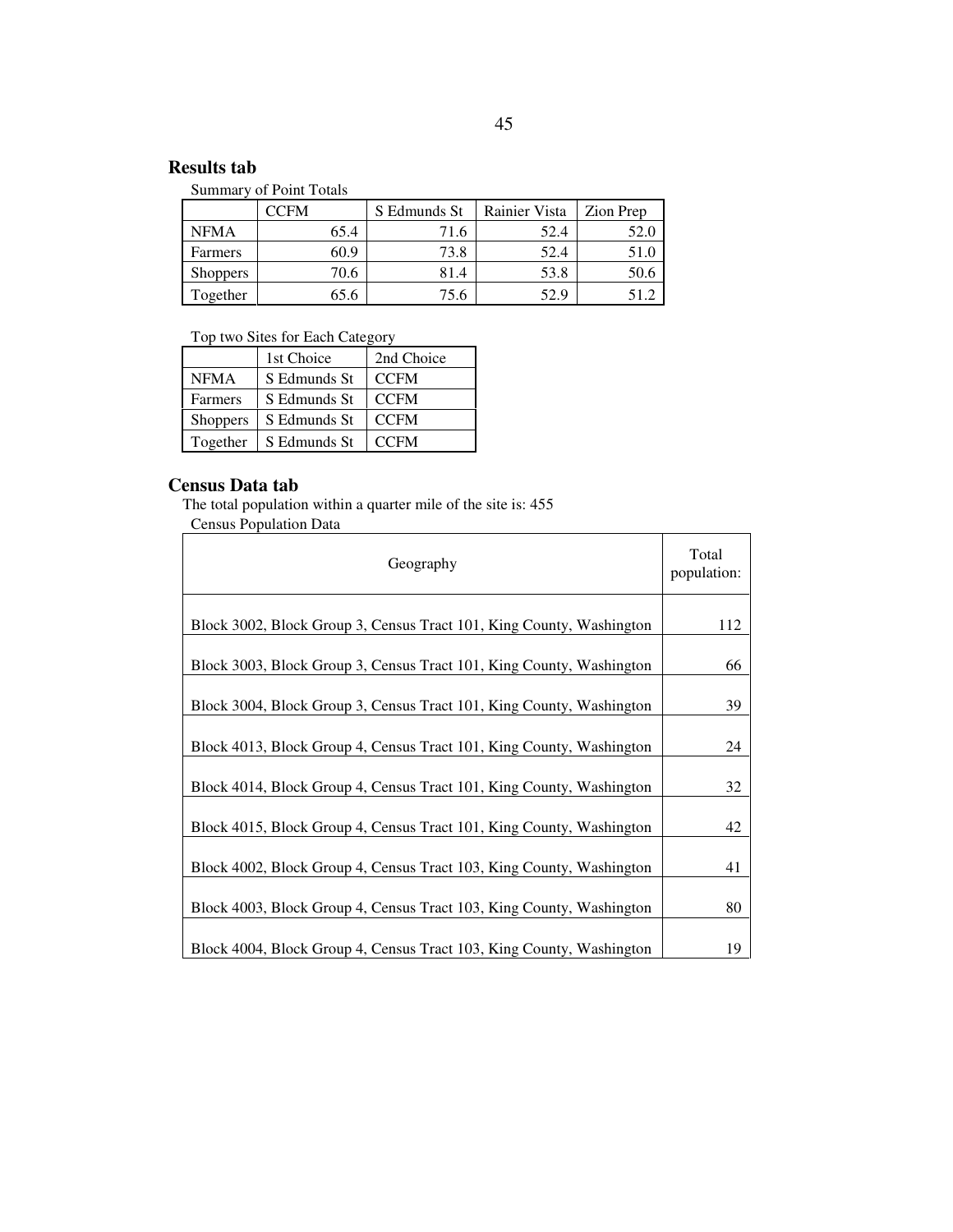# **Transit Data tab**

| Frequency    | <b>Transit Options</b> |     |                     |     |     |      |      |       |
|--------------|------------------------|-----|---------------------|-----|-----|------|------|-------|
| <b>Times</b> | 39N                    | 39S | 42N                 | 48N | 48S | LR N | LR S | Total |
| $3-4$        | ∠                      | ∠   | $\overline{a}$<br>◡ |     | ⊿   |      | O    | 33    |
| 4-5          | ⌒<br>◡                 |     | ⌒<br>∠              |     |     | 10   | 10   | 39    |
| $5-6$        | ∠                      |     | ◠<br>∠              | ◡   | O   | 10   | 10   | 39    |
| $6 - 7$      |                        |     | ⌒<br>◡              |     |     |      | Õ    | 32    |

# **Weights tab**

| Category         | <b>Criterion</b>                      | <b>NFMA</b> | <b>Farmers</b> | <b>Shoppers</b> | <b>Unified</b> |
|------------------|---------------------------------------|-------------|----------------|-----------------|----------------|
|                  | <b>Distance from Existing Farmers</b> |             |                |                 |                |
| Location         | Market                                | 5.2         | 3.8            | 5.0             | 4.6            |
|                  | Distance to Neighborhood Retail       |             |                |                 |                |
|                  | Core                                  | 3.6         | 3.3            | 6.8             | 4.6            |
|                  | Distance to Community Landmark        | 2.3         | 1.5            | 3.5             | 2.4            |
|                  | <b>Residential Density</b>            | 5.2         | 7.9            | 4.4             | 5.8            |
|                  | <b>Traffic Intensity</b>              | 3.6         | 3.3            | 2.3             | 3.1            |
|                  | <b>Transit Accessibility</b>          | 3.6         | 0.9            | 4.1             | 2.9            |
|                  | <b>Bike Parking</b>                   | 1.1         | 0.4            | 3.0             | 1.5            |
|                  | Parking with 2 hr limit               | 4.5         | 6.0            | 10.4            | 7.0            |
|                  | Pay for Parking                       | 2.9         | 2.0            | 4.6             | 3.2            |
|                  | Nearby Sidewalks                      | 2.9         | 1.3            | 5.3             | 3.1            |
|                  | Availability of off-site parking for  |             |                |                 |                |
|                  | farmers                               | 3.9         | 6.1            | 0.4             | 3.4            |
|                  | Visibility                            | 5.0         | 7.1            | 4.2             | 5.5            |
| Physical         | Size                                  | 6.6         | 5.9            | 8.3             | 6.9            |
|                  | Layout of Market                      | 0.0         | 0.0            | 0.0             | 0.0            |
|                  | <b>Surface Condition</b>              | 5.5         | 4.9            | 3.6             | 4.7            |
|                  | Grade                                 | 4.1         | 4.6            | 3.3             | 4.0            |
|                  | Number of possible entrances          | 1.4         | 2.0            | 3.9             | 2.4            |
|                  | <b>Public Restrooms</b>               | 3.0         | 2.9            | 4.4             | 3.5            |
|                  | Covered Area                          | 2.7         | 5.1            | 3.7             | 3.8            |
|                  | Shaded Area                           | 2.9         | 4.2            | 4.2             | 3.8            |
|                  | Electricity                           | 3.8         | 4.8            | 1.5             | 3.3            |
|                  | Lights for night                      | 2.2         | 2.7            | 2.1             | 2.3            |
|                  | Storage                               | 5.4         | 0.6            | 0.0             | 2.0            |
| <b>Use</b>       | Cost to use site                      | 6.8         | 5.3            | 0.5             | 4.2            |
| <b>Agreement</b> | Ability to stay at site into the      |             |                |                 |                |
|                  | future                                | 8.0         | 9.2            | 4.2             | 7.1            |
|                  | Days/Time available for use           | 4.0         | 4.2            | 6.3             | 4.8            |
|                  | <b>Total Sum:</b>                     | 100         | 100            | 100             | 100            |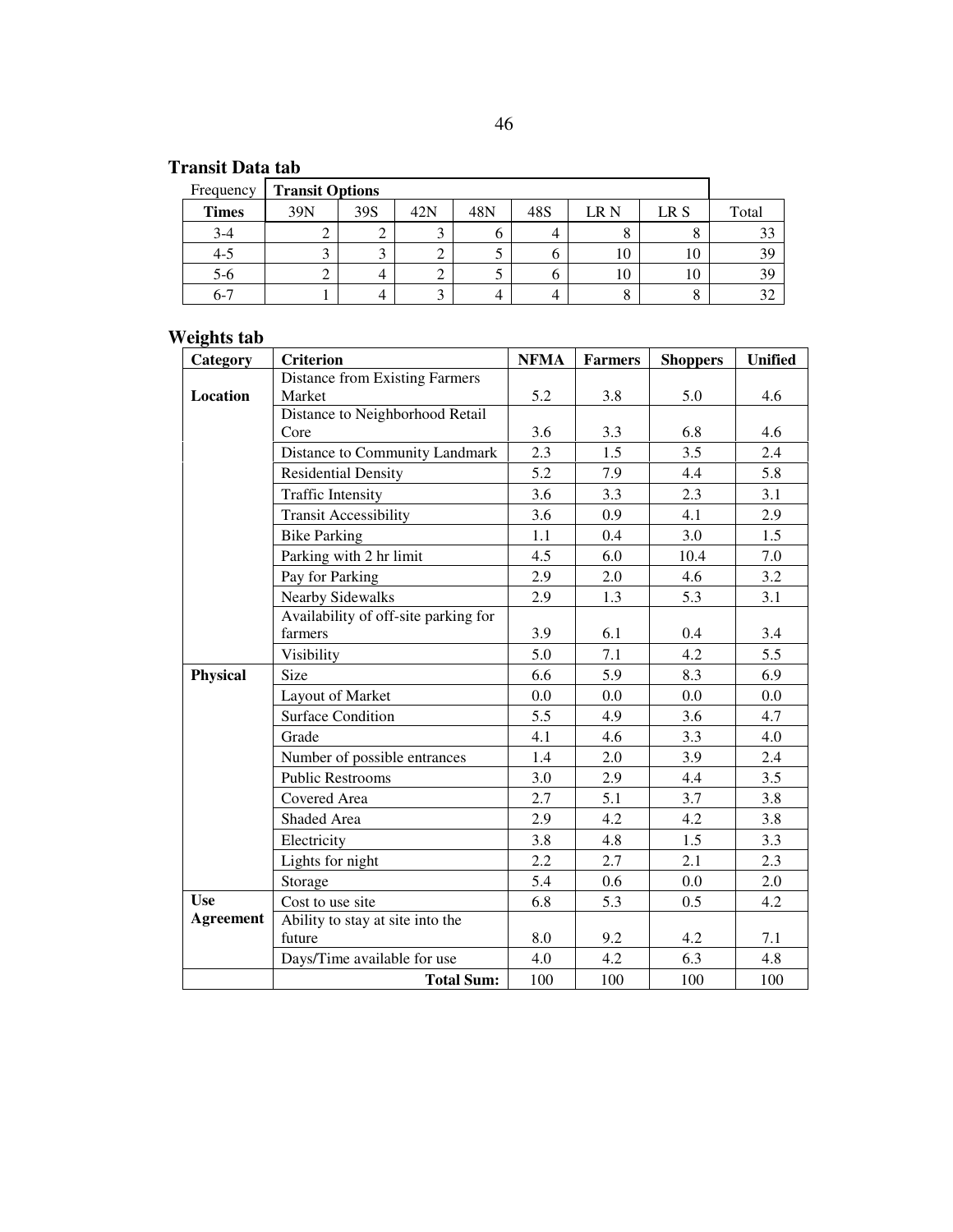# **Calculations tab**

|                                  | Minimum  | Maximum  | Denominator |  |
|----------------------------------|----------|----------|-------------|--|
| <b>Distance from Formers</b>     |          |          |             |  |
| <b>Farmers Market Site</b>       | 0.00     | 0.30     | 0.30        |  |
| Distance to Neighborhood         |          |          |             |  |
| Retail Core                      | 0.00     | 0.20     | 0.20        |  |
| Distance to Community            |          |          |             |  |
| Landmark                         | 0.00     | 0.15     | 0.15        |  |
| <b>Residential Density</b>       | 0.00     | 2201.00  | 2201.00     |  |
| <b>Traffic Intensity</b>         | 0.00     | 54900.00 | 54900.00    |  |
| <b>Transit Accessibility</b>     | 0.00     | 39.00    | 39.00       |  |
| <b>Bike Parking</b>              | 0.00     | 8.00     | 8.00        |  |
| Parking with 2 hr limit          | 0.00     | 58.00    | 58.00       |  |
| Pay for Parking                  | 0.00     | 0.00     | 0.00        |  |
| <b>Nearby Sidewalks</b>          | 0.00     | 100.00   | 100.00      |  |
| Availability of off-site         |          |          |             |  |
| parking for farmers              | 0.00     | 0.00     | 0.00        |  |
| Visibility                       | 0.00     | 4.00     | 4.00        |  |
| Size                             | 10000.00 | 32000.00 | 22000.00    |  |
| Layout of Market                 | ----     |          |             |  |
| <b>Surface Condition</b>         | 0.00     | 10.00    | 10.00       |  |
| Grade                            | 0.00     | 3.00     | 3.00        |  |
| Number of possible entrances     | 1.00     | 4.00     | 3.00        |  |
| <b>Public Restrooms</b>          | 0.00     | 1.00     | 1.00        |  |
| Covered Area                     | 0.00     | 24000.00 | 24000.00    |  |
| Shaded Area                      | 0.00     | 16000.00 | 16000.00    |  |
| Electricity                      | 1.00     | 10.00    | 9.00        |  |
| Lights for night                 | 0.00     | 2.00     | 2.00        |  |
| Storage                          | 0.00     | 120.00   | 120.00      |  |
| Cost to use site                 | 0.00     | 300.00   | 300.00      |  |
| Ability to stay at site into the |          |          |             |  |
| future                           | 0.00     | 10.00    | 10.00       |  |
| Days/Time available for use      | 1.00     | 7.00     | 6.00        |  |
| Explanation<br>max-min           |          |          |             |  |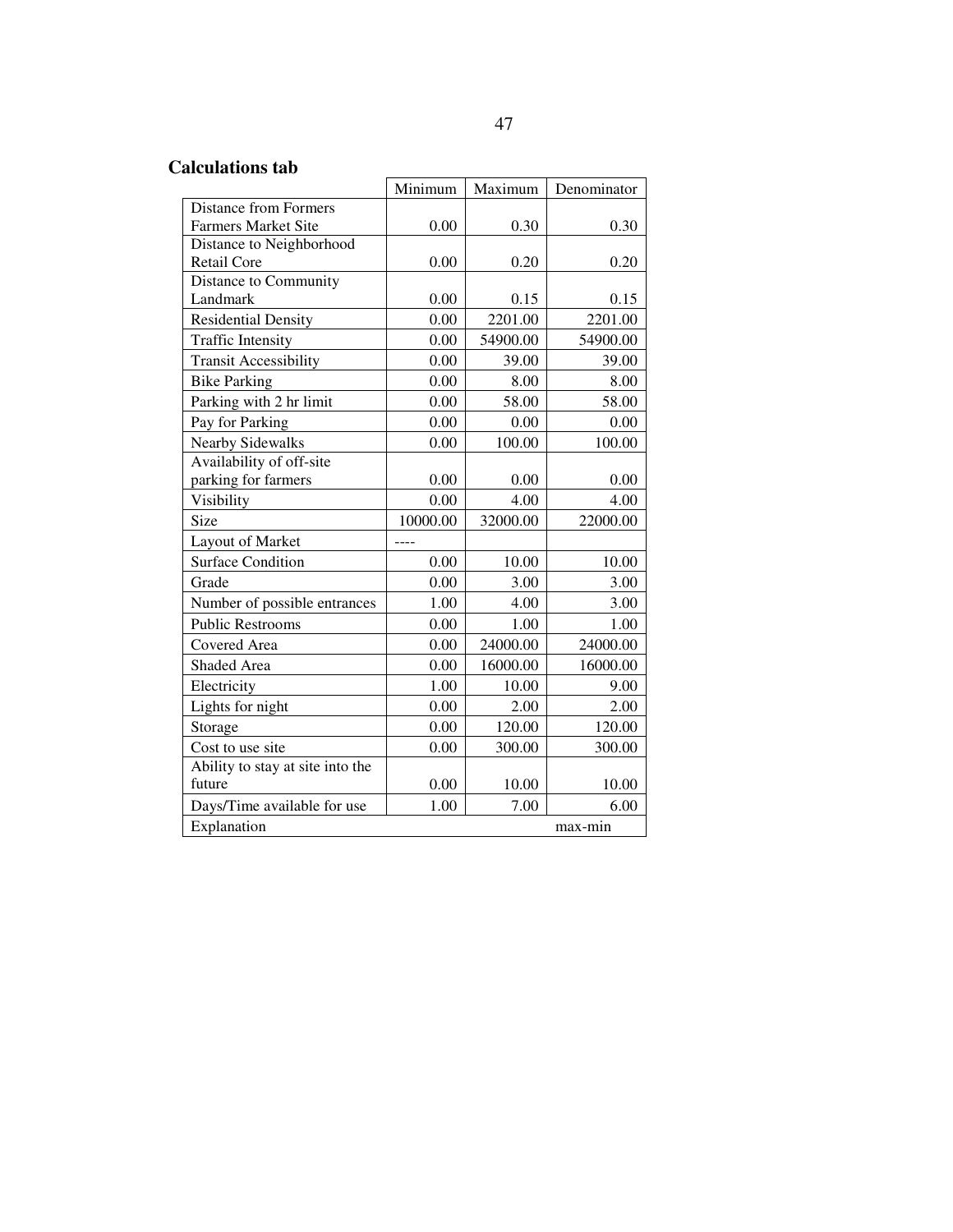|                                  | <b>Effectiveness Scores</b> |              |               |           |  |
|----------------------------------|-----------------------------|--------------|---------------|-----------|--|
|                                  | <b>CCFM</b>                 | S Edmunds St | Rainier Vista | Zion Prep |  |
| <b>Distance from Formers</b>     |                             |              |               |           |  |
| <b>Farmers Market Site</b>       | 0.00                        | 0.00         | 1.00          | 0.37      |  |
| Distance to Neighborhood         |                             |              |               |           |  |
| <b>Retail Core</b>               | 0.00                        | 0.00         | 0.10          | 1.00      |  |
| Distance to Community            |                             |              |               |           |  |
| Landmark                         | 0.00                        | 0.00         | 0.73          | 1.00      |  |
| <b>Residential Density</b>       | 0.92                        | 0.92         | 1.00          | 0.72      |  |
| <b>Traffic Intensity</b>         | 1.00                        | 1.00         | 0.59          | 1.00      |  |
| <b>Transit Accessibility</b>     | 0.54                        | 0.54         | 1.00          | 0.72      |  |
| <b>Bike Parking</b>              | 1.00                        | 1.00         | 0.00          | 0.00      |  |
| Parking with 2 hr limit          | 1.00                        | 1.00         | 0.22          | 0.86      |  |
| Pay for Parking                  | 1.00                        | 1.00         | 1.00          | 1.00      |  |
| <b>Nearby Sidewalks</b>          | 1.00                        | 1.00         | 0.90          | 0.95      |  |
| Availability of off-site         |                             |              |               |           |  |
| parking for farmers              | 1.00                        | 1.00         | 1.00          | 1.00      |  |
| Visibility                       | 0.75                        | 1.00         | 0.75          | 0.00      |  |
| Size                             | 0.42                        | 0.80         | 1.00          | 0.20      |  |
| Layout of Market                 |                             |              |               |           |  |
| <b>Surface Condition</b>         | 1.00                        | 1.00         | 0.30          | 1.00      |  |
| Grade                            | 0.67                        | 1.00         | 0.67          | 1.00      |  |
| Number of possible entrances     | 0.67                        | 0.67         | 1.00          | 0.00      |  |
| <b>Public Restrooms</b>          | 1.00                        | 1.00         | 0.00          | 1.00      |  |
| Covered Area                     | 0.00                        | 0.00         | 0.00          | 0.20      |  |
| Shaded Area                      | 0.00                        | 0.00         | 0.11          | 0.00      |  |
| Electricity                      | 0.89                        | 1.00         | 0.44          | 0.22      |  |
| Lights for night                 | 1.00                        | 1.00         | 0.50          | 1.00      |  |
| Storage                          | 1.00                        | 0.00         | 0.00          | 0.00      |  |
| Cost to use site                 | 0.75                        | 1.00         | 0.00          | 0.00      |  |
| Ability to stay at site into the |                             |              |               |           |  |
| future                           | 0.20                        | 1.00         | 0.50          | 0.50      |  |
| Days/Time available for use      | 0.67                        | 1.00         | 1.00          | 1.00      |  |
| Explanation                      | Input - Min / Denominator   |              |               |           |  |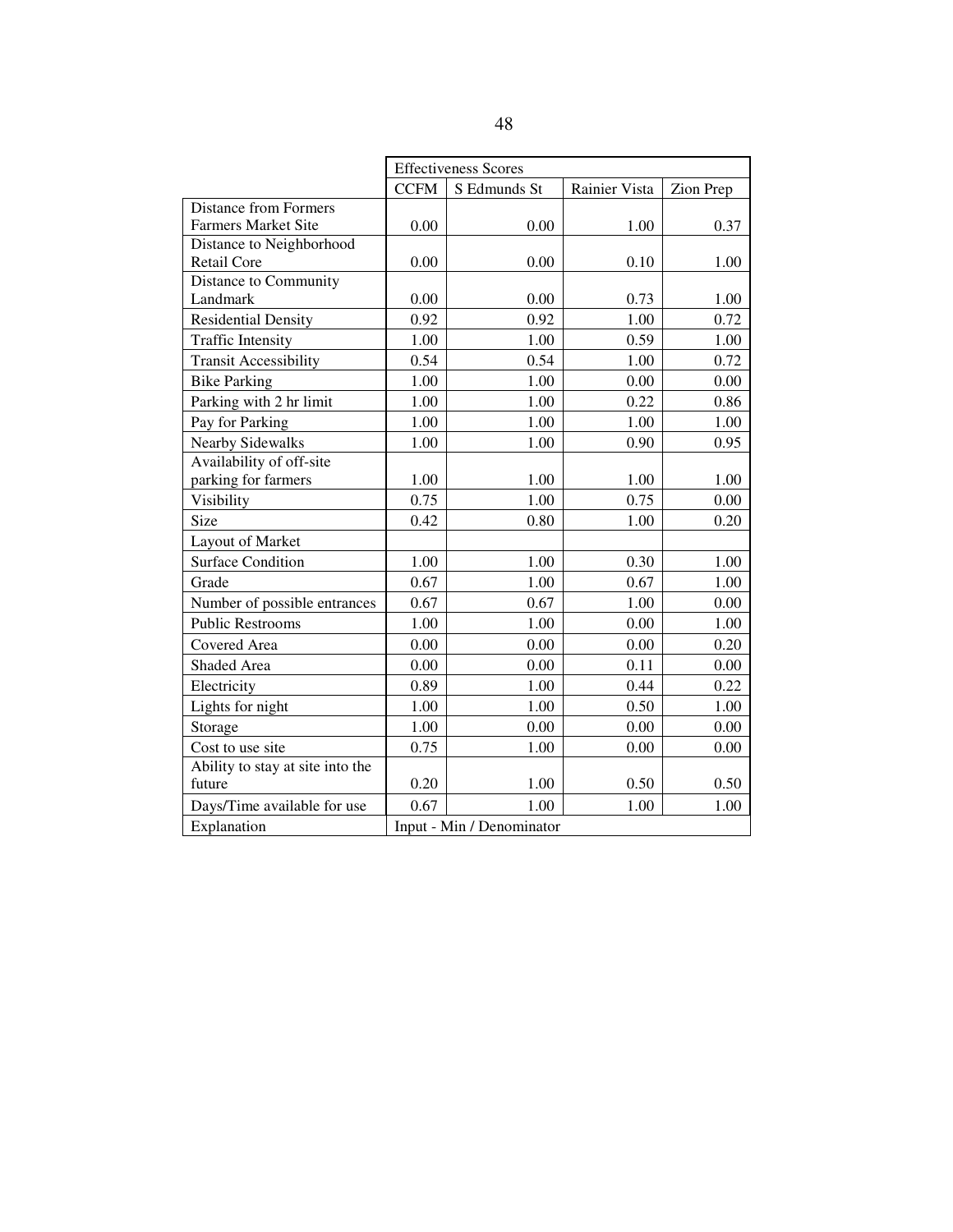|                                  | <b>Calibration for Inverted Scales</b> |              |               |           |  |
|----------------------------------|----------------------------------------|--------------|---------------|-----------|--|
|                                  | <b>CCFM</b>                            | S Edmunds St | Rainier Vista | Zion Prep |  |
| <b>Distance from Formers</b>     |                                        |              |               |           |  |
| <b>Farmers Market Site</b>       | 1.00                                   | 1.00         | 0.00          | 0.63      |  |
| Distance to Neighborhood         |                                        |              |               |           |  |
| <b>Retail Core</b>               | 1.00                                   | 1.00         | 0.90          | 0.00      |  |
| Distance to Community            |                                        |              |               |           |  |
| Landmark                         | 1.00                                   | 1.00         | 0.27          | 0.00      |  |
| <b>Residential Density</b>       | 0.92                                   | 0.92         | 1.00          | 0.72      |  |
| <b>Traffic Intensity</b>         | 1.00                                   | 1.00         | 0.59          | 1.00      |  |
| <b>Transit Accessibility</b>     | 0.54                                   | 0.54         | 1.00          | 0.72      |  |
| <b>Bike Parking</b>              | 1.00                                   | 1.00         | 0.00          | 0.00      |  |
| Parking with 2 hr limit          | 1.00                                   | 1.00         | 0.22          | 0.86      |  |
| Pay for Parking                  | 0.00                                   | 0.00         | 0.00          | 0.00      |  |
| <b>Nearby Sidewalks</b>          | 1.00                                   | 1.00         | 0.90          | 0.95      |  |
| Availability of off-site         |                                        |              |               |           |  |
| parking for farmers              | 0.00                                   | 0.00         | 0.00          | 0.00      |  |
| Visibility                       | 0.75                                   | 1.00         | 0.75          | 0.00      |  |
| Size                             | 0.42                                   | 0.80         | 1.00          | 0.20      |  |
| Layout of Market                 |                                        |              |               |           |  |
| <b>Surface Condition</b>         | 1.00                                   | 1.00         | 0.30          | 1.00      |  |
| Grade                            | 0.67                                   | 1.00         | 0.67          | 1.00      |  |
| Number of possible entrances     | 0.67                                   | 0.67         | 1.00          | 0.00      |  |
| <b>Public Restrooms</b>          | 1.00                                   | 1.00         | 0.00          | 1.00      |  |
| Covered Area                     | 0.00                                   | 0.00         | 0.00          | 0.20      |  |
| Shaded Area                      | 0.00                                   | 0.00         | 0.11          | 0.00      |  |
| Electricity                      | 0.89                                   | 1.00         | 0.44          | 0.22      |  |
| Lights for night                 | 1.00                                   | 1.00         | 0.50          | 1.00      |  |
| Storage                          | 1.00                                   | 0.00         | 0.00          | 0.00      |  |
| Cost to use site                 | 0.25                                   | 0.00         | 1.00          | 1.00      |  |
| Ability to stay at site into the |                                        |              |               |           |  |
| future                           | 0.20                                   | 1.00         | 0.50          | 0.50      |  |
| Days/Time available for use      | 0.67                                   | 1.00         | 1.00          | 1.00      |  |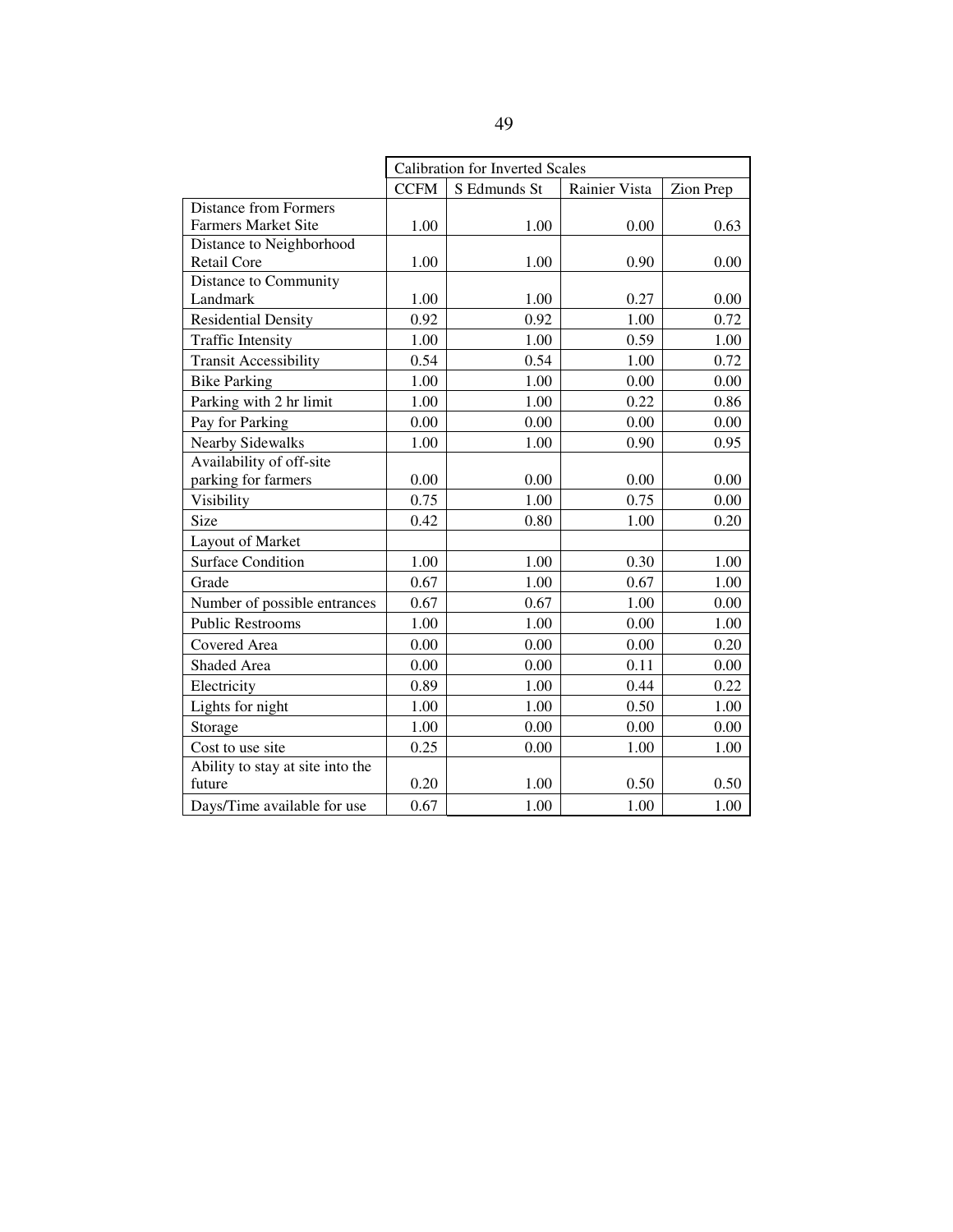# **Applying Weights tab**

|                                  | <b>CCFM</b> |         |                 |          |  |
|----------------------------------|-------------|---------|-----------------|----------|--|
|                                  | <b>NFMA</b> | Farmers | <b>Shoppers</b> | Together |  |
| Totals                           | 65.4        | 60.9    | 70.6            | 65.6     |  |
| <b>Distance from Formers</b>     |             |         |                 |          |  |
| <b>Farmers Market Site</b>       | 5.2         | 3.8     | 5.0             | 4.6      |  |
| Distance to Neighborhood         |             |         |                 |          |  |
| <b>Retail Core</b>               | 3.6         | 3.3     | 6.8             | 4.6      |  |
| Distance to Community            |             |         |                 |          |  |
| Landmark                         | 2.3         | 1.5     | 3.5             | 2.4      |  |
| <b>Residential Density</b>       | 4.8         | 7.3     | 4.0             | 5.4      |  |
| <b>Traffic Intensity</b>         | 3.6         | 3.3     | 2.3             | 3.1      |  |
| <b>Transit Accessibility</b>     | 1.9         | 0.5     | 2.2             | 1.5      |  |
| <b>Bike Parking</b>              | 1.1         | 0.4     | 3.0             | 1.5      |  |
| Parking with 2 hr limit          | 4.5         | 6.0     | 10.4            | 7.0      |  |
| Pay for Parking                  | 0.0         | 0.0     | 0.0             | 0.0      |  |
| <b>Nearby Sidewalks</b>          | 2.9         | 1.3     | 5.3             | 3.1      |  |
| Availability of off-site         |             |         |                 |          |  |
| parking for farmers              | 0.0         | 0.0     | 0.0             | 0.0      |  |
| Visibility                       | 3.8         | 5.4     | 3.2             | 4.1      |  |
| Size                             | 2.8         | 2.5     | 3.5             | 2.9      |  |
| Layout of Market                 | 0.0         | 0.0     | 0.0             | 0.0      |  |
| <b>Surface Condition</b>         | 5.5         | 4.9     | 3.6             | 4.7      |  |
| Grade                            | 2.7         | 3.0     | 2.2             | 2.7      |  |
| Number of possible entrances     | 1.0         | 1.3     | 2.6             | 1.6      |  |
| <b>Public Restrooms</b>          | 3.0         | 2.9     | 4.4             | 3.5      |  |
| Covered Area                     | 0.0         | 0.0     | 0.0             | 0.0      |  |
| Shaded Area                      | 0.0         | 0.0     | 0.0             | 0.0      |  |
| Electricity                      | 3.4         | 4.2     | 1.3             | 3.0      |  |
| Lights for night                 | 2.2         | 2.7     | 2.1             | 2.3      |  |
| Storage                          | 5.4         | 0.6     | 0.0             | 2.0      |  |
| Cost to use site                 | 1.7         | 1.3     | 0.1             | 1.1      |  |
| Ability to stay at site into the |             |         |                 |          |  |
| future                           | 1.6         | 1.8     | 0.8             | 1.4      |  |
| Days/Time available for use      | 2.6         | 2.8     | 4.2             | 3.2      |  |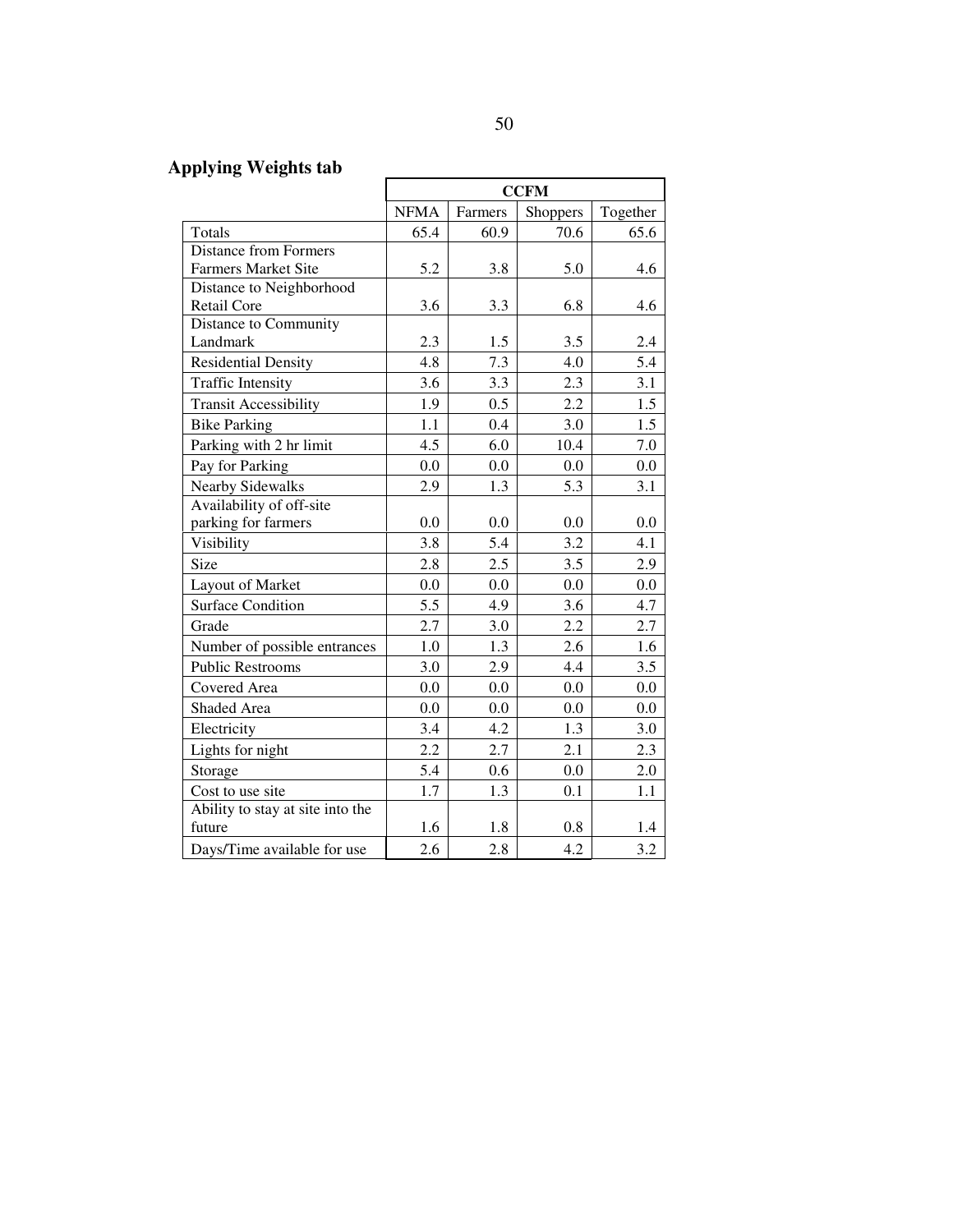# **Appendix B: The Helpful Hint Handbook**

# **How to use the Farmers Market Site Selection Tool**

The following is a suggestion on how to proceed to measure and fill out the site selection tool. Reviewing the explanation and intent of each criterion in the main text will be helpful before measuring and completing the site reviews. The first six criteria can be measured using data from the Internet. Some of the rest of the data require either a site visit or gathering information from someone who is knowledgeable about the possible agreement with the farmers market organizer. The criteria covered in the handbook are those where finding and deciphering the information is most difficult.

# *Getting Started*

1. Map the quarter and eighth of a mile circles around the site.

To start, locate the site on a map. Google has good maps, but sometimes the scale bar doesn't print off. You can estimate the scale from the computer monitor, or make a photocopy of a detailed road map. Draw two circles with the site as the center. Make one with a radius of a ¼ mile (1320 feet), and the other with a radius of an eighth of a mile (660 feet). These will help to keep track of where measurements need to be taken.

# *Residential Density*

To find the total population within a half mile of the site, the Census Bureau's Factfinder is a good proxy for current population, even though the data is from the previous census.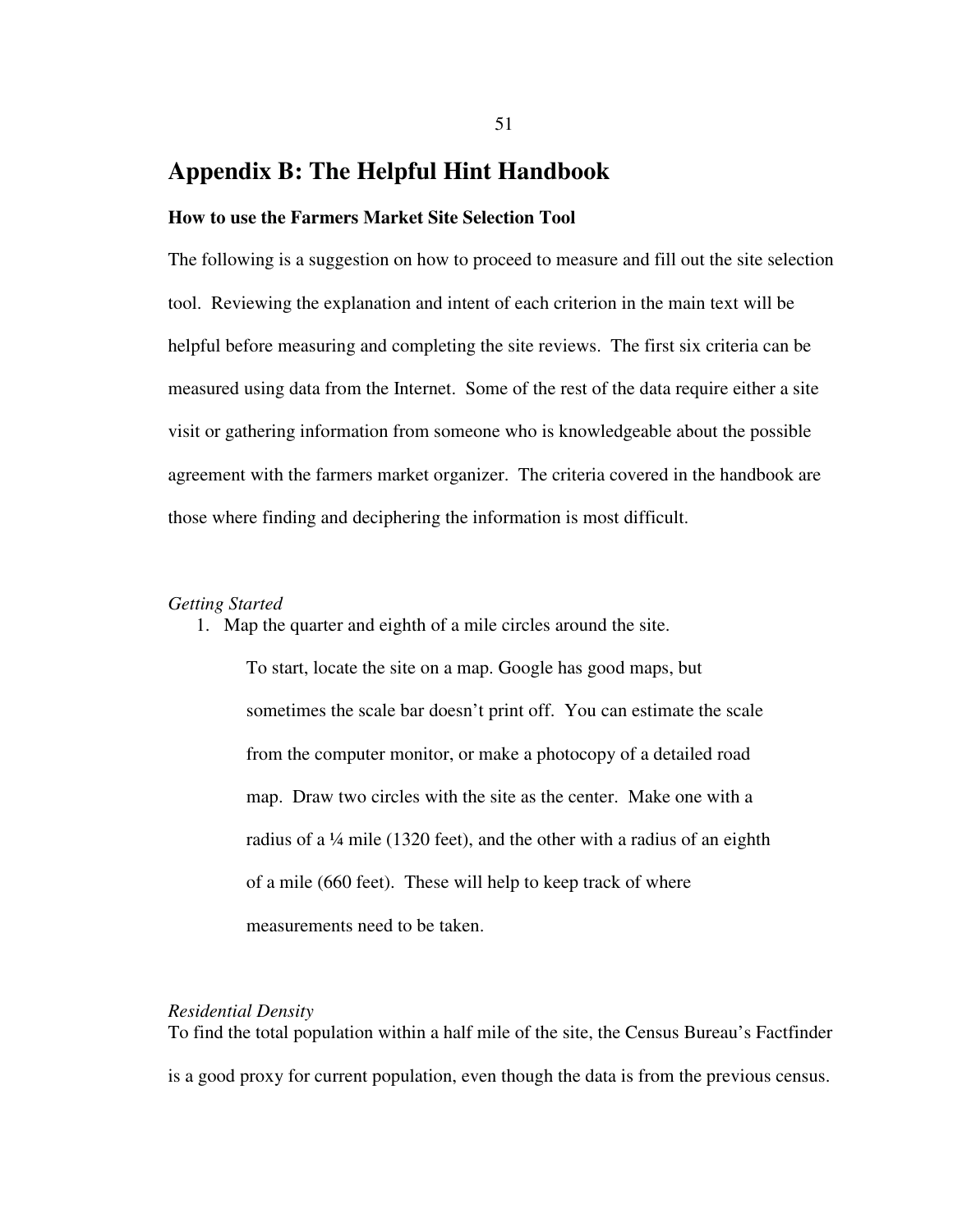If other data is available that was more recently collected and available for all of the comparison sites, feel free to use that instead.

1. Select Census blocks within a quarter-mile.

To find the census data first go to http://www.census.gov. Then click on the "American Factfinder" link. Then find the "Decennial Census" category and click "get data." Make sure the "Census 2000 Summary File 1" is selected and click "Detailed Tables." Select the "map" tab at the top, which will allow you to select by location. First click the link to reposition on "a street address" and enter in the appropriate information. Cross streets will work here, and don't forget the zip code. Alternatively, you can input latitude or longitude, which you can get off of Google maps, but this is not necessary. Go to the drop down menu under "Select/Deselect:" and click on "Block." This will allow you to select blocks, which will yield a more specific level of data. Now just click each block on the map you would like to add to the list. If you accidentally selected a block, click it again to deselect. Select all of the blocks that are mostly within the quarter mile circle you've drawn on the map using the streets as a reference. You may have to change the view on the census map to see all of the blocks within the circle.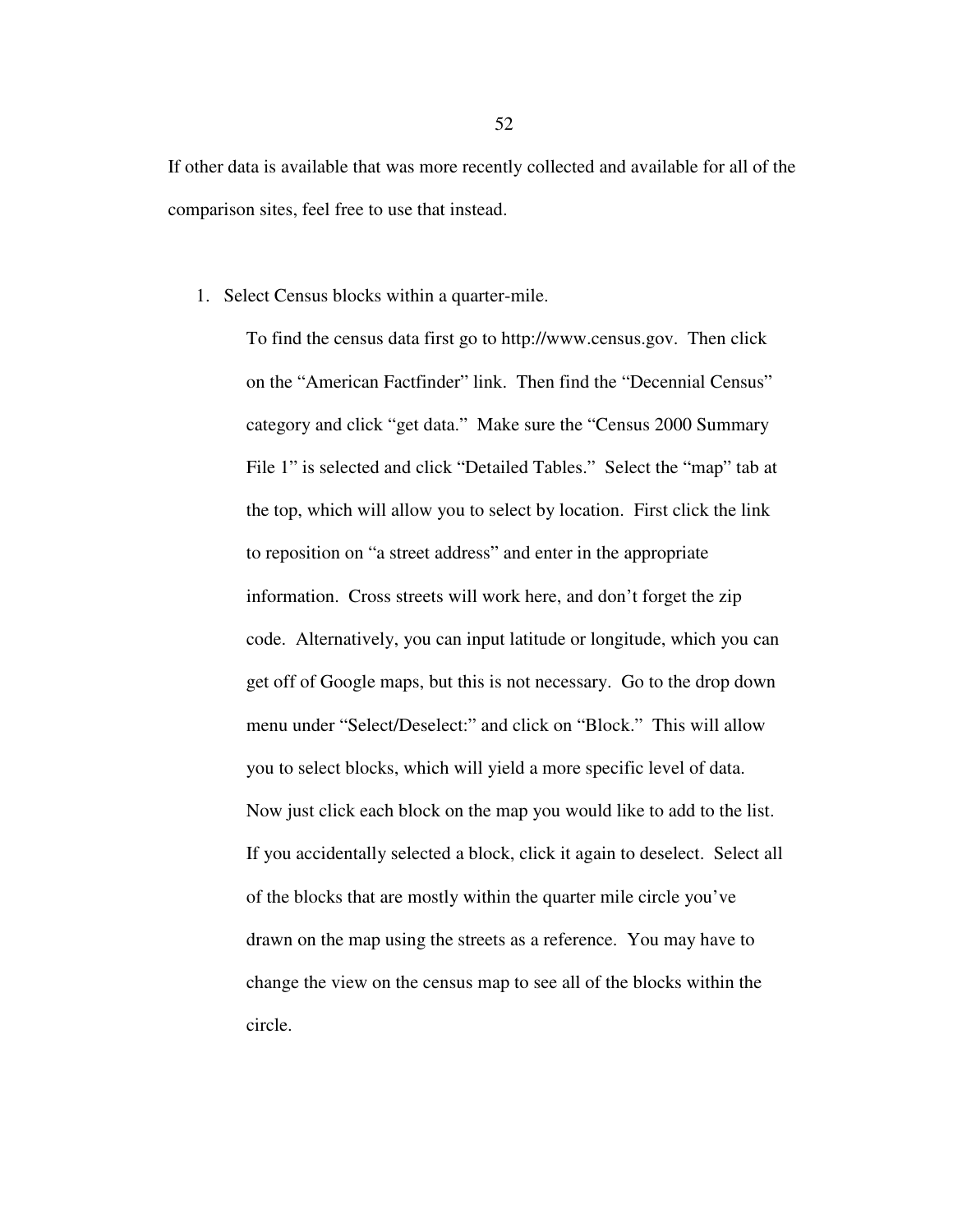2. Download the Total Population data for the Census blocks.

Once you are done selecting the blocks, scroll down and click the "next" button. Then select "P1. Total Population" (there are many other types of information as well, but this is the only one relevant for the criterion) and click "add." Then click the "show result" button. Hover over the "Print/Download" bar and click "download." Then select under the "zip file" heading, "Microsoft Excel (.xls)" and click "ok." Download the file and open the zip folder. Open the excel file named "dt\_dec\_2000\_sf1\_u\_data1" and in it you will find the population by census block.

3. Copy the data into the Site Selection Tool

Copy the relevant information (the Geography and Total population column) into the tool under the tab labeled "Census Data." If you are downloading new information for each site, delete the existing information (print it off if you want a copy) to be sure that you are only counting information from the site you are currently working on.

# *Traffic Intensity*

1. Download the Traffic Flow map

Use the Traffic Flow map produced by the City of Seattle Department of Transportation (SDOT). This map can be found on the SDOT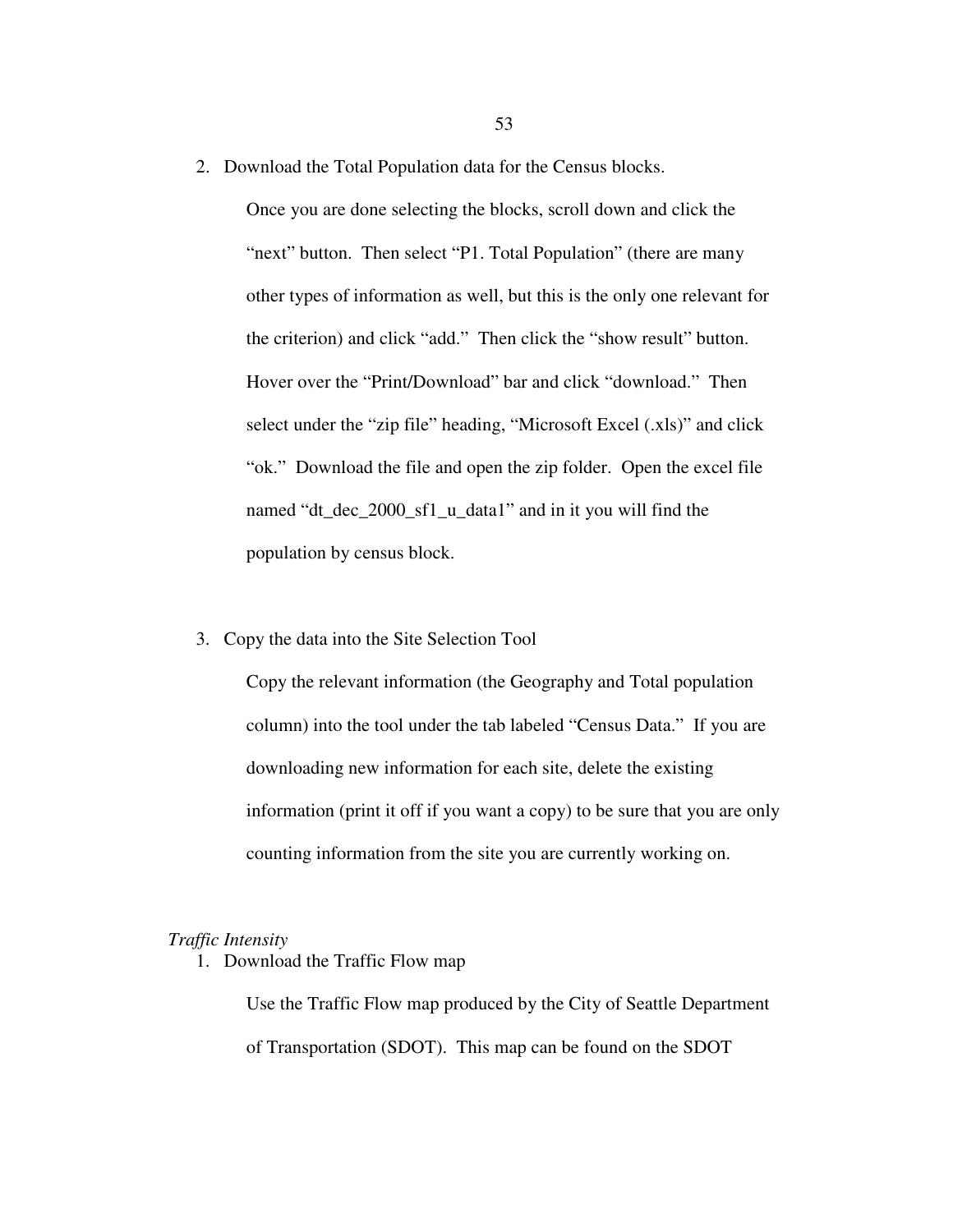website. The current link as of May 20, 2008 is http://www.seattle.gov/transportation/tfdmaps.htm.

2. Identify major streets that go through the quarter-mile circle.

Use the ¼ mile circle on your map to identify which streets are within a quarter mile of the site. Look at the Traffic Flow map to see if any of those streets are represented. Not all of them are well labeled, but use your best judgment. If a street is represented, it means that SDOT has done a traffic count for that street.

3. Add up the number of trips that travel near the site.

Use the legend to estimate the number of trips if there is no number label. Add up the trips for each road that is within the ¼ mile circle to get the input number for the tool.

# *Transit Accessibility*

1. Locate nearby transit routes (bus, light rail, etc.) within an eighth of a mile. To calculate the transit accessibility, use the eighth of a mile circle on your map to determine where possible transit stops could be located. Remember to consider bus, future light rail, or street car when counting transit trips. If using Google maps, zoom in far enough until the map shows bus stops. This works for Seattle, WA since Google uses data from Metro. Clicking on the bus icons shows which bus stops at that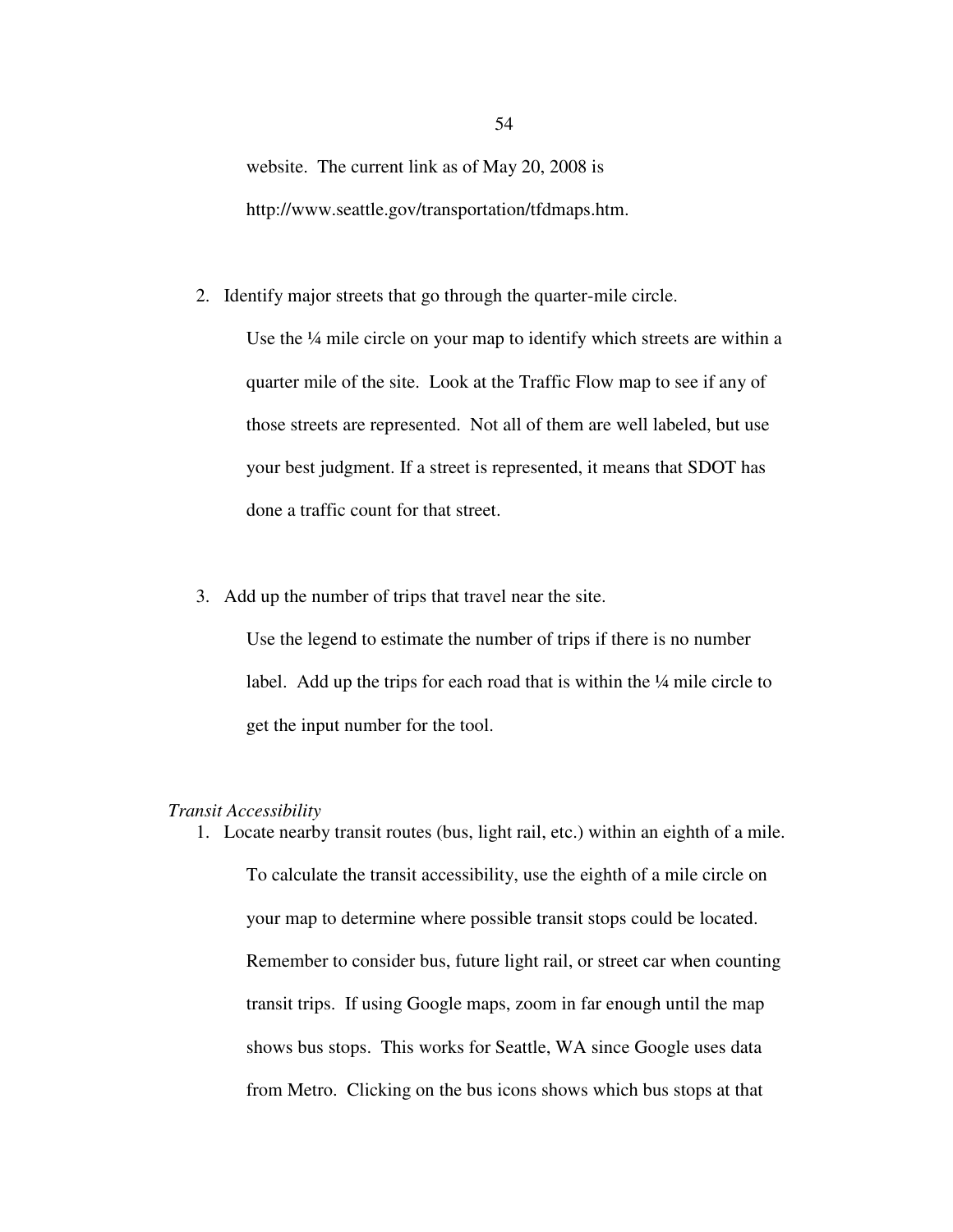point. It is possible that there is more than one stop for a bus line within the eighth of a mile circle. This criterion only counts the number of times a bus goes through the eighth of a mile circle over the course of an hour, not how many times it stops.

2. Fill out the "transit data" table in the Site Selection Tool.

Find all of the bus routes that stop within the eighth of a mile circle and put them in the tool tab labeled "transit data." Be sure to include Northbound and Southbound routes, even though they may have the same number, they are essentially different bus routes since they are going to different places. Also adjust the times so that they are appropriate to the market. If the market is scheduled between the hours of 3pm – 7pm, then split the time by hours (3-4pm, 4-5pm, 5-6pm, 6- 7pm) over the duration of the market.

3. Fill out the timetable information for each route.

Next go to the Metro King County website, http://transit.metrokc.gov/, or another appropriate transit website (e.g., Sound Transit, Community Transit…), and look up the timetables for each bus route. Choose the closest time point on the schedule, since most likely there won't be one right next to the site. Be sure that the bus that you are counting actually travels near the site, since some of the buses have multiple "end routes"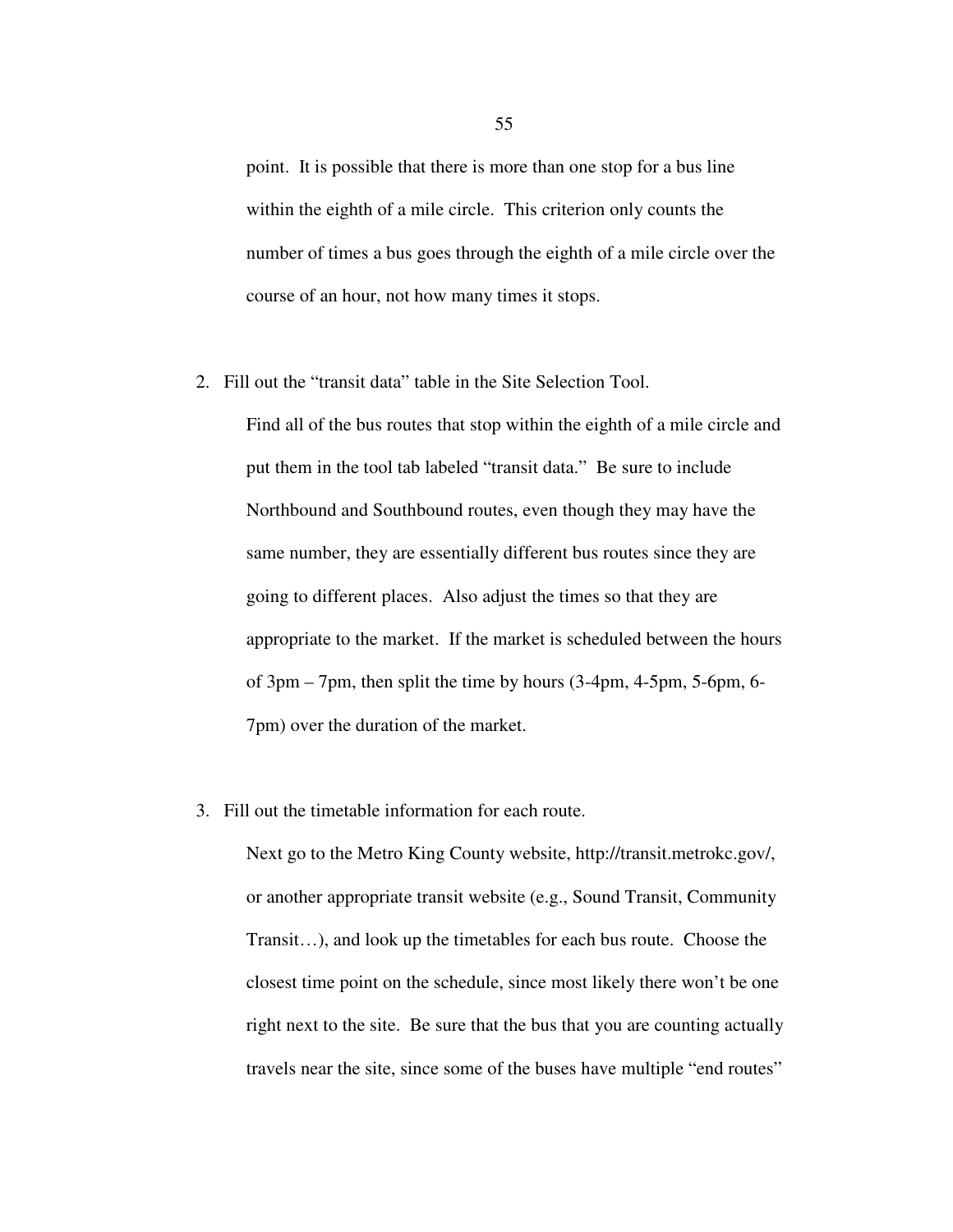(e.g., the 48 goes to Rainier Beach OR Columbia City depending on the bus) or terminate early. Then count the number of buses that are scheduled during each hour and fill out the transit table in the spreadsheet. Use the time shown at the time point for whether it is a 3- 4pm bus, instead of trying to estimate the "actual" time that the bus will stop near the site.

4. Don't forget about other transit.

For the light rail line, current Sound Transit publications state that the trains will leave every 6 minutes during rush hour and  $10 - 15$  minutes during midday and evening hours.<sup>28</sup>

 $\overline{a}$ 

 $28$  "Link Light Rail," Sound Transit, 23 May 2006,

<sup>&</sup>lt;http://www.soundtransit.org/documents/pdf/projects/link/FACT\_Link.pdf>.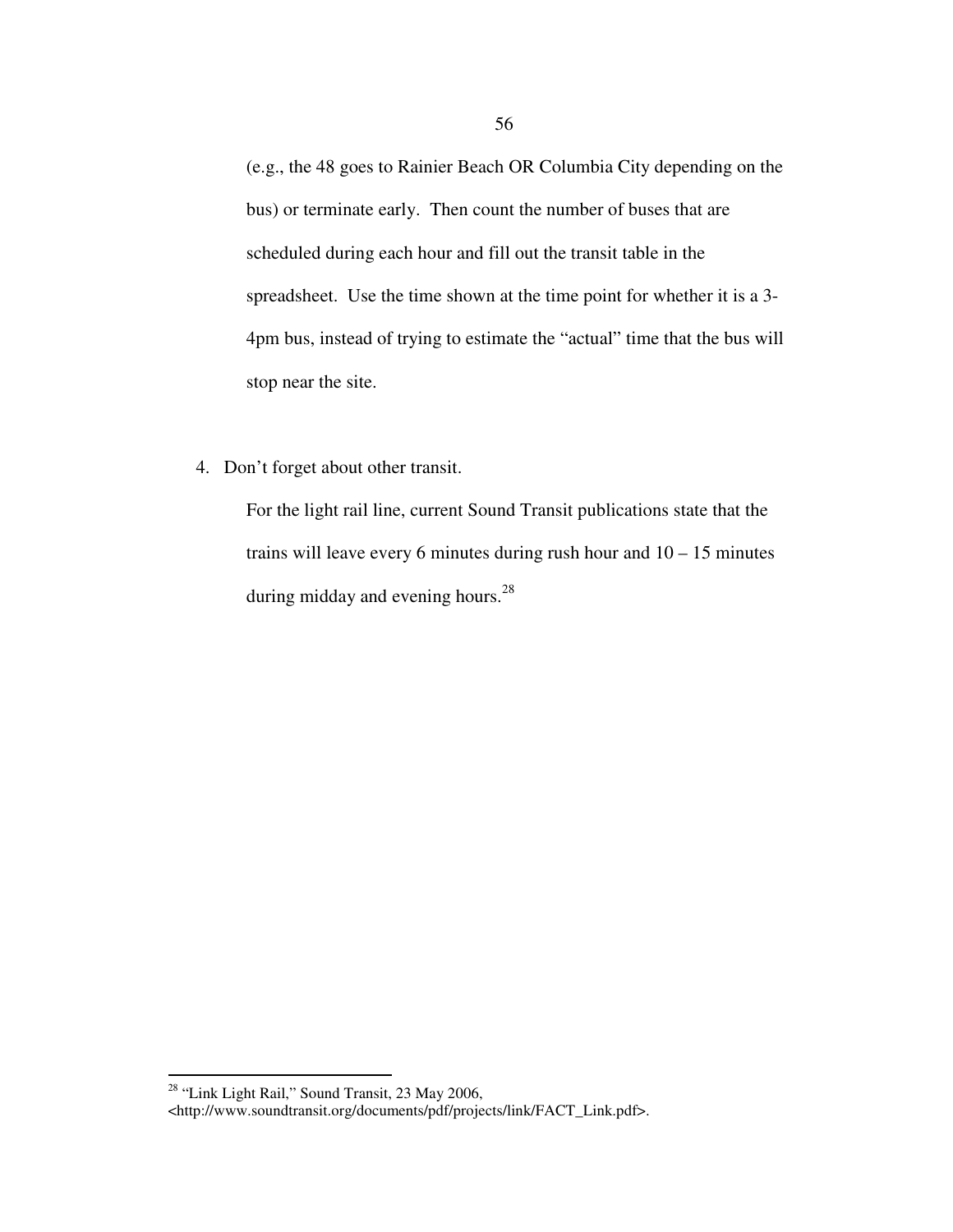# **Appendix C: Examples of Farmers Market Layouts**

The following are diagrams of Seattle farmers markets that are busy and seem to be well liked by vendors and shoppers. The diagrams are not to scale and are meant to show the variety of market layout and subsequent issues of evaluating sites for their layout potential.

# **Ballard Sunday Farmers Market**



The Ballard Sunday Farmers Market is a model of a linear market with vendors back to back to one side of Ballard Avenue. The street is closed on market days and there is room for pedestrians to walk along the sidewalk on one side of the vendors and in the street and sidewalk on the other side. There are shops and cafes lining both sides of Ballard Avenue. The market runs year-round.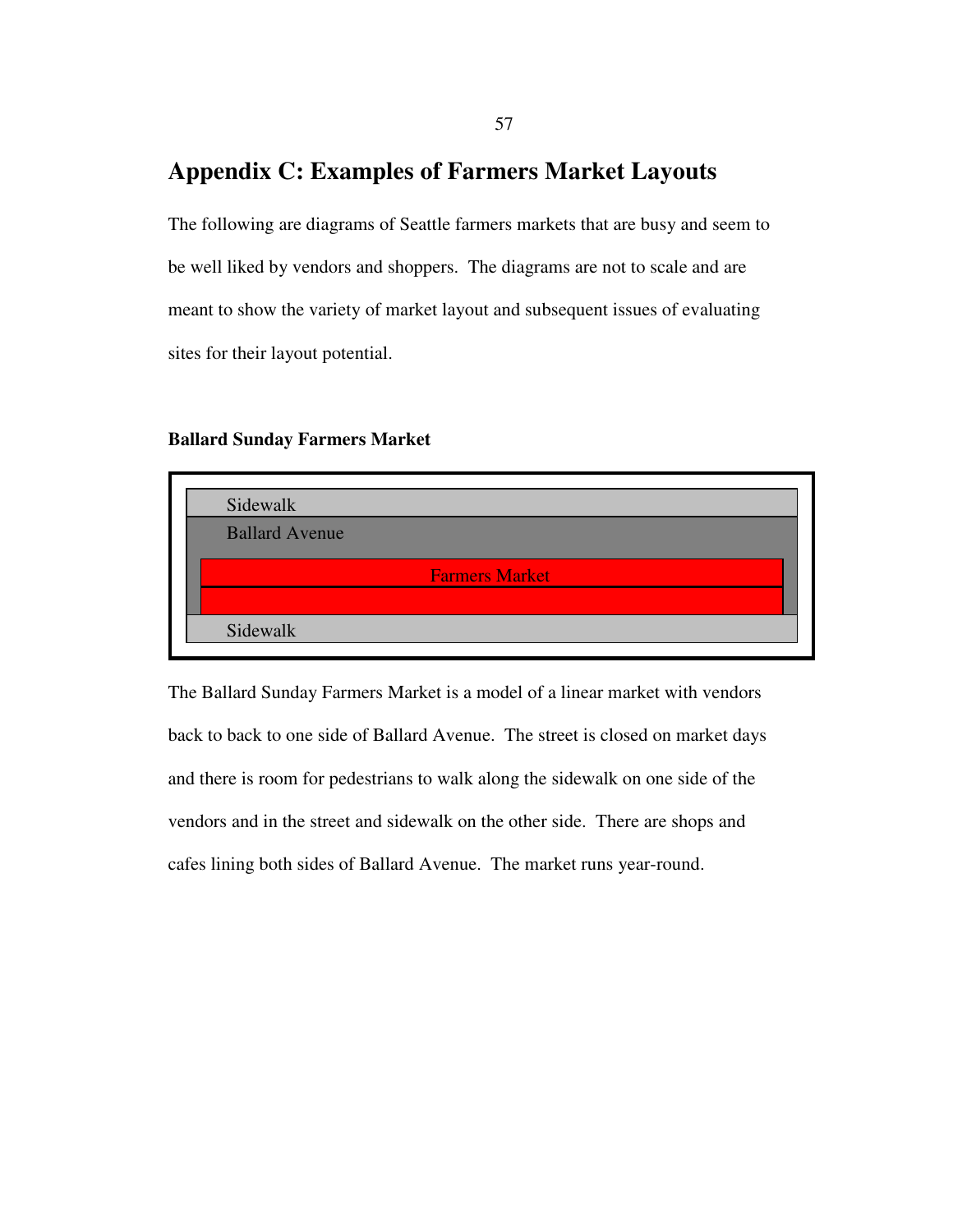**Broadway Farmers Market** 



The Broadway Farmers Market is an L-shaped market with vendors on both sides of the aisle. The market is held in a Bank of America parking lot on Sundays. There are three entrances, two a short walk from Broadway and the third on a parallel street. There is an entertainment booth in the center. The market is held during the late spring, summer, and early fall.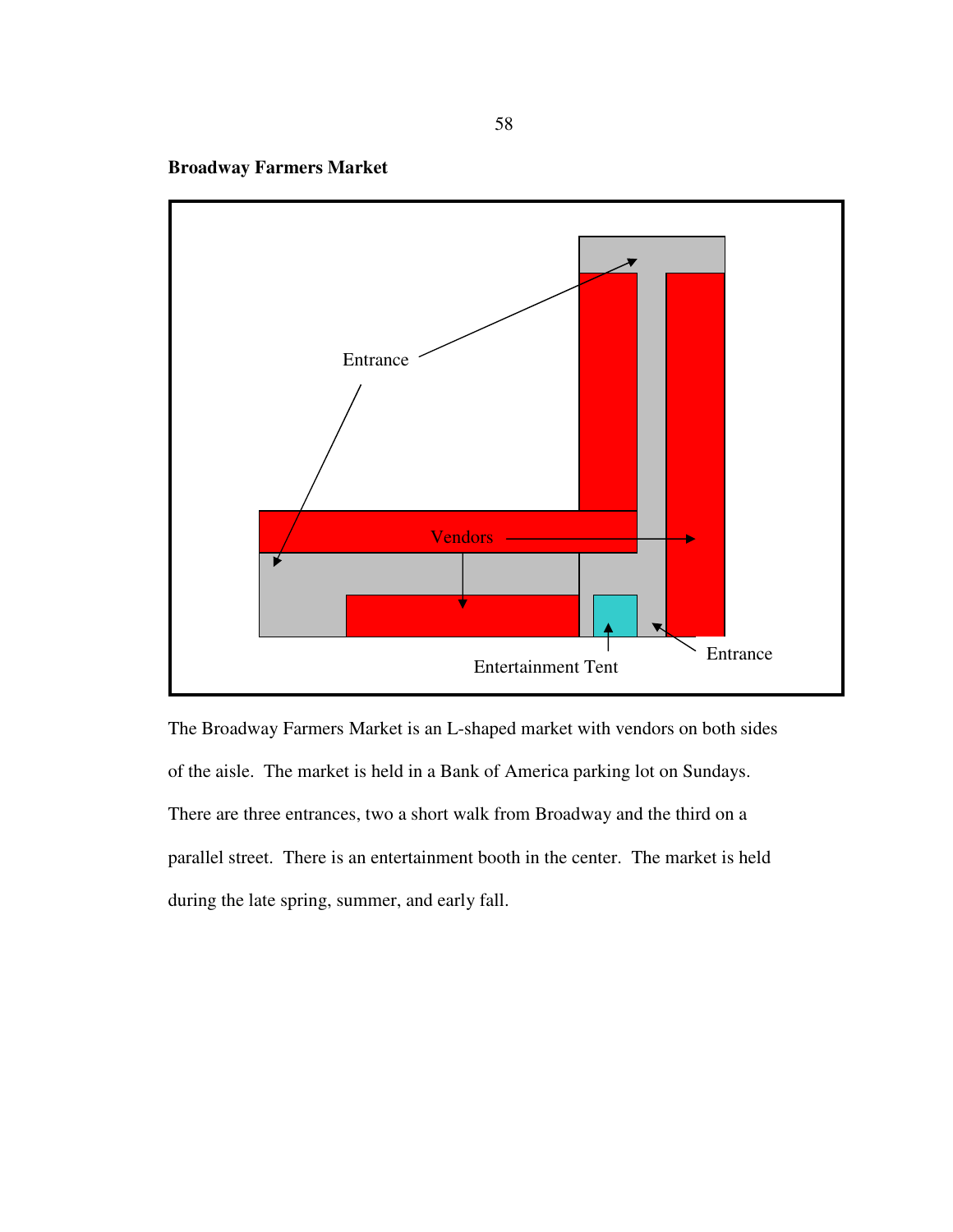**Columbia City Farmers Market** 



The Columbia City Farmers Market is located on the parking lot of the Columbia Plaza, a small strip mall. The market occupies a rough circular layout with vendors lining the inside back-to-back. There is an entertainment space and storage on the site. There are three main entrances, though some of the edges to the site are a bit porous (e.g., knee high walls or landscaping along the sidewalk). The market is open during the late spring, summer, and early fall.